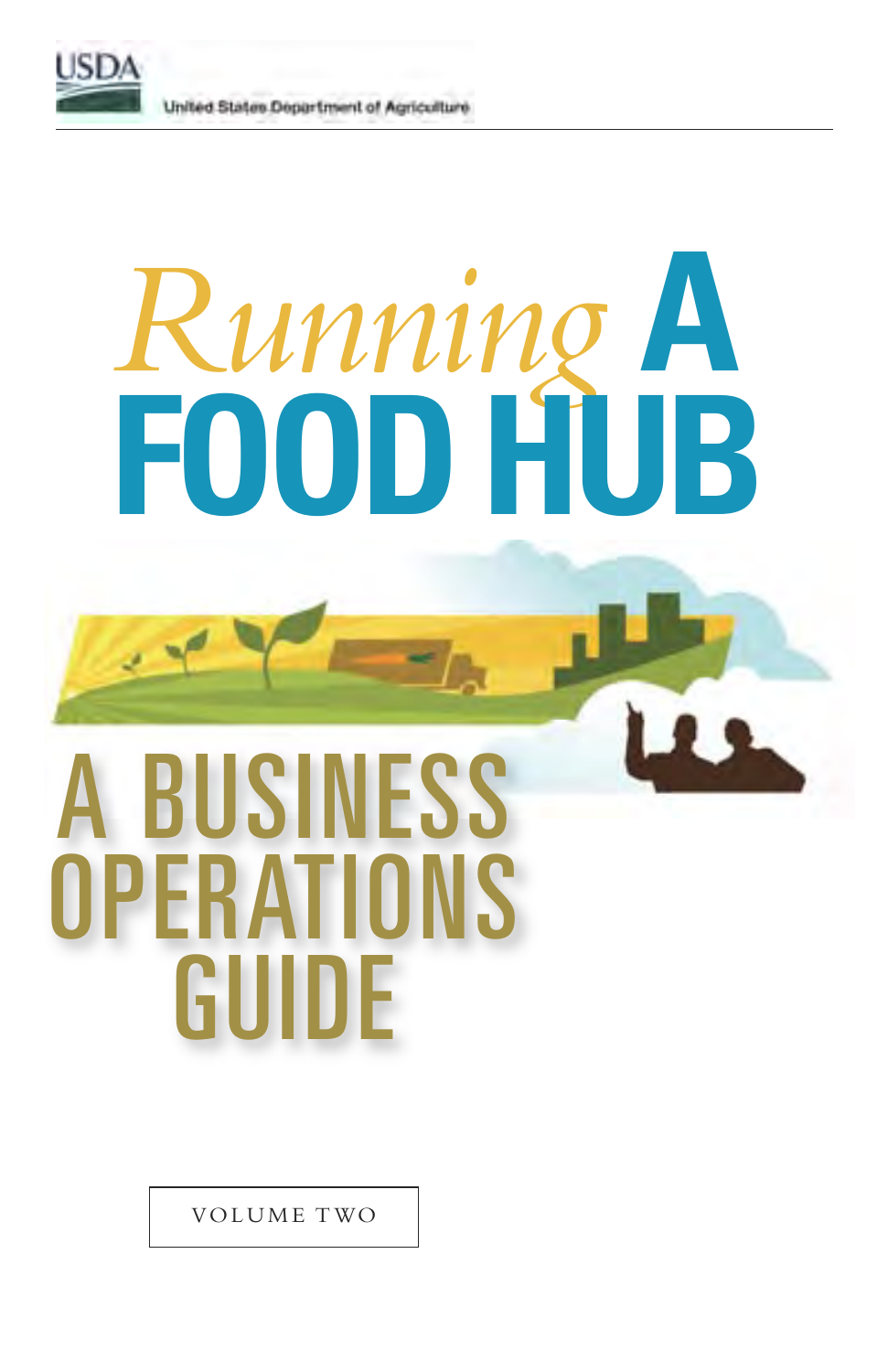

Rural Development

#### **Service Report 77, Volume II Issued July 2015**

This report was prepared for the U.S. Department of Agriculture by Matson Consulting of Aiken, S.C., with the assistance of James Barham of USDA Cooperative Programs. Funding was provided by VAFAIRS, a nonprofit cooperative and small business development office in Richmond, VA, and by USDA's Cooperative Research Grant Program, administered by USDA Cooperative Programs.

#### For questions or additional copies of this report, contact:

James.Barham@wdc.usda.gov or call 202-690-1411. This report and many others that may be useful to food businesses are posted on the USDA Rural Development, Cooperative Programs website at: www.rd.usda.gov/publications/publications-cooperatives

The U.S. Department of Agriculture (USDA) prohibits discrimination in all its programs and activities on the basis of race, color, national origin, age, disability, and where applicable, sex, marital status, familial status, parental status, religion, sexual orientation, genetic information, political beliefs, reprisal, or because all or part of an individual's income is derived from any public assistance program. (Not all prohibited bases apply to all programs.) Persons with disabilities who require alternative means for communication of program information (Braille, large print, audiotape, etc.) should contact USDA's TARGET Center at (202) 720-2600 (voice and TDD). To file a complaint of discrimination, write to USDA, Director, Office of Civil Rights, 1400 Independence Avenue, S.W., Washington, D.C. 20250-9410, or call (800) 795-3272 (voice) or (202) 720-6382 (TDD). USDA is an equal opportunity provider and employer.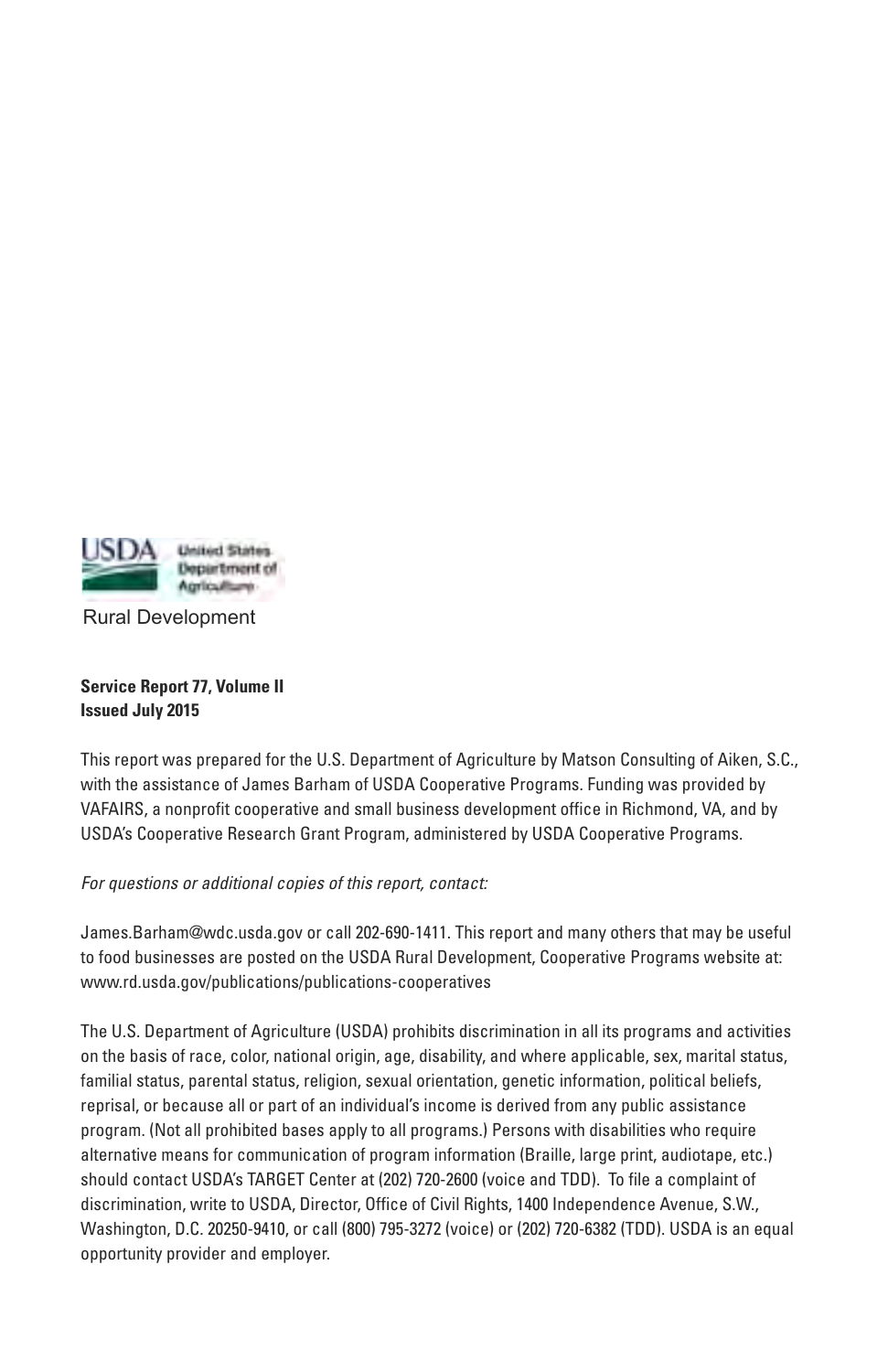# Running a Food Hub

*A business operations guide*

VOLUME TWO

**By James Matson, Jeremiah Thayer, and Jessica Shaw** Matson Consulting, Aiken, S.C.

*The authors thank James Barham of USDA Cooperative Programs for his help in preparing this report. Thanks also to Sasha Feldstein, a UC Berkeley graduate student and intern at USDA, for her editorial assistance.*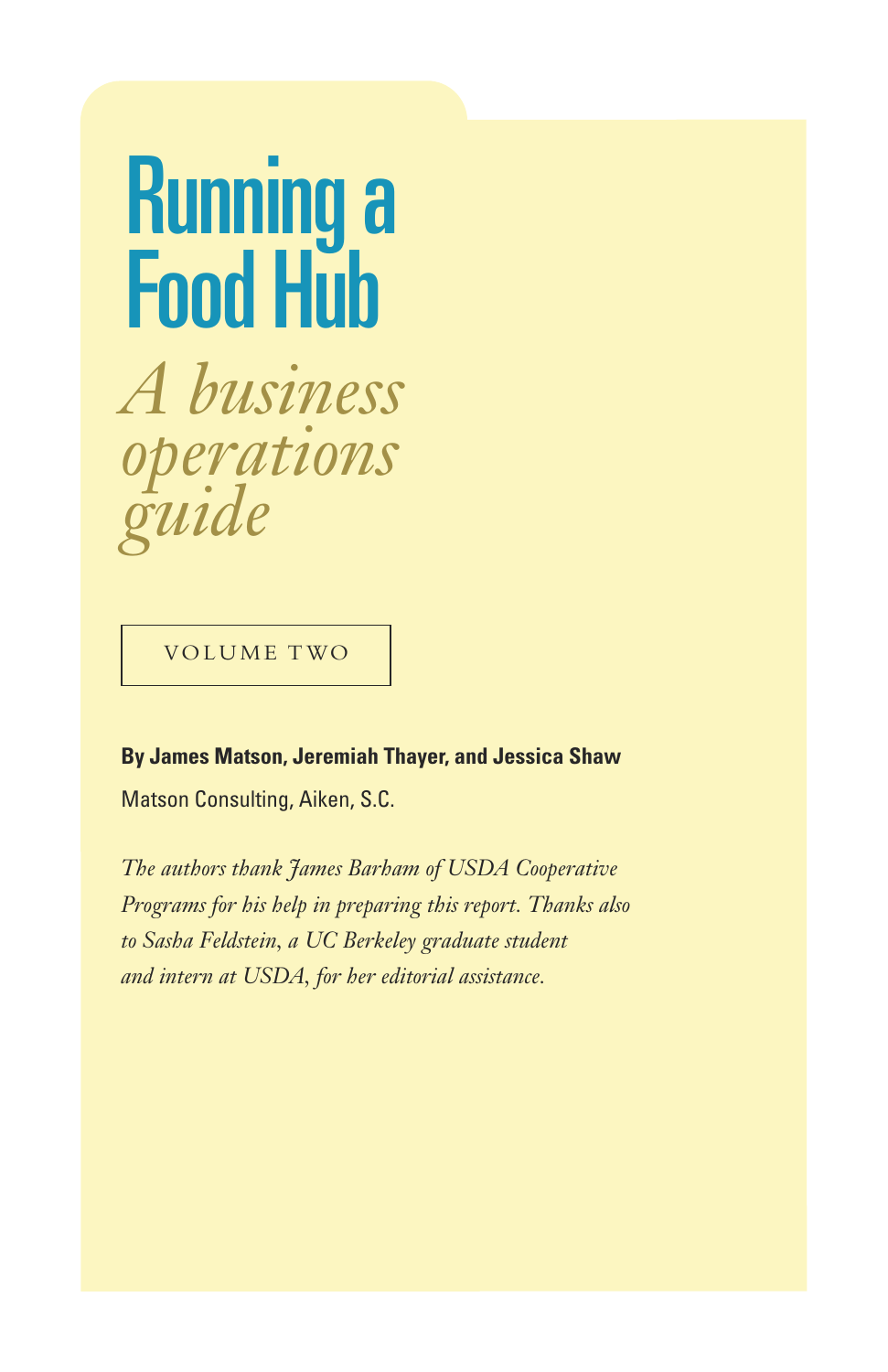## **Contents**

#### **7 Introduction**

#### **8 Food Hub Definition and Functions**

**9** Figure 1: Regional Food Hub Services

#### **10 Food Hub Classifications**

- 10 Food Hub Tax Designation
- 12 Food Hub Legal Structure
- 19 Food Hub Operational Models
- 25 Food Hub Challenges

#### **33 Food Hub Operations**

- 27 **Location**
- 28 Infrastructure
- $31$  Equipment
- 39 Human Resources
- 40 Labor Roles
- 43 Labor Positions

#### **48 Marketing**

- 48 Choosing a Sales Focus
- 48 Promotion

**Cover:** Ilustration by Sharon Szegedy Graphic Design, Inc. Cover and book design by Stephen Hall, Kota Design.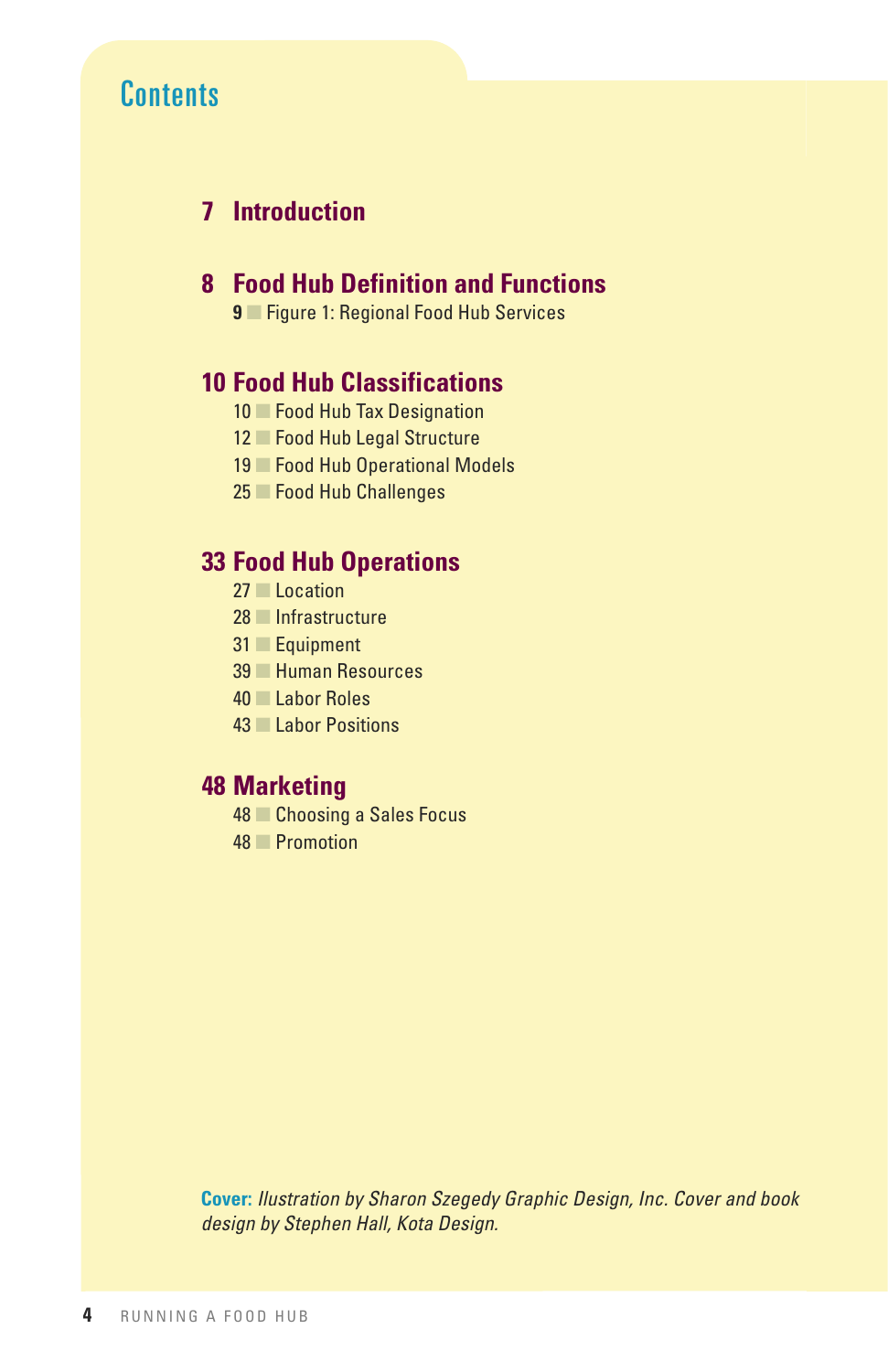#### **51 Producers and Suppliers**

#### **53 Products, Packaging, and Services**

- $53$  Products
- 55 Packaging and Labeling
- 57 Services

#### **59 Risks**

#### **62 Additional Considerations**

- 62 **Business Transition and Succession**
- 64 **Business Closure and Exit Strategy**

#### **65 Conclusion**

#### APPENDIXES

#### **66 Appendix A: Sample Staff Descriptions/Qualifications**

- 67 General Manager
- 68 Production Manager
- 69 Warehouse Manager
- 70 Marketing/Sales Manager

#### **71 Appendix B: Sample Equipment List**

**74 Appendix C: Sample Questions for Software Selection**

#### **75 Appendix D: Business Structure Comparison**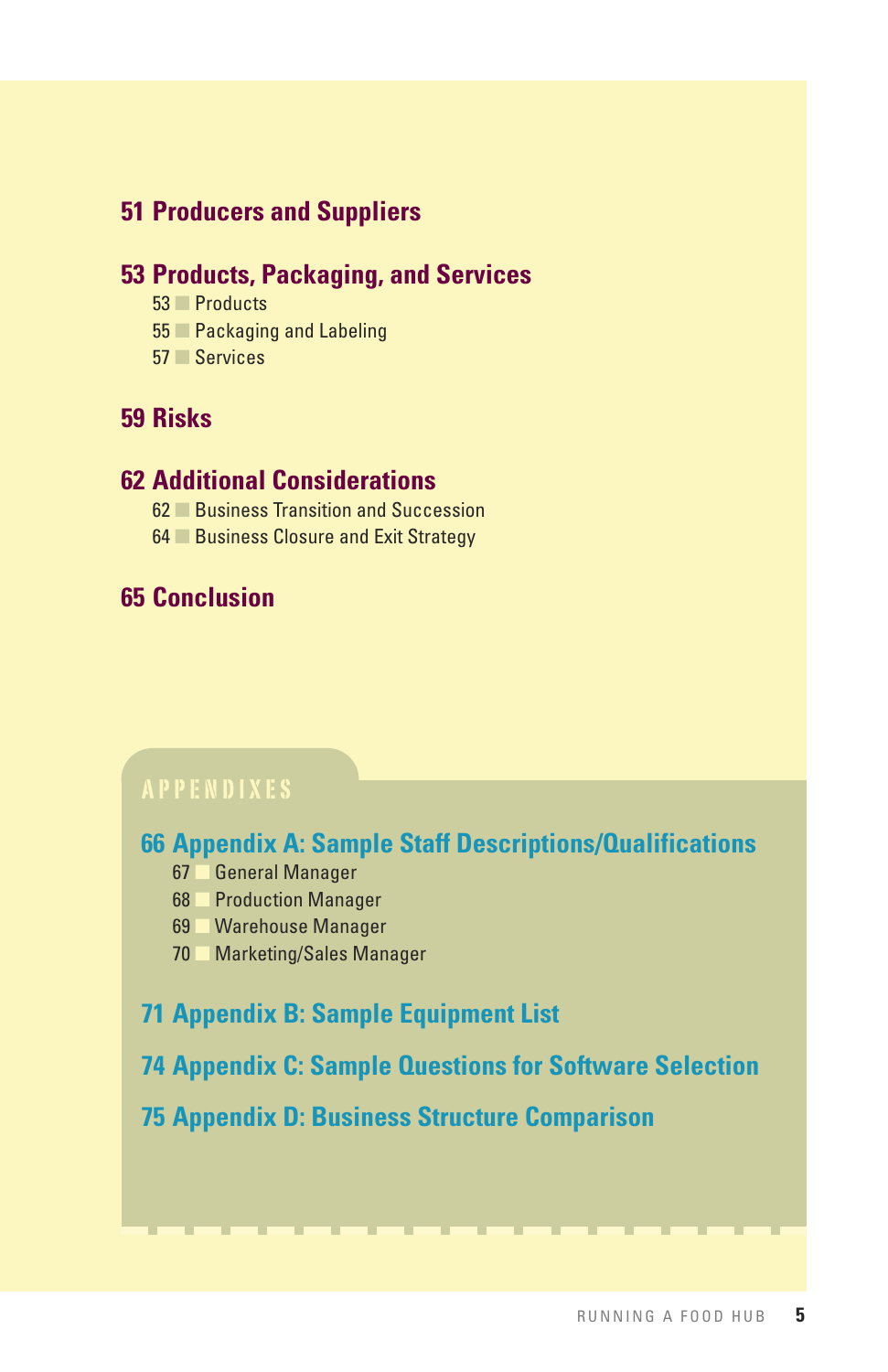

These producers belong to the Sandhills Farm to Table Cooperative (SFTC), a multi-stakeholder food hub based in Whispering Pines, NC, with close to 40 producer-members and more than 1,000 consumer-members. Photo courtesy of SFTC.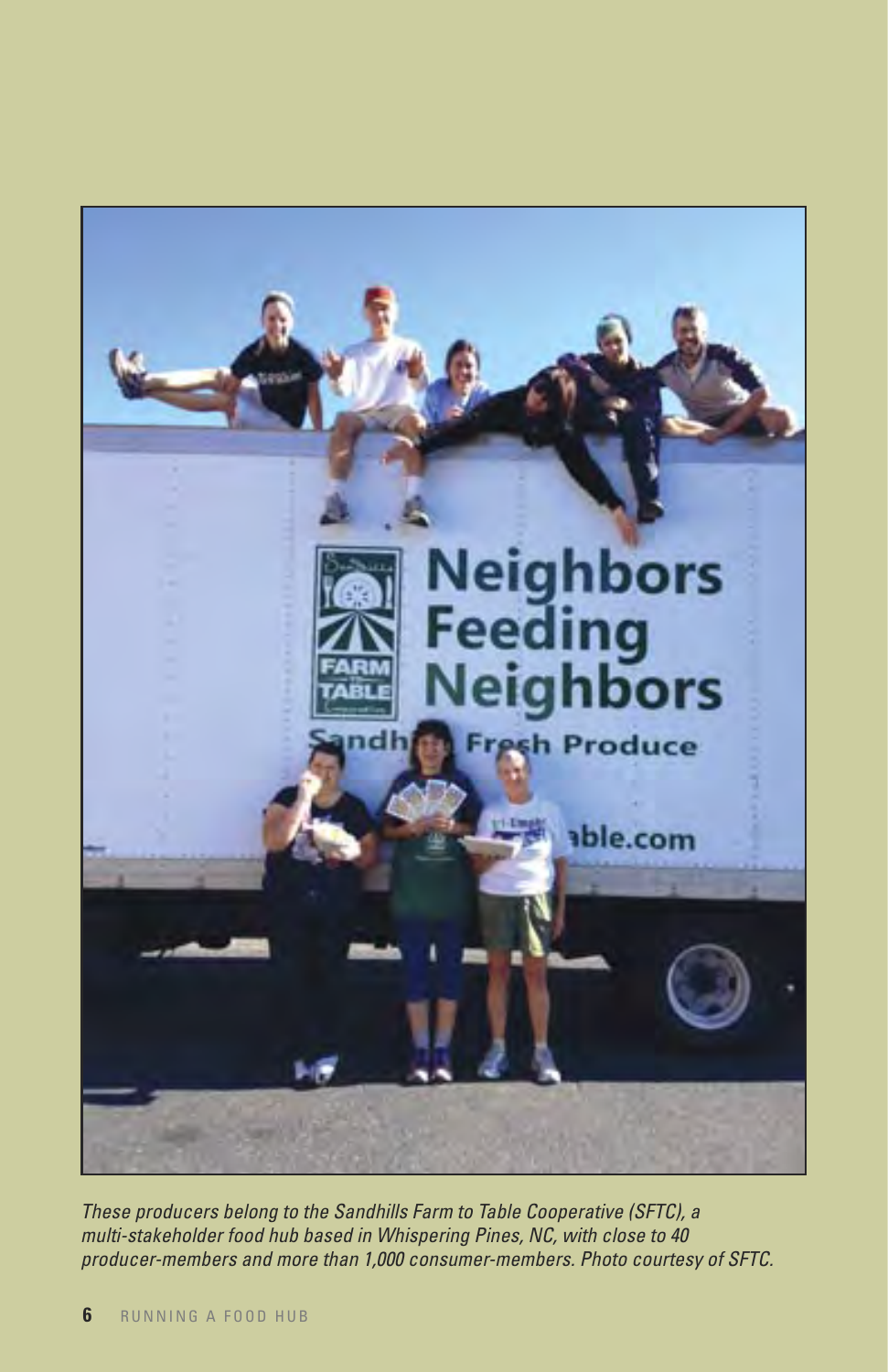### Introduction

**THIS REPORT** is part of a multi-volume technical report series entitled *Running a Food Hub*, with this guide serving as a companion piece to other United States Department of Agriculture reports by providing indepth guidance on starting and running a food hub enterprise.

 In order to compile the most current information on best management and operations practices, the authors used published information on food hubs, surveyed numerous operating food hubs, and pulled from their existing experience and knowledge of working directly with food hubs across the country as an agricultural business consulting firm.

 The report's main focus is on the operational issues faced by food hubs, including choosing an organizational structure, choosing a location, deciding on infrastructure and equipment, logistics and transportation, human resources, and risks. As such, the guide explores the different decision points associated with the organizational steps for starting and implementing a food hub. For some sections, sidebars provide "decision points," which food hub managers will need to address to make key operational decisions.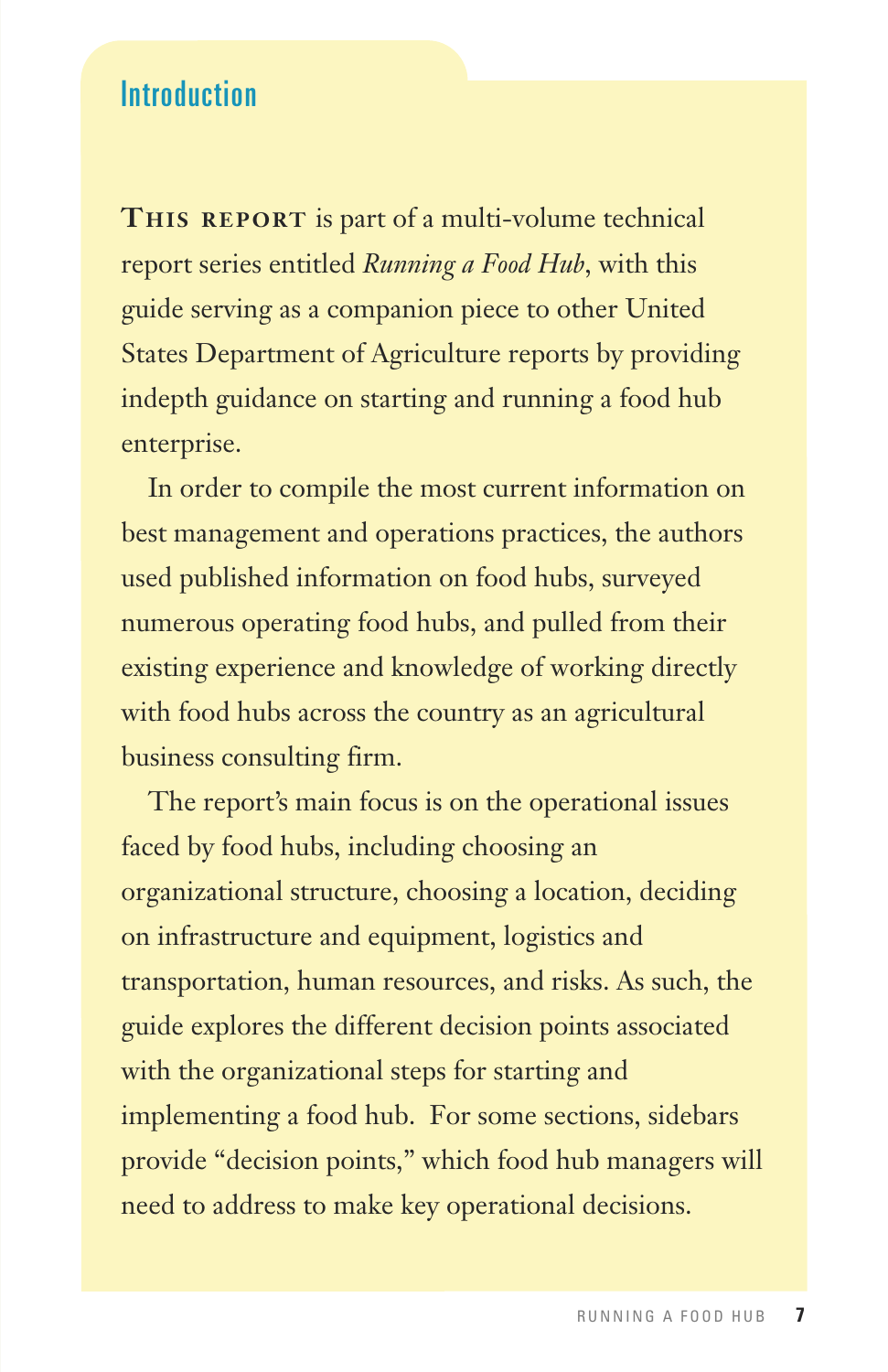# Food Hub Definition and Functions

**USDA DEFINES** a food hub as "a business or organization that actively manages the aggregation, distribution, and marketing of source-identified food products primarily from local and regional producers to strengthen their ability to satisfy wholesale, retail, and institutional demand."1

 In many cases, individual farmers and producers do not have enough product to satisfy a large buyer, such as local grocery chains, restaurants or institutions, including colleges, schools, and government institutions. Conversely, large buyers struggle to find local producers that can provide a consistent supply of locally grown food to meet consumer demand. By providing aggregation, distribution, and marketing services, food hubs can play a critical role in satisfying the needs of both farmers and buyers.

Food hubs can:

- Provide a link between farmers, producers, and buyers.
- Give individual farmers and producers the means to market and sell their products together as one larger entity, allowing them the opportunity to sell to high-volume buyers.
- Offer farmers and producers the ability to receive fair and consistent pricing for their products.
- Provide larger buyers with a supplier that can not only meet high levels of demand, but can also consistently provide fresh local foods.
- Educate buyers about food and facilitate information flow and sharing.
- Help farmers extend their season which, in turn, helps provide buyers with a more consistent supply of product.

 The figure below shows the different elements of a food hub, how food hubs function, and the variety of producer, operational, and community services that a food hub can provide.

 Food hubs can provide opportunities for local growers to access buyers that may otherwise be too large for individuals to access on their own. Food hubs essentially function as a link in the logistical chain to help convey food

<sup>1</sup> Barham, James, Debra Tropp, Kathleen Enterline, Jeff Farbman, John Fisk, and Stacia Kiraly. *Regional Food Hub Resource Guide*. U.S. Department of Agriculture, Agricultural Marketing Service. Washington, DC. April 2012. Publication can be accessed at www.ams.usda.gov/foodhubs.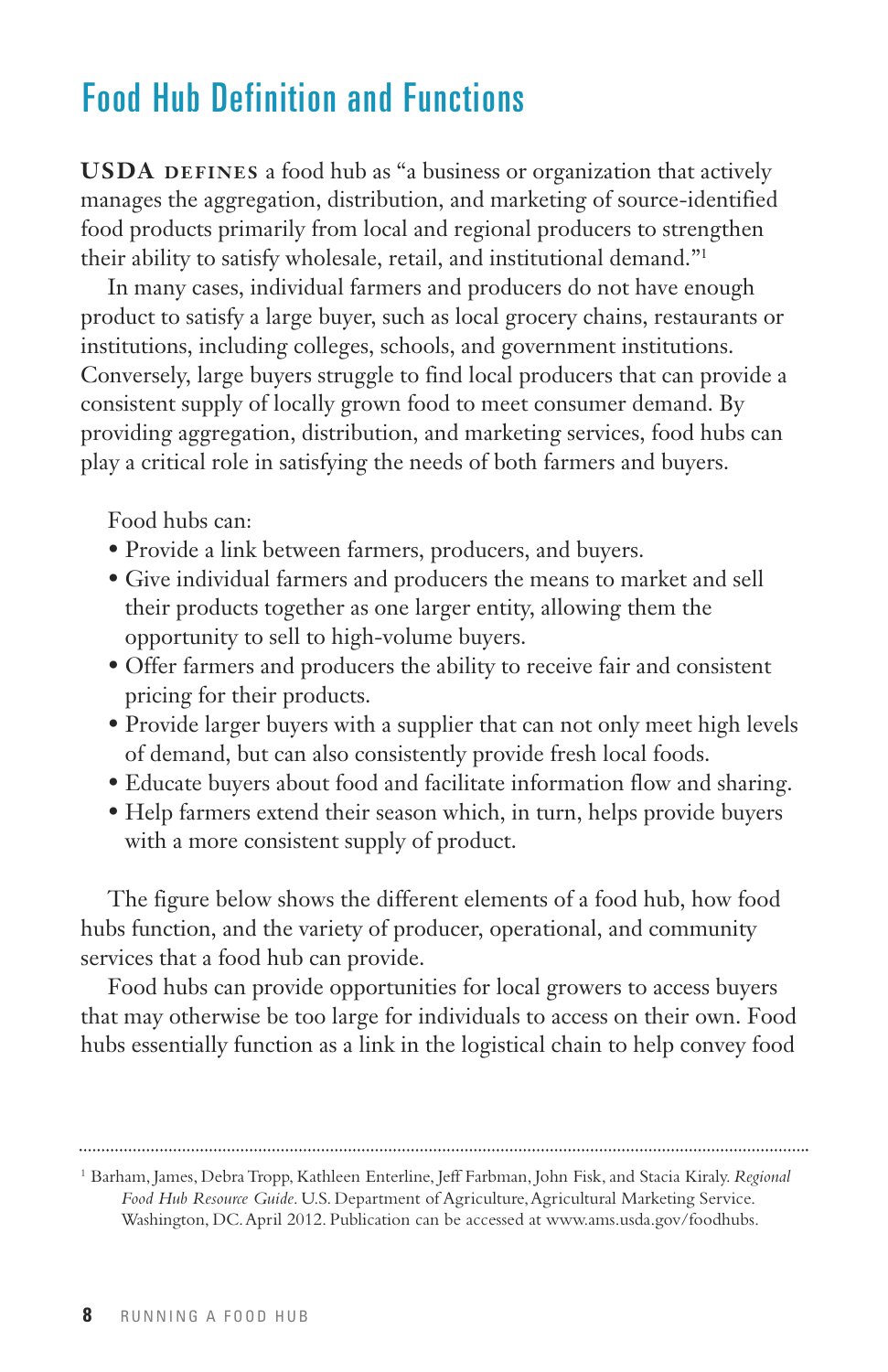

products to mid-scale buyers who in turn provide the product for sale to the end consumer. As illustrated in Figure 1, food hubs can provide many of these services.

 Along with providing core operational functions — including aggregation, distribution, and marketing — food hubs often coordinate efforts with producers in areas such as production planning and delivery logistics. They also provide training in areas such as post-harvest handling and packing, season extension, and food safety. At the same time, food hubs often engage directly with their community through donations, educational programs, and health-awareness campaigns.

<sup>2</sup> Barham, James, Debra Tropp, and Carolyn Dimitri. *Regional Food Hubs and Food Value Chains: Improving Market Access for Local Producers through Innovative Distribution*. Presentation for National Small Farms Conference, September 2012. United States Department of Agriculture, Agricultural Marketing Service. Presentation can be accessed at www.ams.usda.gov/foodhubs.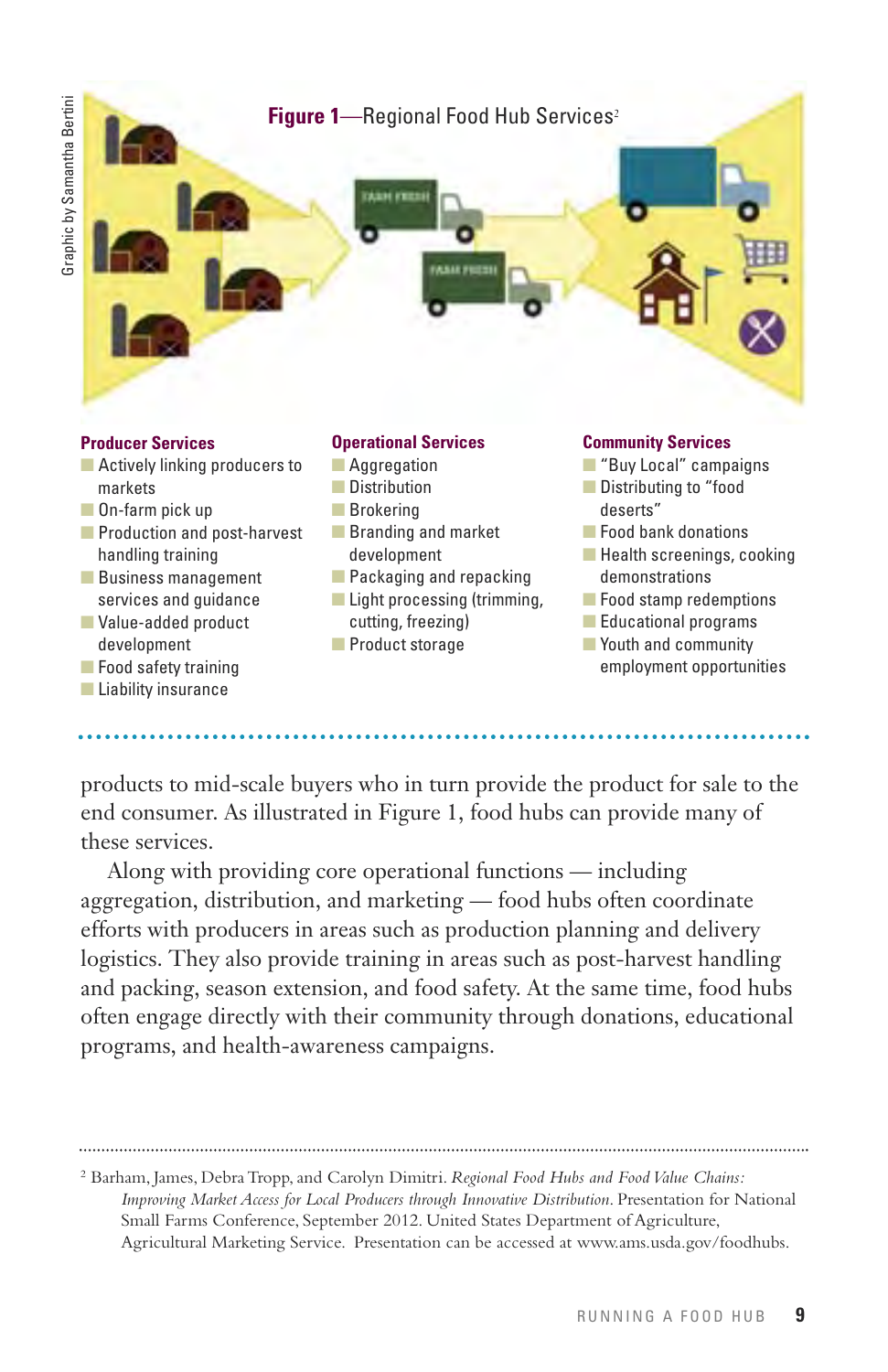# Food Hub Classifications

**AN IMPORTANT BEGINNING STEP** in creating and implementing any business is to determine how it will be structured. Though many of the following classifications of a food hub are interrelated, they can be divided into three broad categories: tax designation, legal structure, and operational model.

 The business structure of a food hub — or any type of business — will determine many aspects of the operation, including tax liability, sources of



capital, general risk management, information flow and sharing, and even opportunities for growth and expansion. Basically, business structure determines how the business operates, both internally and externally.

> Food hubs can have as much, if not more, variety in their operational structure as other businesses. A food hub can be privately held or publically held; can be a nonprofit or for-profit. Ownership can be divided, just as any other business, into sole proprietorships, partnerships, corporations, cooperatives, or LLCs (limited liability companies).

There is no single clear choice for the

"best" or "preferred" structure or operational model when forming a food hub. The "best" for any individual situation can be chosen by closely examining the needs of the food hub owners and stakeholders, as well as the business environment in which the food hub will operate.

#### **Food Hub Tax Designation**<sup>3</sup>

 The broadest division of entity types is determined by tax designation. For tax purposes, entities can be for-profit or nonprofit at both the State and national level. How the food hub is organized will typically influence how profitability is determined. Nonprofit food hubs may gauge success based on their capacity to fulfill the mission, while a for-profit organization

<sup>&</sup>lt;sup>3</sup>The following information is meant to provide general advice and information and is not intended as a substitute for legal counsel. In the formation of any business, both State and national laws must be considered, and entities wishing to legally organize are strongly encouraged to consult an attorney familiar with business formation in their area.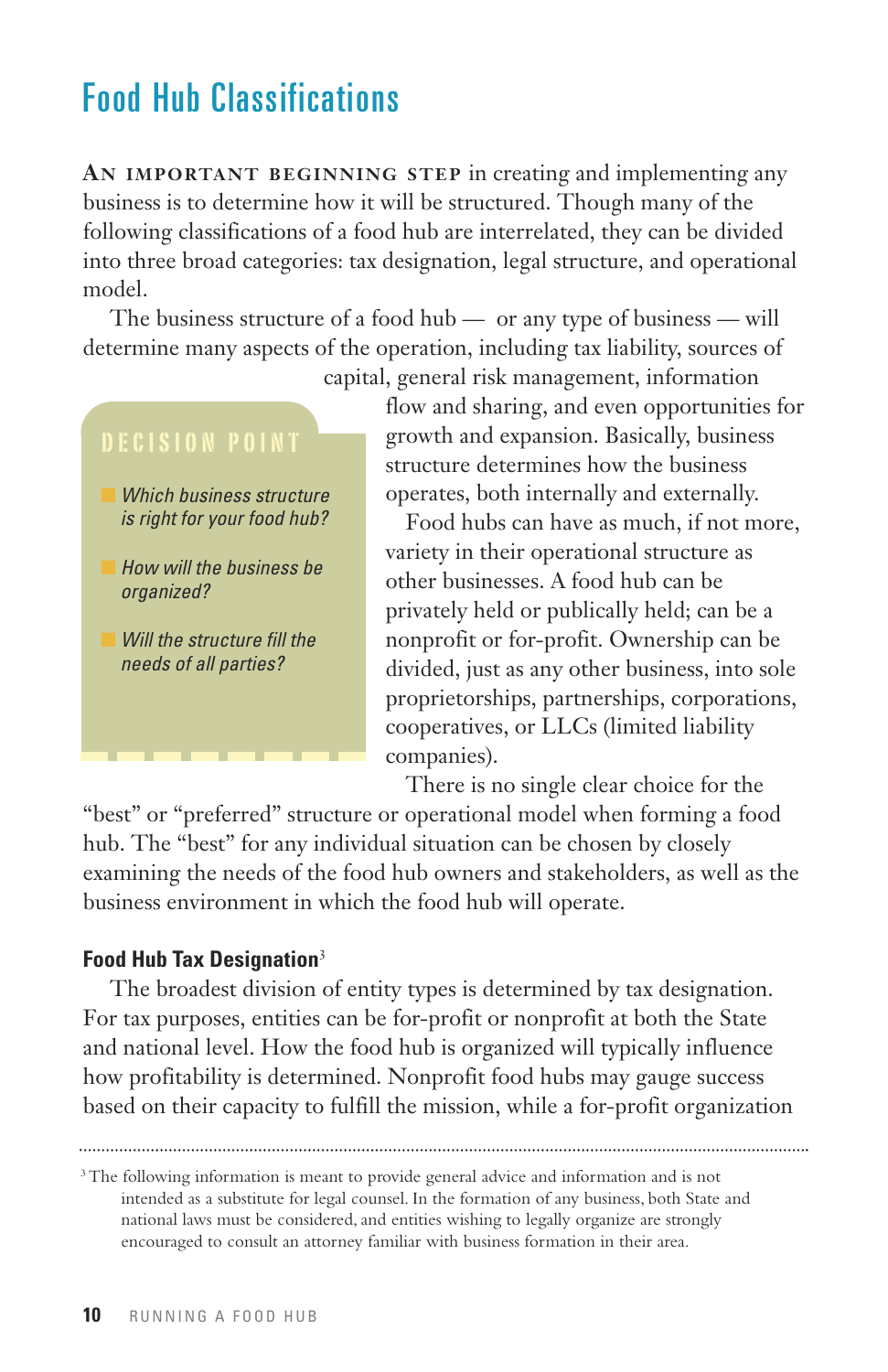#### **What's the difference between a for-profit and a nonprofit organization?**

| <b>For Profit</b>                       | <b>Nonprofit</b>                         |
|-----------------------------------------|------------------------------------------|
| Money returned to the owners            | Money returned to the organization       |
| Not exempt from Federal or State        | <b>Typically exempt from Federal and</b> |
| taxes                                   | State taxes                              |
| Assets distributed to owners after dis- | Assets distributed to other nonprofits   |
| solution                                | after dissolution                        |
| Funds are raised by offering investors  | Funds are raised by soliciting dona-     |
| a percentage of ownership               | tions and applying for grants            |

may determine success on its level of profitability.

#### **For-Profit Organizations**

 A for-profit organization may be formed to conduct lawful business activities while also earning a profit. The majority of businesses in the United States operate as for-profit ventures. The profits earned by this type of organization can be used to pay operational costs and be distributed to the owners. For-profit organizations are not exempt from paying Federal or State taxes on profits. Any donations to the company are not tax deductible for the donor. Assets of a for-profit organization belong to the owners of the business. If the food hub dissolves, the assets are distributed to the owners of the business, based on their level of ownership.

 For-profit organizations have many options when it comes to gathering funding. They can offer investors a percentage of the food hub ownership. These investors can provide property, services, and money in exchange for shares of the food hub's stock. For-profits may still have the option to obtain funding from grants and solicited donations.

| <b>Examples of For-Profit Food Hubs</b> |                          |                   |
|-----------------------------------------|--------------------------|-------------------|
| <b>Cherry Capital Foods</b>             | <b>Traverse City, MI</b> | (Multi-Product)   |
| <b>Eastern Carolina Organics</b>        | Durham, NC               | (Organic Produce) |
| <b>Moore Farms and Friends</b>          | <b>Woodland, AL</b>      | (Produce)         |
|                                         |                          |                   |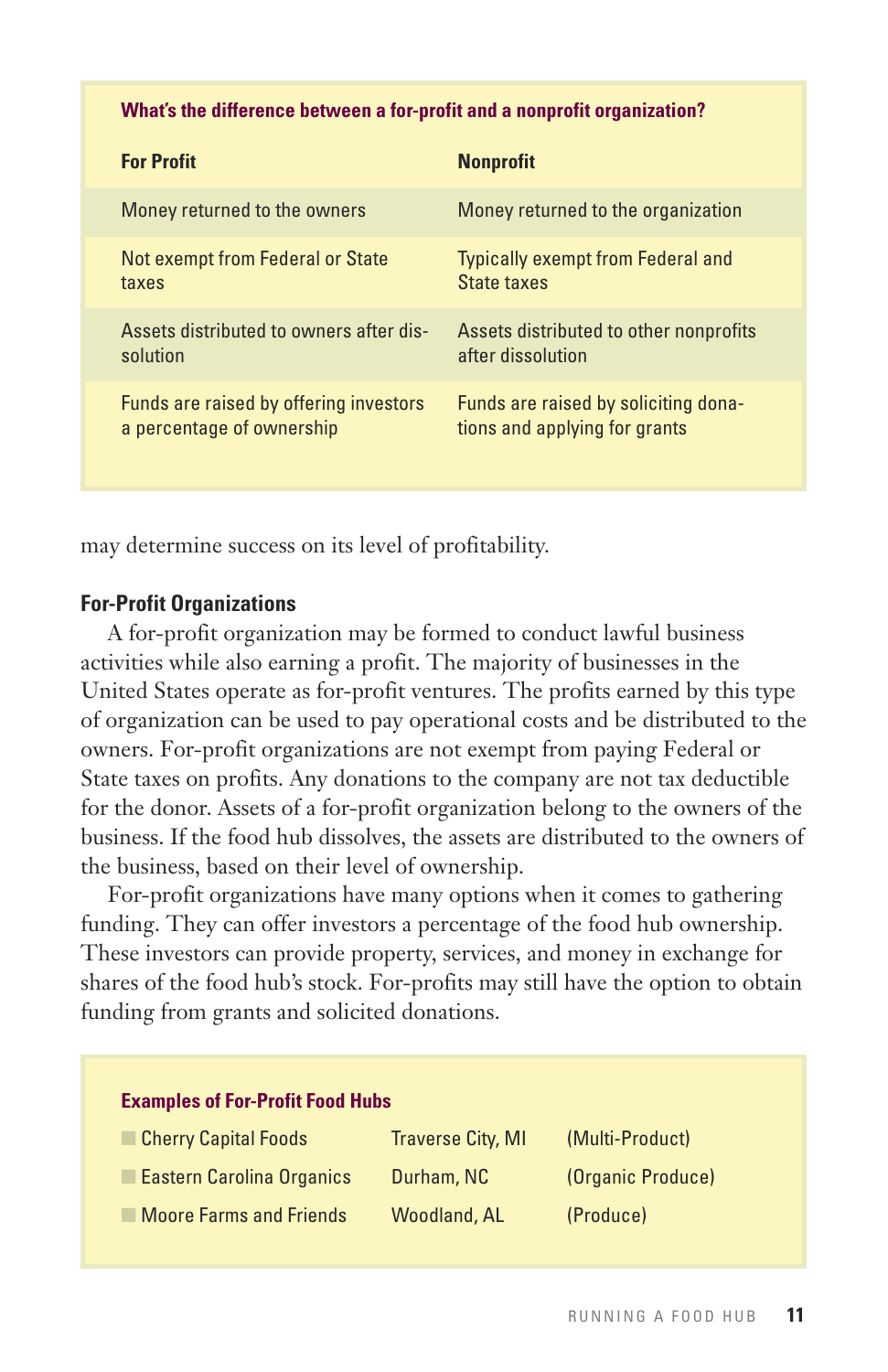#### **Nonprofit Organizations**

 A nonprofit organization is created "for the purpose of serving a public or mutual benefit other than the pursuit or accumulation of profits for owners or investors."4 Nonprofit organizations can, and do, still earn an operational profit, but these profits can only be used for the operation of the organization, such as paying employee wages, rent, utilites, etc. Typically, nonprofit organizations raise funds by soliciting donations from other businesses and individuals. These organizations may sometimes find it easier to attract government and private grants.

| <b>Examples of Nonprofit Food Hubs</b> |                     |                 |
|----------------------------------------|---------------------|-----------------|
| AI BA                                  | Salinas, CA         | (Produce)       |
| <b>Common Market</b>                   | Philadelphia, PA    | (Multi-Product) |
| Local Food Hub                         | Charlottesville, VA | (Produce)       |

 Entities seeking nonprofit status must file appropriate paperwork and undergo an application that can take months. During the application period, the entity is often allowed to operate as a nonprofit pending a final determination of its application.

 Nonprofit organizations may also qualify for State and Federal tax exemptions, as determined by the Internal Revenue Service (IRS). Donations made to a qualified nonprofit organization are also tax deductible for the donor. If a nonprofit dissolves, the assets are donated to another nonprofit organization.

#### **Food Hub Legal Structure**

 Whether for-profit or nonprofit, a business can be organized as any of the following types of legal entities. Corporations, LLCs, and cooperatives are the most common choices for food hubs. Brief descriptions of some of the most common types of legal organization are presented below, and Appendix D presents a chart comparing some significant issues related to different business structures.

<sup>4</sup> Luckert, Kate. "Nonprofit Organizations (Definition and Examples)." Case Western Reserve University www.learningtogive.org/papers/paper41.html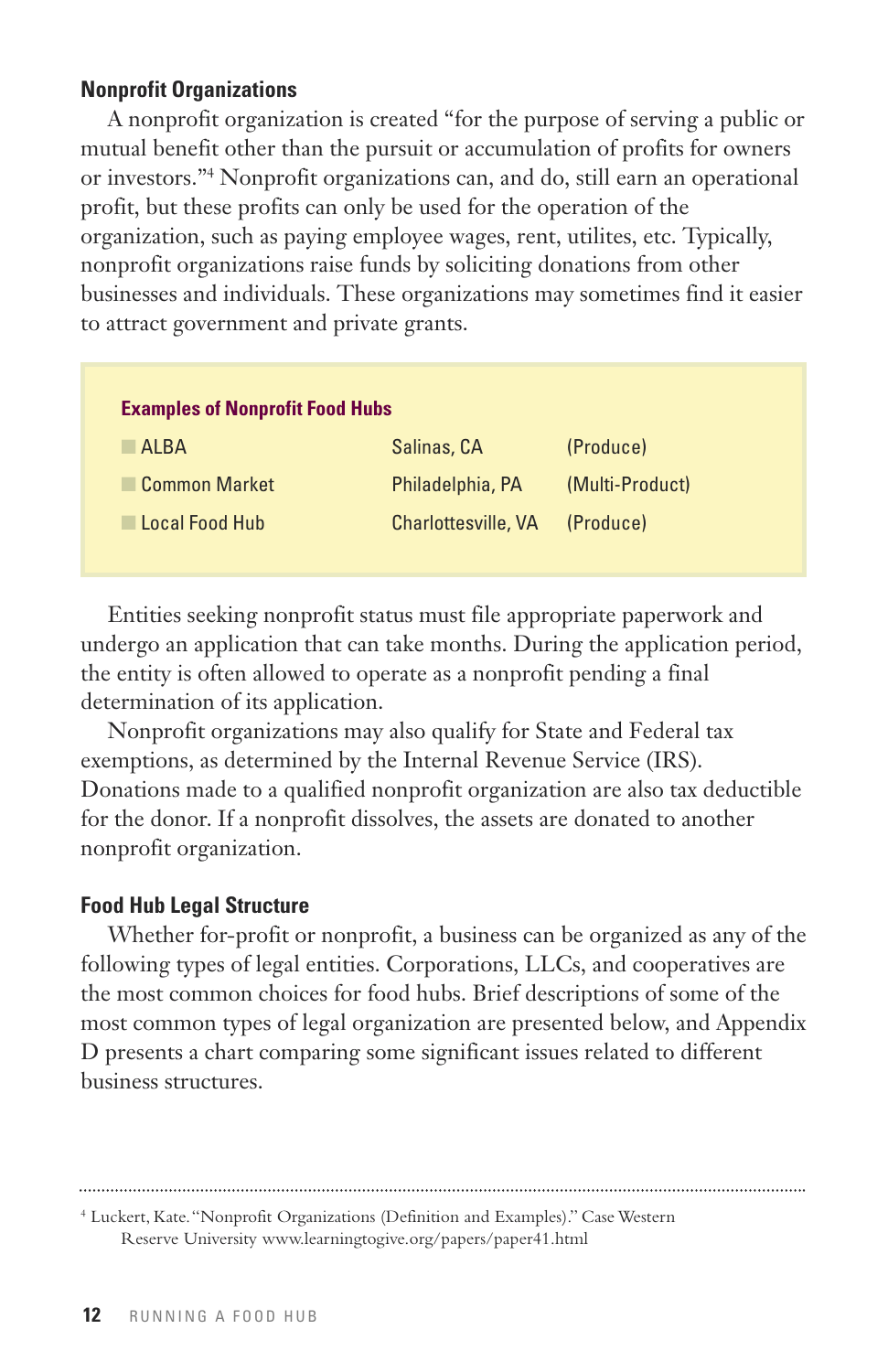#### **Corporation**

 Of all the legal organizations discussed, corporations are most common for large businesses in the United States. The structure offers the investor (stockholder) limited liability protection. Any liability is limited to the value of the stock held in the corporation. Businesses formed under this structure require oversight by State regulatory boards, at a minimum, and in some cases by the U.S. Securities and Exchange Commission. A corporation has a perpetual existence. Owners can routinely sell or reassign stock (or ownership) without disrupting ongoing operations.

#### **C-Corporation**

 A C-corporation (as distinguished from an S-corporation) is taxed separately from its owners.

#### *Advantages and Disadvantages of C-Corporations*

- The C-corporation is the most complex of business structures because it acts as a legal entity that exists separately from its owners.
- •Control depends on stock ownership.
- Stockholders are at risk only for money they have invested in the stock of the corporation.
- Capital can be raised more easily through the sale of stocks or bonds.
- The C-corporation can continue to function even without key individuals.
- Double taxation occurs because the business exists as a separate entity.

#### **S-Corporation**

 The S-corporation is a special tax designation applied for, and granted by, the IRS to corporations that have already been formed. It is a legal structure that can be used for so-called closely held corporations. To become an Scorporation, the business first must form a general or professional corporation, and the company must complete Form 2553, Election by a Small Business Corporation, and file it with the IRS.

 Entrepreneurs and small business owners often take advantage of the Scorporation structure because it combines many advantages of the sole proprietorship, partnership, and corporate forms of business.

#### *Advantages and Disadvantages of S-Corporations*

- Taxes are passed through to the members of the corporation.
- Restrictions on the number and type of ownership include: U.S. citizenship or residency requirements; only real individuals can be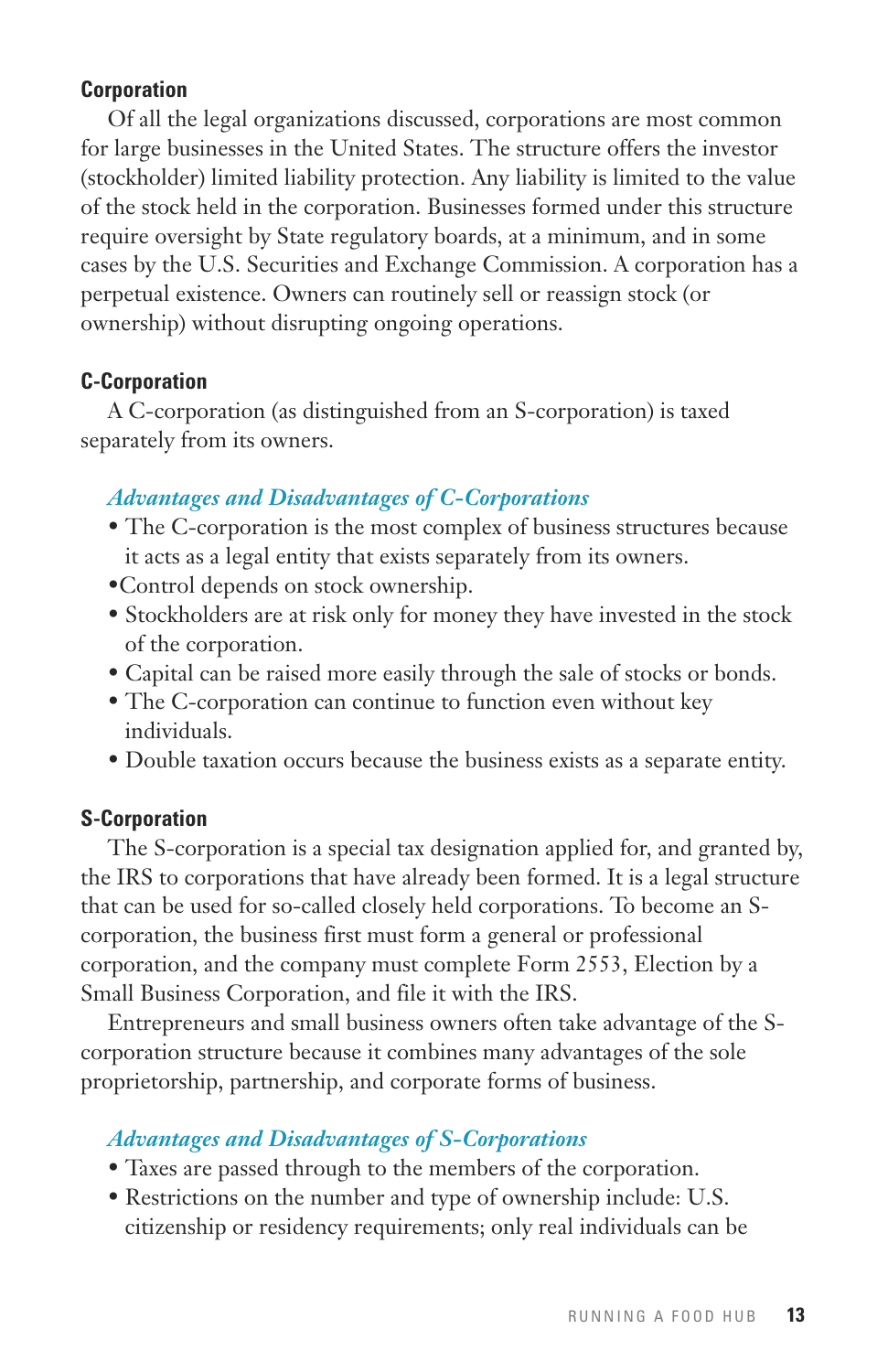members; and one share class limitation.

- There are limitations on passive income for the S-corporation.
- S-corporations have many of the same basic advantages as a general corporation (see above).

#### **B-Corporation**

 Also known as a benefit corporation, a B-corporation is a type of certification or designation that also falls under the umbrella of corporations. A B-corporation's goals include having positive impacts on society and the environment, in addition to making a profit. Not all States have legislation in place to recognize B-corps. Certification is issued by B Lab, a nonprofit organization.

#### **Examples of Corporation Food Hubs**

| <b>Capay Valley Farm Shop</b> | Esparto, CA       | (Multi-Product)              |
|-------------------------------|-------------------|------------------------------|
| Sonoma Organics               | Sebastopol, CA    | (Produce, Cheese, Mushrooms) |
| This Old Farm                 | Colfax, IN        | (Meat, Produce)              |
| <b>Veritable Vegetable</b>    | San Francisco, CA | (Multi-Product)              |

#### **Limited Liability Company**

 An LLC's purpose is to combine the limited liability for its members usually found in the corporate structure (and to limited partners in limited partnerships) with the pass-through tax advantages of a general partnership (any profits/losses pass through to the individual investor and appear on the individual's tax return). So, an LLC has some, but not all, of the characteristics of each entity. An LLC may be formed by just one person but it more commonly requires two or more persons.

 LLC formation and liability characteristics are similar to that of a corporation. To form a corporation or LLC, the necessary documents must

| <b>Examples of Limited Liability Company Food Hubs</b> |                     |                 |
|--------------------------------------------------------|---------------------|-----------------|
| <b>Firsthand Foods</b>                                 | Durham, NC          | (Beef and Pork) |
| Sprout MN, LLC                                         | <b>Brainerd, MN</b> | (Produce)       |
| <b>Farm to Family Naturally</b>                        | Fairdealing, MO     | (Multi-Product) |
|                                                        |                     |                 |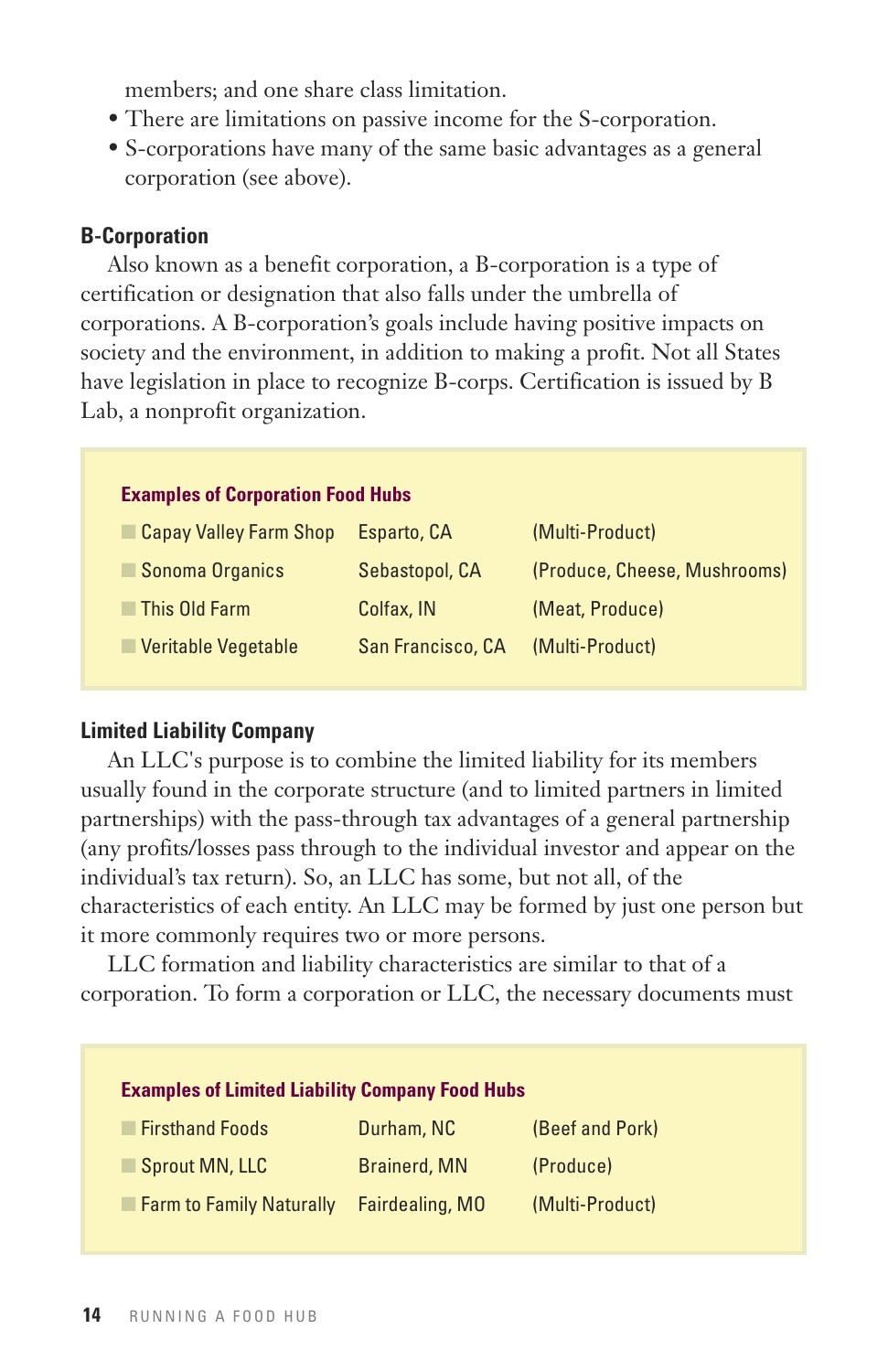be filed with the designated State agency. Unlike a general partnership, shareholders are not personally liable. Other characteristics may be similar to or different from corporate characteristics, depending upon how the LLC members wish to structure the entity and comply with IRS regulations to receive favorable tax treatment.

#### *Advantages and Disadvantages of LLCs*

- Provides its members limited liability.
- Allows members to escape double taxation.
- Any "person," either natural (an individual) or legal (another legal entity, such as a partnership), can be a member.
- Members may actively manage the LLC without incurring personal liability.
- Uncertain tax status.
- Drafting the agreement can be fairly complex.

#### **Cooperatives**

 A cooperative is a business owned and democratically controlled by the people who use its services and whose benefits are derived and distributed to the users.5 The user-owners are called members. A cooperative is headed by a board of directors, and members hold the voting power within the business. Although this report focuses on agricultural cooperatives, this business structure can be found in many other areas. According to the U.S. Small Business Administration, "Cooperatives are common in the healthcare, retail, agriculture, art, and restaurant industries."6

 Statistics from the United States Department of Agriculture (USDA) Cooperative Statistics for 2012 reports that there are about 2,238 farmer, rancher, and fishery cooperatives in the United States. These cooperatives had a combined membership of 2.1 million people and total gross business volume of \$235 billion. Collectively, cooperatives employed 129,000 fulltime employees and 56,000 part-time and seasonal employees.<sup>7</sup>

#### *Advantages and Disadvantages of Cooperatives*

- Maintain or increase market access.
- Allow producers to have access to additional pricing and marketing opportunities.

<sup>5</sup> USDA Rural Development. "Cooperatives." www.rurdev.usda.gov/lp\_coopprograms.html

<sup>5</sup> SBA. "Choose Your Business Structure: Cooperative." www.sba.gov/content/cooperative

<sup>7</sup> Ali, S. & Eversull, E. (2013). "Cooperative Statistics 2012." USDA Rural Business-Cooperative Programs Service Report 74.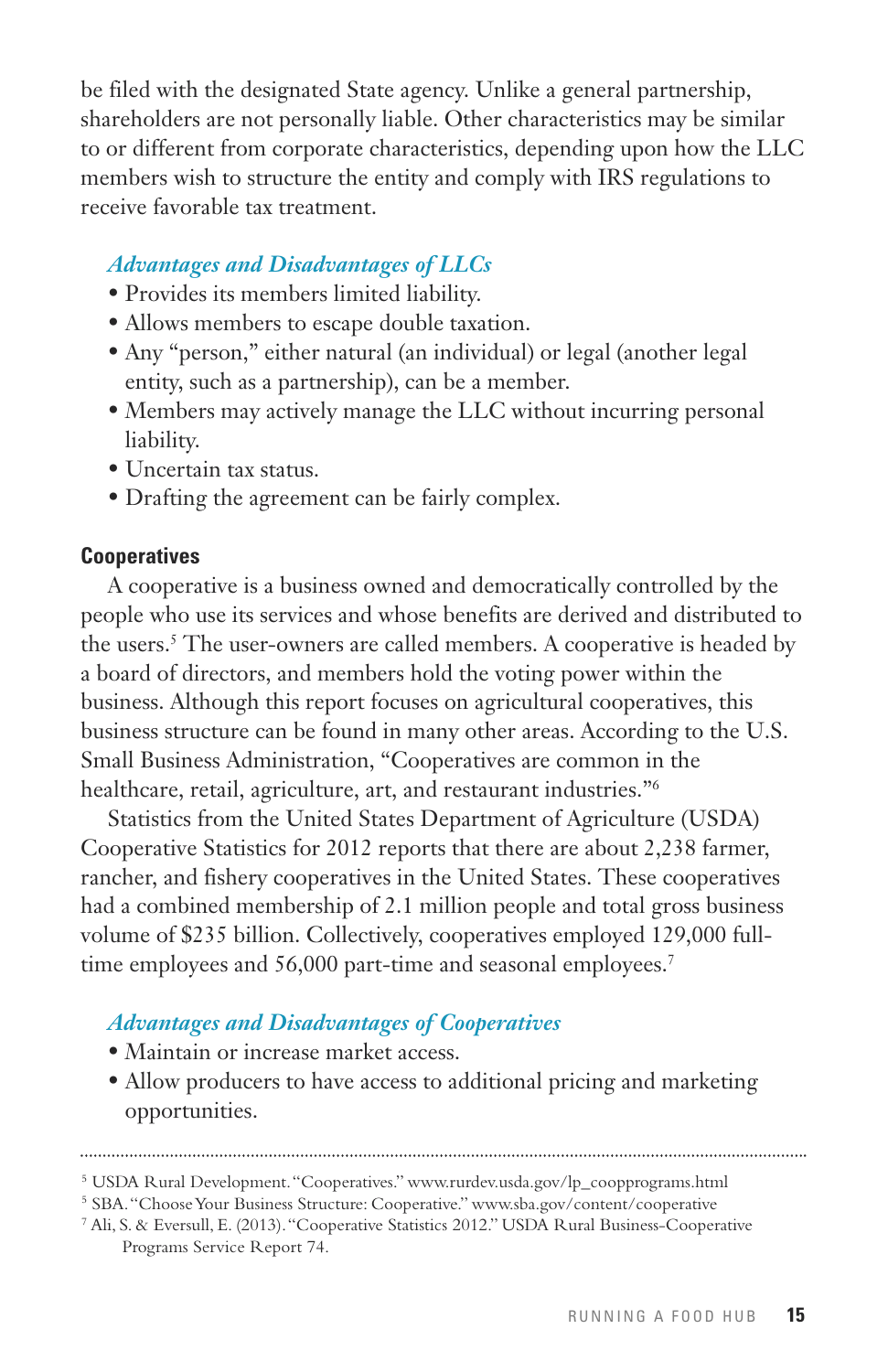- Reduce risk.
- Generate more profits.
- Reduce costs.
- Can be complex to organize.

#### *Cooperative Structure*

 Cooperatives have a unique form of organization with distinct characteristics, strengths, and difficulties. A cooperative is organized and incorporated under applicable State laws. To qualify as a cooperative, attributes must include:

**n** Management controlled by a board of directors elected by the members. One unique feature of a cooperative is that all, or most, of the directors must be members of the cooperative. Thus, the leaders are regular users of the business' products or services.

Equity mainly comes from the members, rather than outside investors, although cooperatives are allowed to raise equity from outside sources. Equity is obtained by direct contributions through membership fees or sale of stock, by agreement with members to withhold a portion of net income based on patronage, or through retention of a portion of sales proceeds for each unit of product marketed. If a cooperative fails, the liability of each member is limited to the amount he/she has invested.

■ Earnings/losses on business conducted on a cooperative basis, often called net margins, are allocated to the members on the basis of the use they made of the cooperative during the year, not on the basis of equity held. The allocations may be distributed in cash or retained in members' accounts in the cooperative, to be distributed at a later time. Members usually receive a combination of cash and an allocation of equity.

#### **Examples of Cooperative Food Hubs**

| Idaho's Bounty Co-op               | Hailey & Garden City, ID | (Multi-Product)   |
|------------------------------------|--------------------------|-------------------|
| La Montañita Co-op                 | Albuguergue, NM          | (Multi-Product)   |
| Tuscarora Organic<br>Growers Co-op | Hustontown, PA           | (Organic Produce) |

#### *Multi-Stakeholder Structures*

 The way a food hub and most businesses are structured typically gives benefits to only one group of stakeholders; the benefiting class is determined by whether the business is producer-owned, worker-owned, or consumer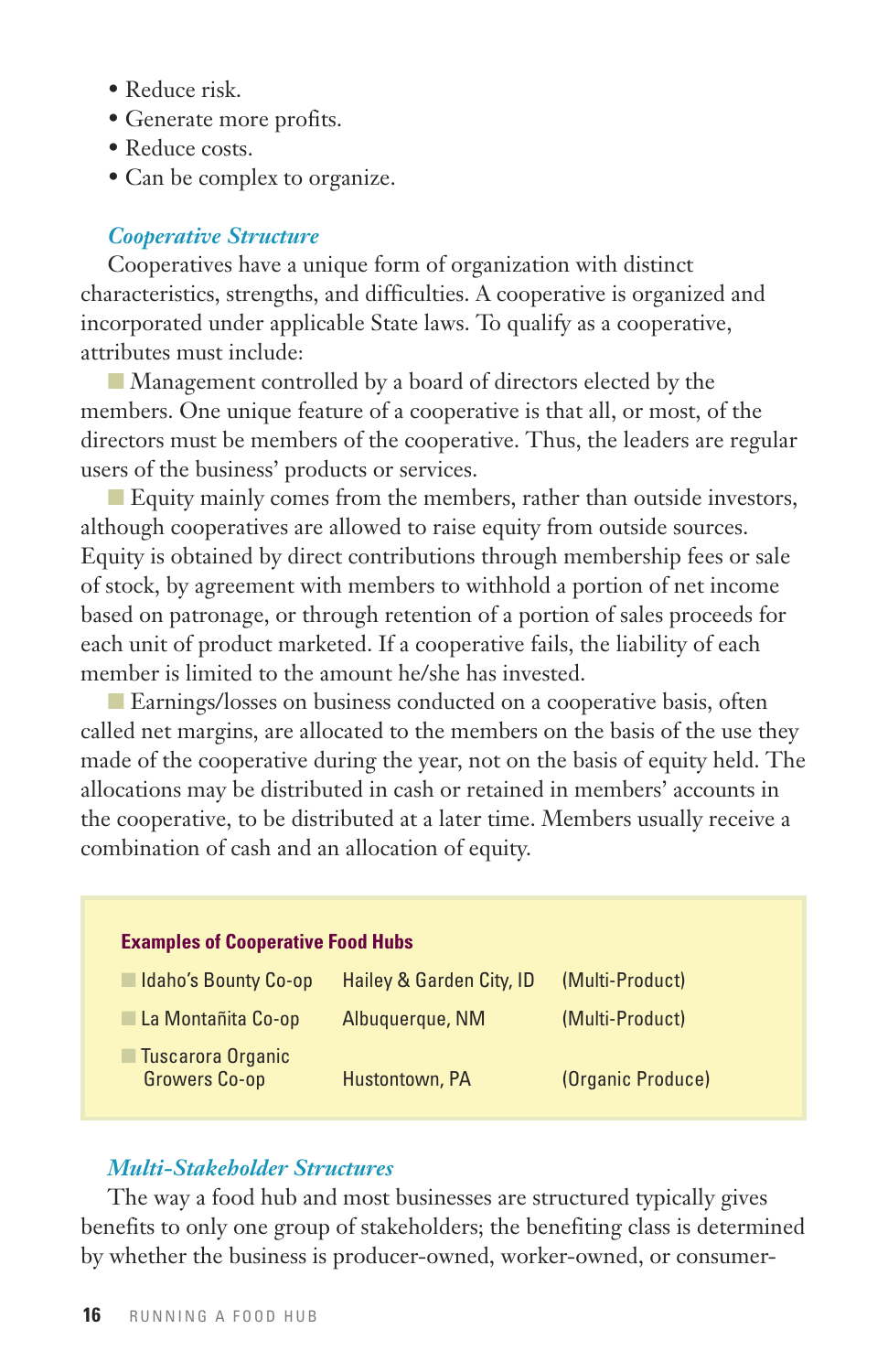owned. Many food hub ventures are experiencing increasing difficulty successfully operating a single-stakeholder business. At times, the goals of a food hub include benefiting multiple groups (i.e., farmers, consumers, workers) within the same structure, which can represent a challenge for some ventures and often makes operations for the hub more complicated as the hub tries to balance the needs of the many groups working together.

 To help address the diverse concerns of members, a unique organizational format has arisen, mostly among food hubs organized as cooperatives, that includes multiple membership classes, such as producers, workers, consumers, community members, and investors, in the ownership of the business, thus addressing all classes of stakeholders involved. A multistakeholder organization is often identified as containing at least two groups of stakeholders.

#### *A multi-stakeholder food hub balances the needs of stakeholder classes*

 In the governance of such a multi-stakeholder structure, care must be taken to balance the needs and interests among all classes of stakeholders. Typical "one-member, one-vote" formats are often modified in some way, with some groups utilizing directors as representatives for an entire class of stakeholder in order to maintain the balance of governance.

This type of business approach doesn't just balance the needs of



stakeholders, but also embraces their different needs. According to the Cooperative Development Center at Kent State University, multistakeholder businesses "represent a diversity of interest, but a commonality of need or aspiration on the part of the stakeholders, capturing a range of types of interest and impacts that an organization has, while recognizing the interdependency between them."8 Put simply, multi-stakeholder businesses

<sup>8</sup> Lund, Margaret. "Solidarity as a Business Model: A Multi-Stakeholder Cooperative Manual." Cooperative Development Center at Kent State University.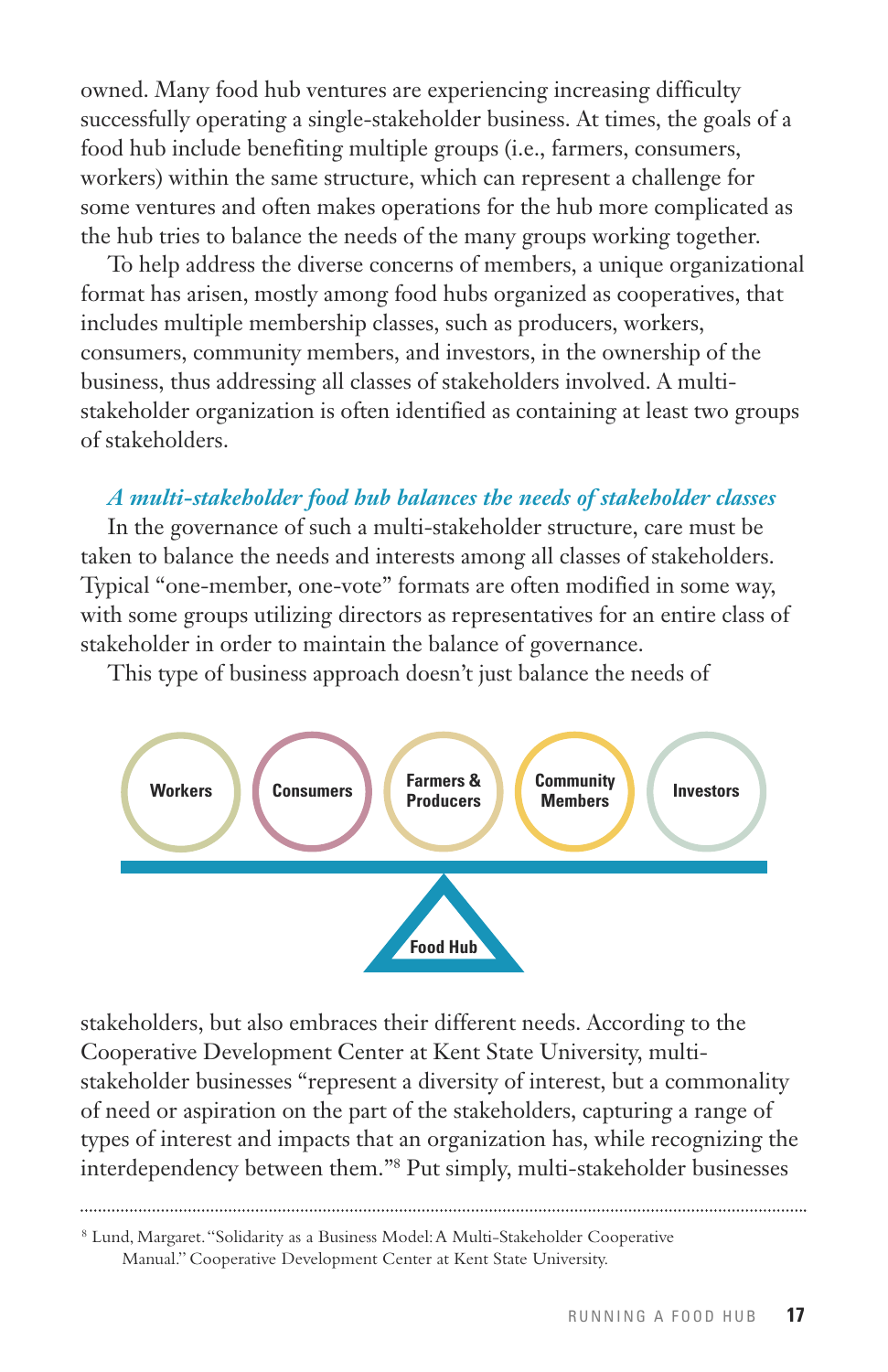

help create solidarity between groups that would normally have differing sets of needs.

 The multi-stakeholder approach creates unique challenges regarding benefits and information flow. Membership within a multi-stakeholder business can vary depending on the needs of the venture. Typically, membership can be grouped into five main categories: Consumer Membership, Worker Membership, Investor Membership, Community Membership, and Producer Membership. Not all food hubs will have all of these groups as formal members. For example, the food hub may work closely with the community but may not have this group represented with a membership class. Some food hubs may group or classify these members differently.

| <b>Examples of Multi-Stakeholder Food Hubs</b> |                             |                 |
|------------------------------------------------|-----------------------------|-----------------|
| <b>Sandhills Farm to Table</b>                 | <b>Whispering Pines, NC</b> | (Multi-Product) |
| <b>Fifth Season Cooperative</b>                | Virogua, WI                 | (Multi-Product) |
| Nebraska Food Cooperative                      | Belgrade, NE                | (Multi-Product) |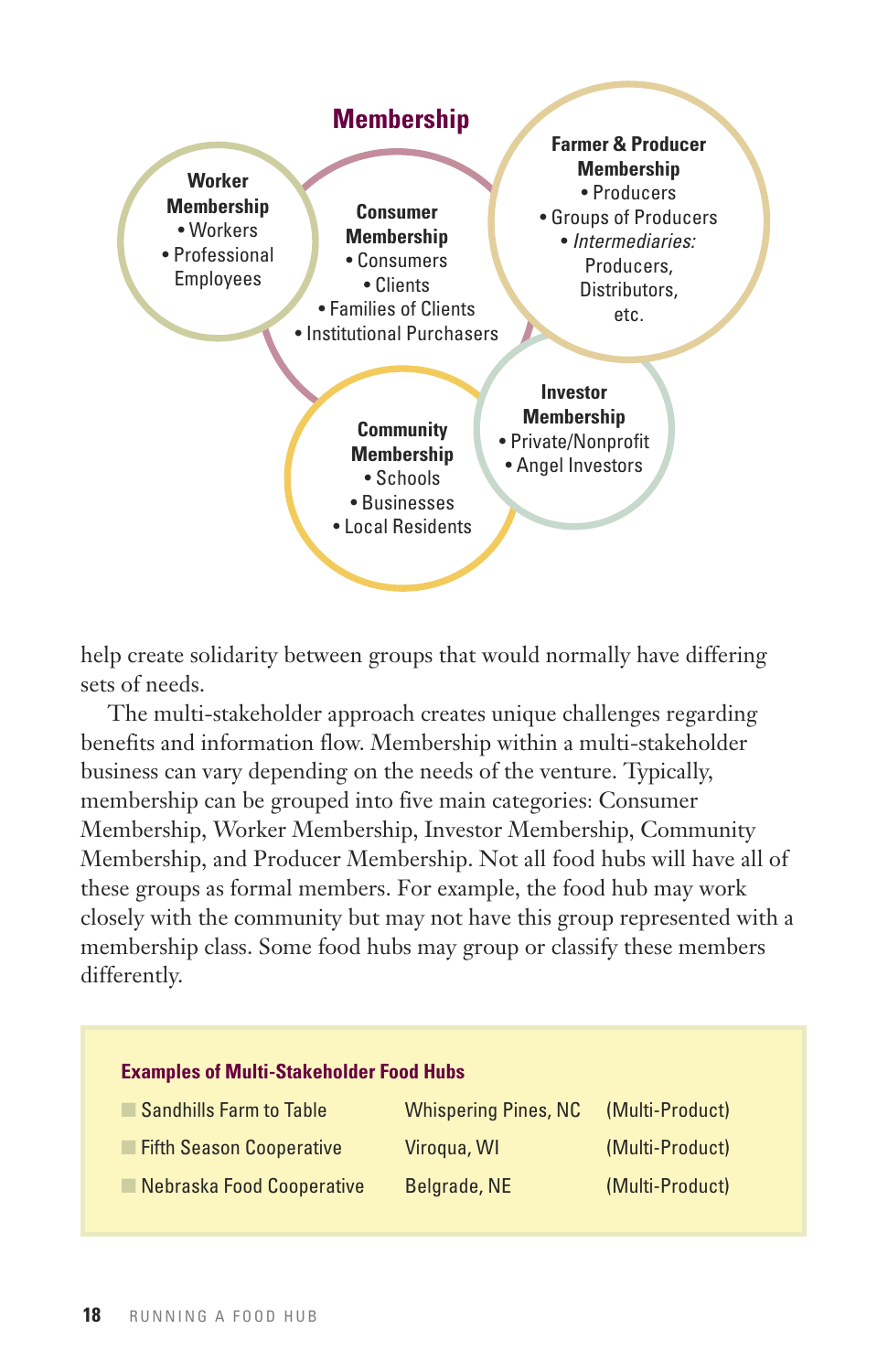#### **Subsidiary Food Hubs**

 Several U.S. food hubs have been formed as subsidiaries of an existing company with a larger mission. These food hubs usually operate independently, although technically they are a subsidiary of the parent organization. There are examples of this arrangement with both for-profit and nonprofit entities.

 There are numerous examples of food hubs using this process. La Montañita, a for-profit cooperative, began its Co-op Distribution Center (CDC) to provide access for mid-scale farmers and producers that would otherwise have difficulty accessing local markets. GrowNYC is a nonprofit company headquartered in New York City that began a wholesale distribution service, Greenmarket Co., to make local products available to wholesale buyers. Seattle Tilth is a nonprofit organization located in Seattle, the mission of which includes education and promoting a sustainable local food system for the Seattle community and beyond. As part of this mission, the association began the Seattle Tilth Produce food hub and offers a community supported agriculture (CSA) program to area consumers.

#### **Other Legal Organizations**

 While most food hubs in the United States are structured as corporations, LLCs, or cooperatives, other legal structures exist, including sole proprietorships and partnerships. These types of organizations have traditionally been less common, due to liability issues and difficulties in raising capital.

 There are multiple factors to weigh when determining the best business structure for a venture, which can vary depending on the type of structure. For a better understanding of the differences between common business structures, a comparison table has been included in Appendix D of this document.

#### **Food Hub Operational Models**

 While all food hubs are engaged in the aggregation and distribution of food, they approach this function through many different methods of operation. These methods, or "operational models," can be categorized based on what market the food hub is serving. Direct-to-consumer, wholesale, and hybrid operations (which are a combination of these and other methods of operation) are the three primary types of aggregation ventures, as USDA defines a food hub. Within these broad divisions there are numerous categories of food hub models. This section presents descriptions of some of the most common operation models.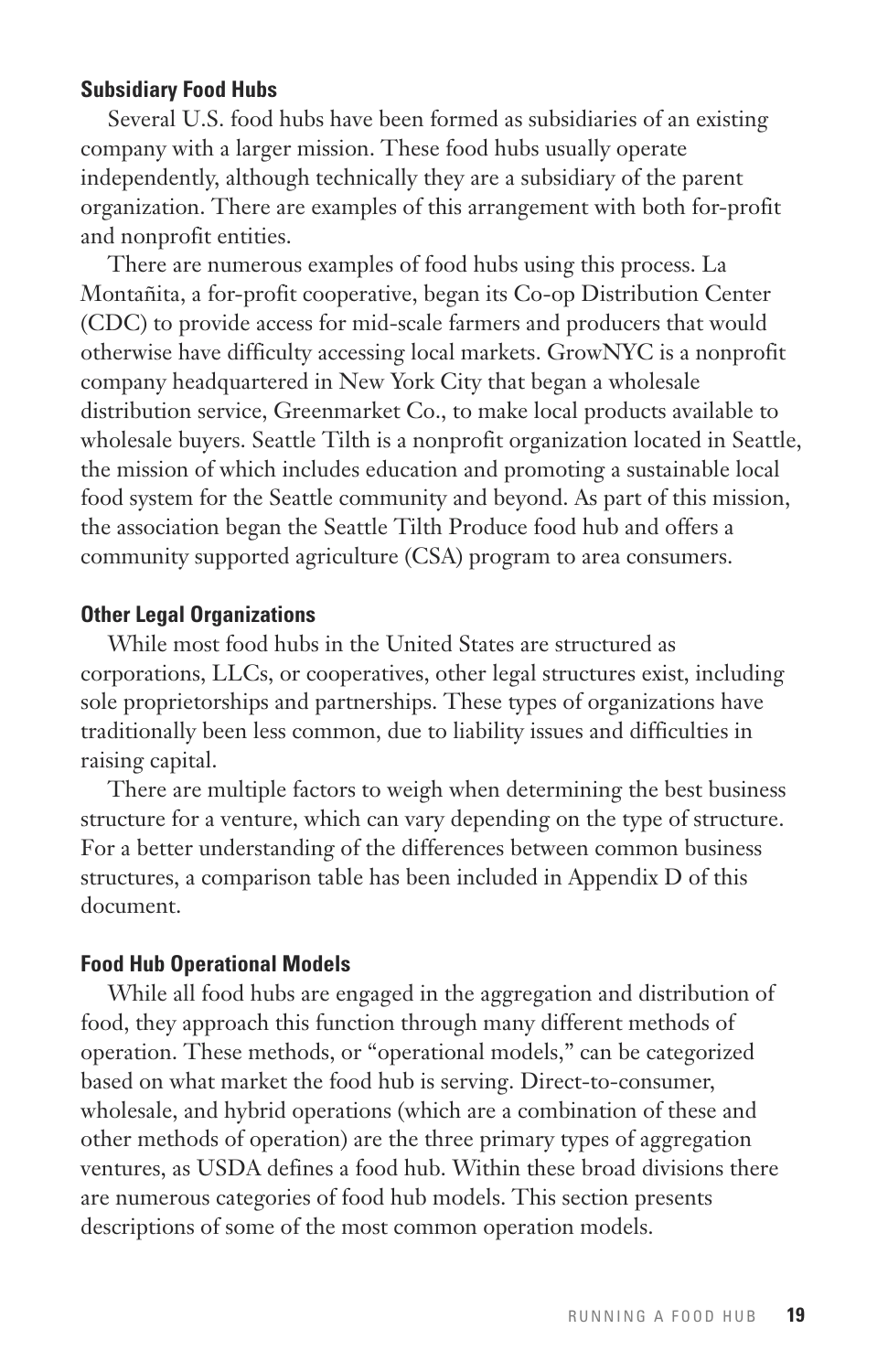#### *Direct-to-Consumer Food Hubs*

 Direct-to-consumer food hubs are intermediary service providers that connect farmers with community members. Sale of farm products directly to consumers is a fast-growing sector of the food economy.

 In general, direct-to-consumer food hubs often have the following characteristics:

- Usually are based on the sale of produce.
- Customers usually pick up items from various drop-off locations.
- Are operated by a mix of staff and volunteer labor.
- Typically distribute directly to the end consumer.
- Usually charge retail prices for their products.

 The following are some common examples of direct-to-consumer operations.

*• Community Supported Agriculture (CSA)*

 In many CSA models, a consumer pays up front, as with a magazine subscription, and then receives a share of product weekly or biweekly for the duration of the season. A CSA manager (a farmer or hired staff) organizes the aggregation of farm products, packs the individual orders, and distributes the share orders to designated drop-off sites, which are often an on-farm location, but may also be a community site.

 The idea behind CSAs, also known as "subscription farming," originated during the 1960s in Japan and Switzerland as a way for consumers to ensure the health and sustainability of their local agricultural producers. The idea has steadily gained momentum since being introduced in the United States in the 1980s. While the Government does not track the number of CSA programs, LocalHarvest.org lists more than 4,000 individual programs in its directory.

 A CSA can be as varied as the communities it serves and the producers who participate in it. While typically based around fruit and vegetable production, CSAs increasingly include an array of farm-based products, from vegetables, fruits, eggs, meat, and fish, to more processed items, such as jellies and jams.

 Though most CSA-type food hubs generally provide various types of shares that CSA members can choose between, there may also be some customization. Common options for customization include adding products such as eggs; shelf-stable items such as jams, jellies or salsas; or even meats and other protein foods. For some consumers, a weekly or bi-weekly share can be overwhelming during the abundance of peak growing season. To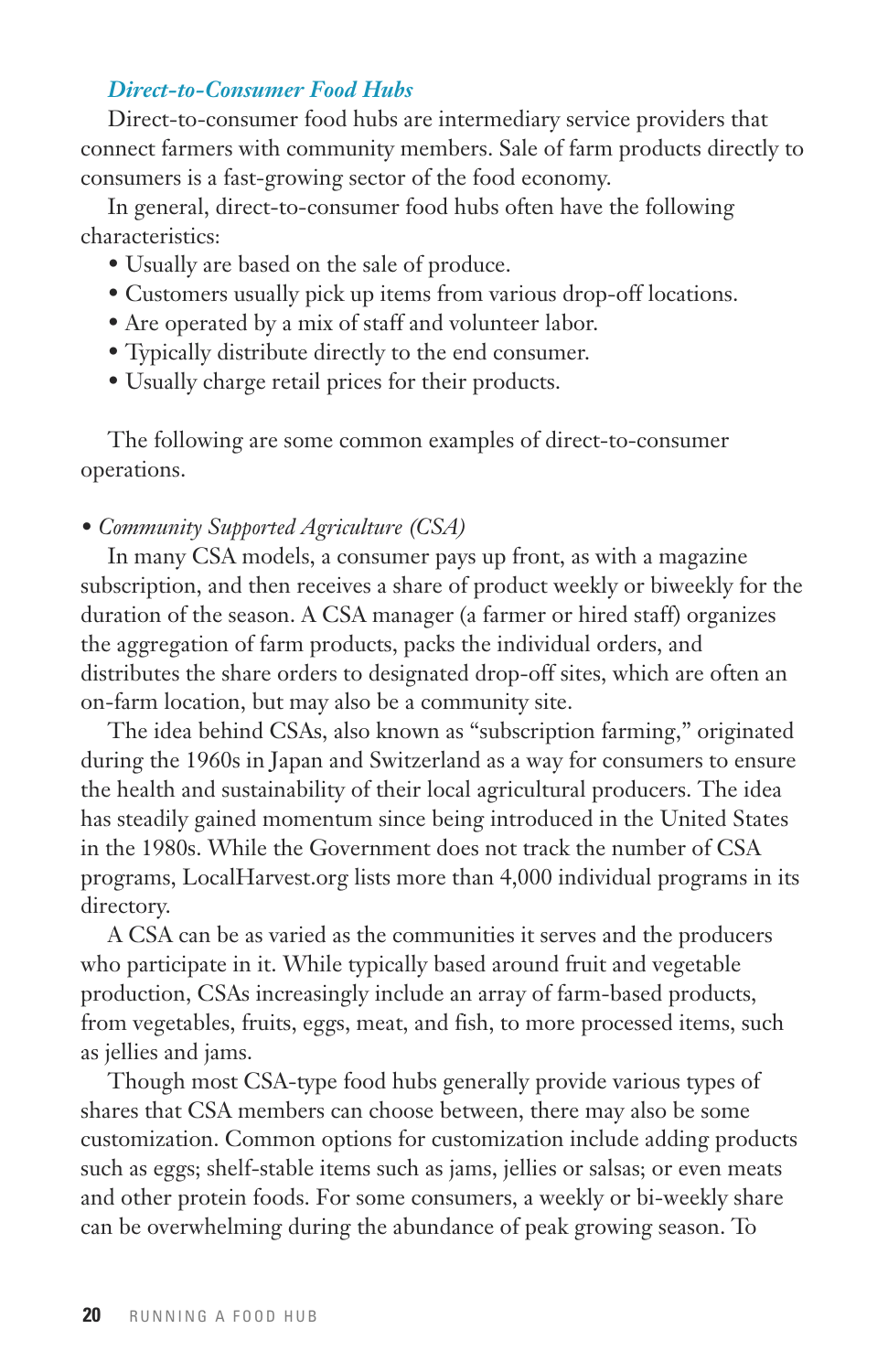

The Local Food Hub (LFH) in Charlottesville, VA, offers a wide array of local produce, such as heirloom tomatoes, to retail grocery and institutional customers, including schools and hospitals. Photo by Justin Ide, courtesy of LFH.

| <b>Examples of Community Supported Agriculture Food Hubs</b> |                |           |  |
|--------------------------------------------------------------|----------------|-----------|--|
| Good Earth Food Alliance CSA Farmington, IL                  |                | (Produce) |  |
| <b>Common Wealth CSA</b>                                     | Greenfield, MA | (Produce) |  |
| <b>High Country CSA</b>                                      | Banner Elk, NC | (Produce) |  |

address this issue, some CSA food hubs permit consumers to donate their shares to third-party charities.

#### *• Virtual Food Hubs*

 One type of direct-to-consumer food hub rapidly gaining popularity is the virtual food hub, which can exist primarily online. Advantages of a virtual food hub include reduced operational costs and more efficient ordering and communication. A typical virtual food hub uses an online platform where consumers can order local food from multiple area farmers. Pickup of complete orders can be made at a central location.

This type of food hub often serves as a virtual, online farmers market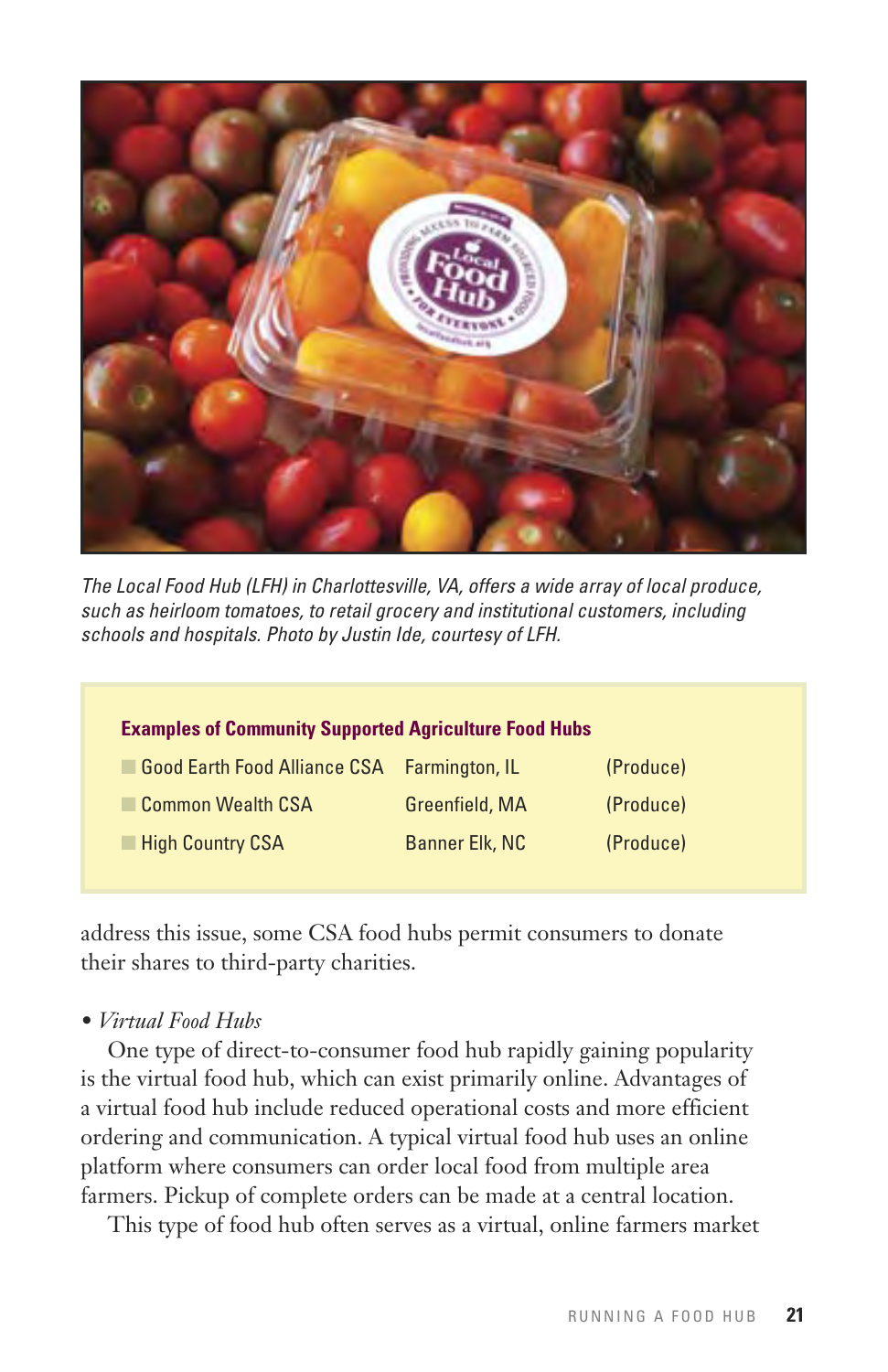or buying club. Buyers may pay an initial fee to join, but can order "a la carte." Producers set prices just as they would at a farmers market. The aggregation of farm products, individual orders, and distribution to designated drop-off sites (community sites, workplace, home delivery, etc.) can be operated by members (either producers or consumers) or through a third-party (hired) enterprise.

 This model benefits farmers with limited staff who now have access to large numbers of consumers without having to dedicate staff, time, and money to being physically present at farmers markets. Consumers benefit because they can shop with as many farmers as they like, at hours that are convenient to them, and from the comfort of their home. Customers can see exactly what is for sale at any given time without the necessity of physically going to a farmers market in the hopes that a product may be available.

 A virtual food hub provides a way to personalize and guarantee delivery of every order, but may be costly to initially implement due to the large startup cost of the software development.

| <b>Examples of Virtual Food Hubs</b> |                 |                 |
|--------------------------------------|-----------------|-----------------|
| LuLu's Local Food                    | Richmond, VA    | (Multi-Product) |
| <b>FarmieMarket Online</b>           | Albany, NY      | (Produce)       |
| <b>Red Hills Online Market</b>       | Tallahassee, FL | (Multi-Product) |

#### *• Box Delivery Enterprise*

 This type of direct-to-consumer operation is typically operated by a forprofit entity that provides an online grocery store experience, with a strong emphasis on locally grown or raised food products. Similar to the virtual food hub, this type of operation may require initial fees to access the site or require minimum orders.

 Because this type of food hub often acts as a full-service grocery store, it may offer both local and non-local products. The consumers pick the products that they want included in their next food box delivery. The enterprise organizes the aggregation of products, packs individual orders, and distributes to the customer. While many of these hubs feature home delivery, they may also use centralized drop-off points, such a churches, schools, or community centers, as do other types of direct-to-consumer operations.

This type of food hub can face higher-than-average distribution costs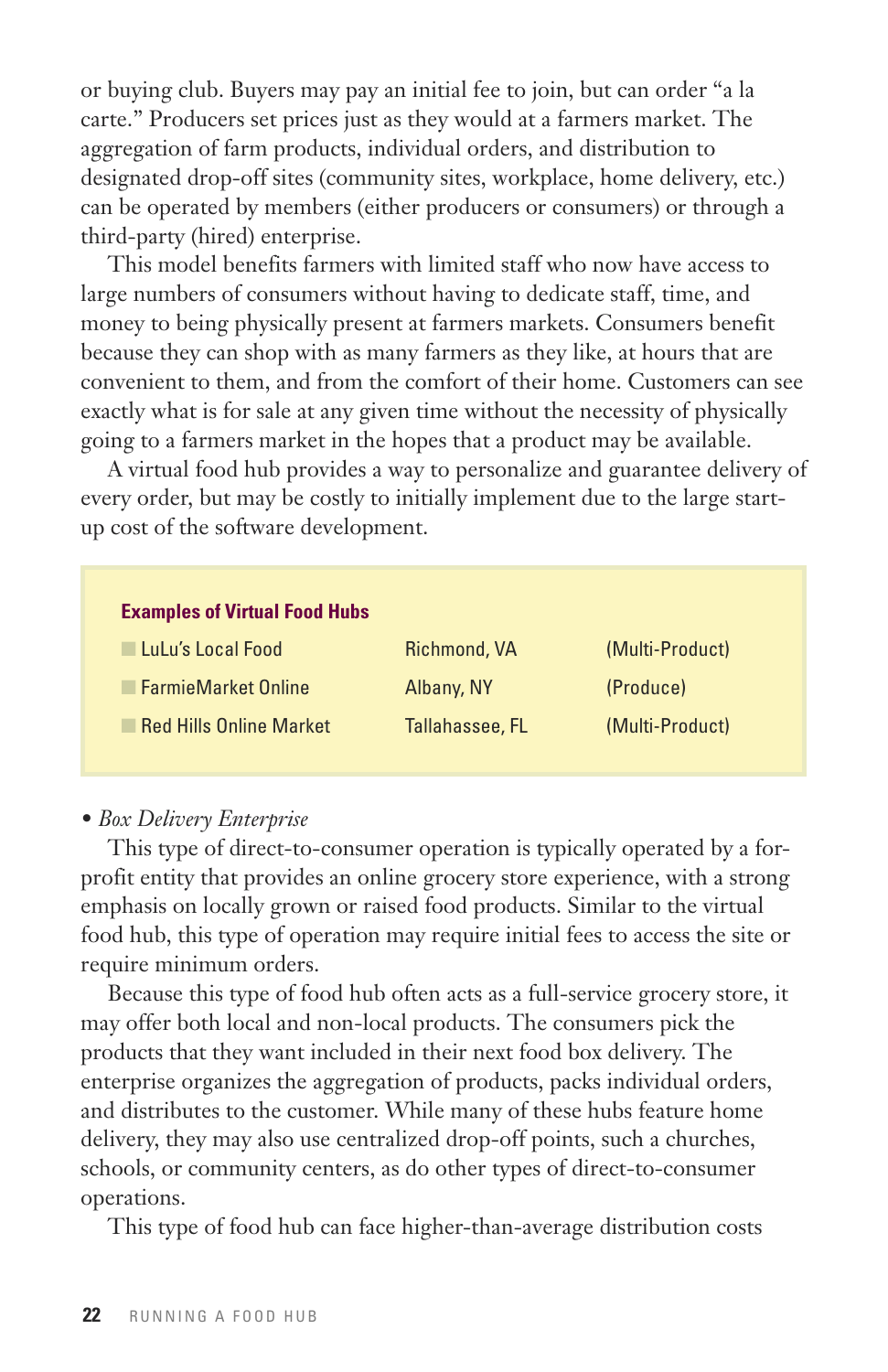compared to the other operational food hub models; however, it offers maximum choice for consumers.

| <b>Examples of Box Delivery Food Hubs</b> |                      |                 |
|-------------------------------------------|----------------------|-----------------|
| The Produce Box                           | Raleigh, NC          | (Multi-Product) |
| <b>Relay Foods</b>                        | <b>Charlotte, VA</b> | (Multi-Product) |
| Good Eggs                                 | San Francisco, CA    | (Multi-Product) |

#### *Wholesale Food Hubs*

 Wholesale-type hubs focus on distributing food to other "intermediates" in the supply chain, such as restaurants, schools, institutions, or retail stores. The term "wholesale food hub" is an umbrella term that can apply to food hubs with a variety of target markets. Local restaurants, individual or regional grocery stores, large-scale grocery chains, and institutions can all be considered "wholesale" markets. Typically, this business aggregates product from multiple producers, and prepares the product for larger volume orders to service distribution hubs and/or other specialty and foodservice distributors. It then handles the delivery of the product.

Wholesale food hubs often have the following characteristics:

- May be more focused on retailers as the main customer base.
- Offer a larger variety of products, which helps expand the seasonality of sales.
- Deliver products to end customers.
- Rely on staff to repack items and deliver product.
- Often offer technical support services for producers.

 To facilitate larger scale aggregation and delivery, this type of food hub often uses a packing shed or warehouse located close to major production areas, and sometimes located on a farm. The products the hub receives from producers may already be sufficiently packaged to fulfill orders, or the hub may do sorting, grading, and packing onsite.

 These types of hubs also frequently support producers by offering training in areas such as production planning, food safety, sustainable production practices, and strategies for extending their season. However, because of their scale of activity, these hubs may end up in competition with established supply chain intermediaries and brokers. This can result in having lower markup margins on the food they distribute, as they strive to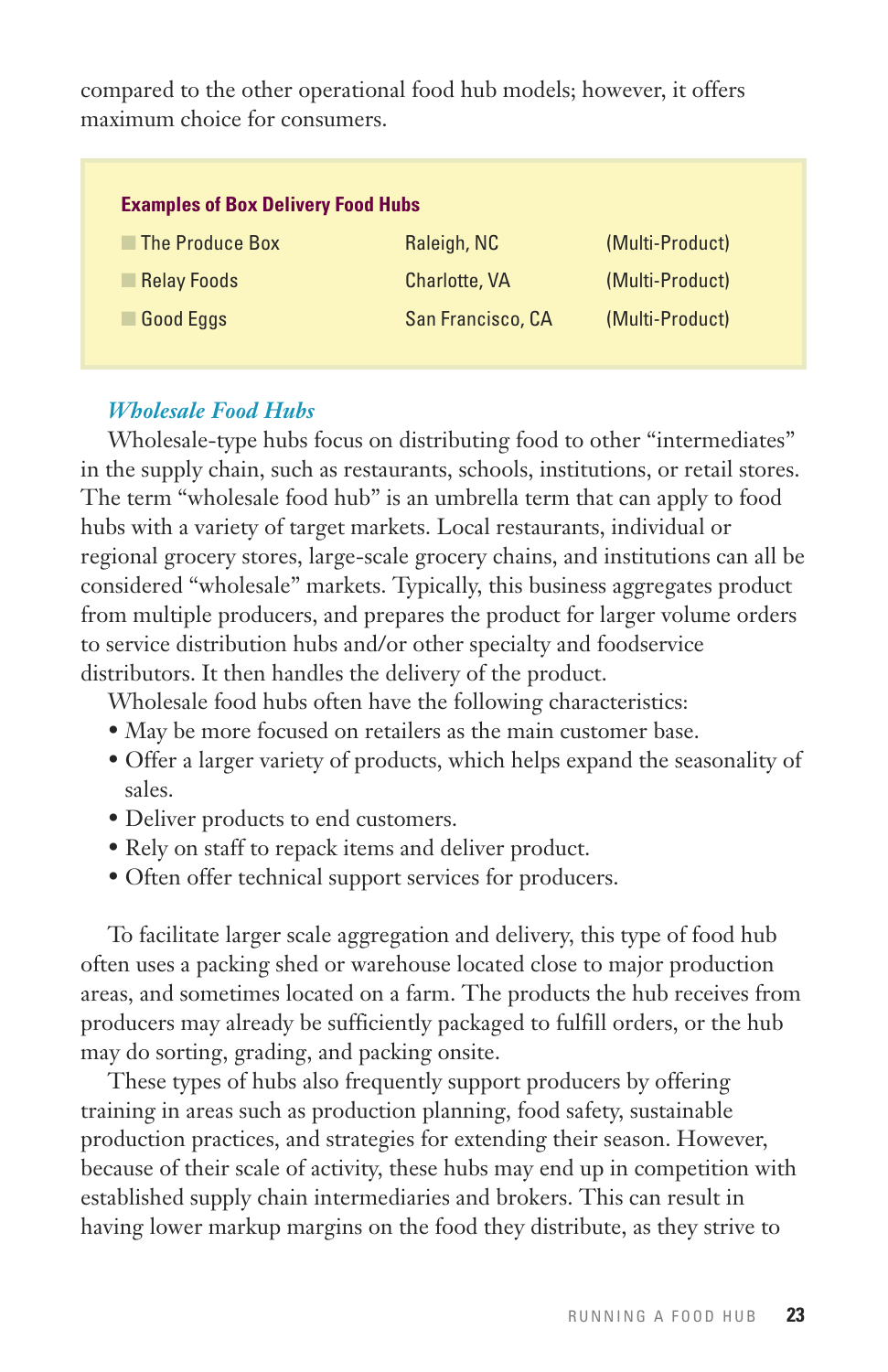remain competitive.

#### *• Small Wholesale Distributor Food Hub*

 This variation of a wholesale food hub is more focused on selling to smaller wholesale clients, such as restaurants and convenience and specialty stores. These hubs tend to work with producers by offering the technical support services mentioned above.

#### *• Institutional Distributor Food Hub*

 These hubs target larger buyers, including schools and institutions, such as hospitals, assisted-living facilities, or colleges. Buyers targeted by these hubs increasingly require third-party food safety certifications for the hub facility and from their producers.

 Due to the scale of their operations, these types of food hubs may require large minimum orders. They often have a warehouse facility that is located closer to a higher population urban marketplace. They also tend to be more sophisticated in their use of information technology (IT) in tracking, inventory, and sales platforms. Services provided by these larger scale food hubs are often oriented to buyers and end-consumers. These services may include marketing, branding, "buy local" campaigns, and similar activities.

 If there is a sufficient volume of sales and a strong marketplace, some of these hubs may have facilities that provide a range of processing activities. These may include light processing (slicing/dicing, bagging), preservation (canning, pickling, fruit preserves, smoked meats), or product transformation of value-added goods (sausages, sauces, purees, etc.)

#### *Hybrid Food Hubs*

 A hybrid food hub combines functions of several other operational models, often simultaneously. These hubs often sell products to wholesale clients while also running a direct-to-consumer business. Combining these two business models may enable the food hub to reach a larger, more diverse customer base than the separate models could reach on their own.

 A hybrid food hub that starts as a wholesale hub can often infill sales activity with direct-to-consumer sales and obtain higher profit margins from retail pricing. Because of its existing wholesale activities and access to infrastructure, it can often utilize existing space and delivery trucks to begin new sales activities. Direct-to-consumer orders are simply included with regular wholesale orders, and drop-off locations are added along the hub's current delivery routes.

A hybrid food hub often gets its start as a direct-to-consumer hub or a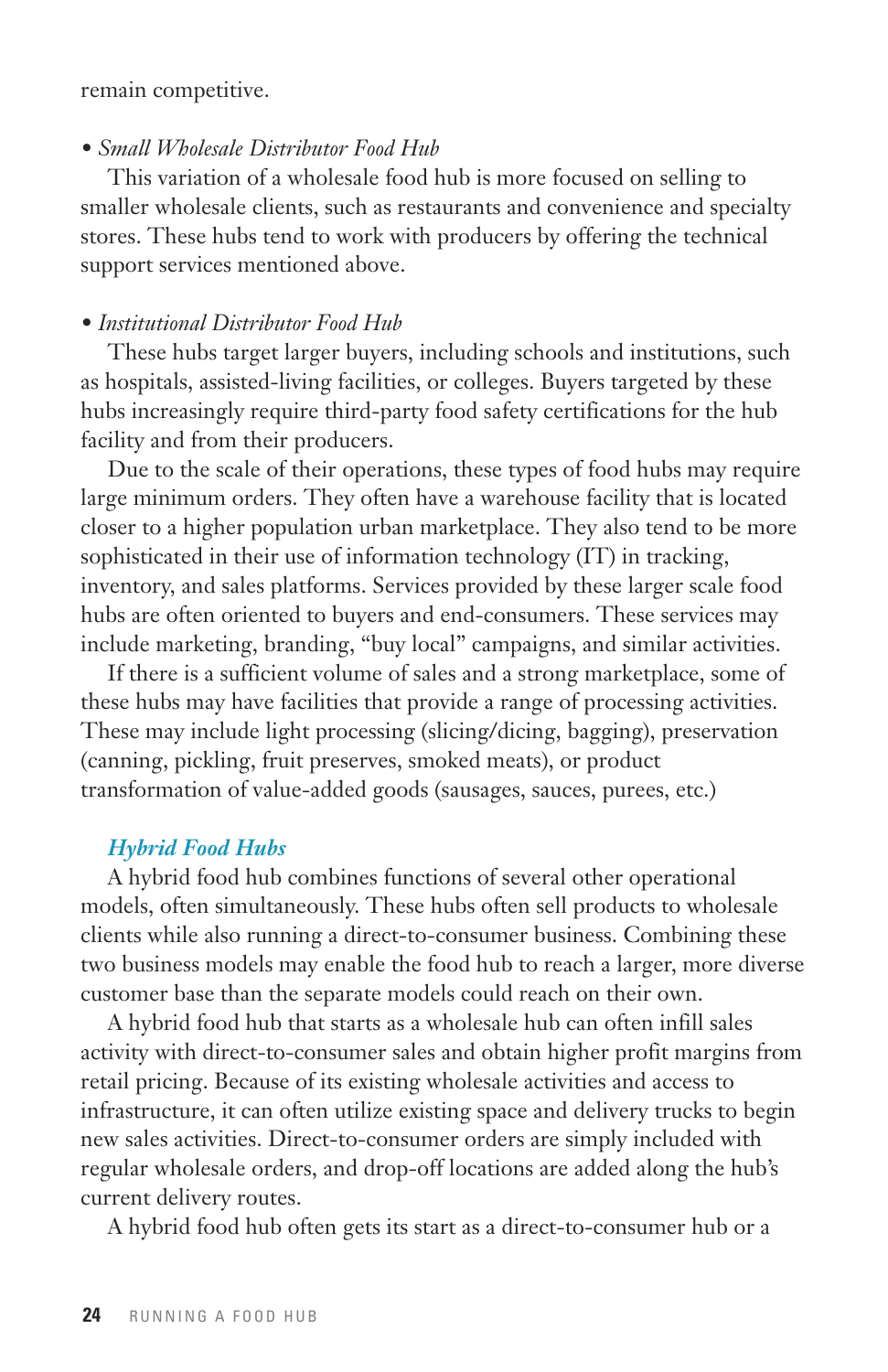wholesale hub. The easier transition is from wholesale food hub to a hybrid hub, then to add direct-to-consumer sales. This is due to the certification process and regulations already in place for a more structured wholesale operation. This type of transition also allows easier adjustments in pricing and profit margins.

#### **Food Hub Challenges**

 When choosing both legal and operational structures for a potential food hub, there are several unique challenges that need to be addressed. In addition to the standard considerations of tax benefits and ownership concerns, operational structures can change and grow over time to meet changing needs.

 To increase sales, a food hub needs to increase its product supply. Food hubs often face the challenge of building a network of producers who are able to supply the quality produce consumers demand. Because a food hub's



Tuscarora Organic Growers (TOG) Cooperative, a producer-owned food hub based in Hustontown, PA, partners with New Morning Farm to transport organic produce to markets in Washington, DC. Photo courtesy of TOG.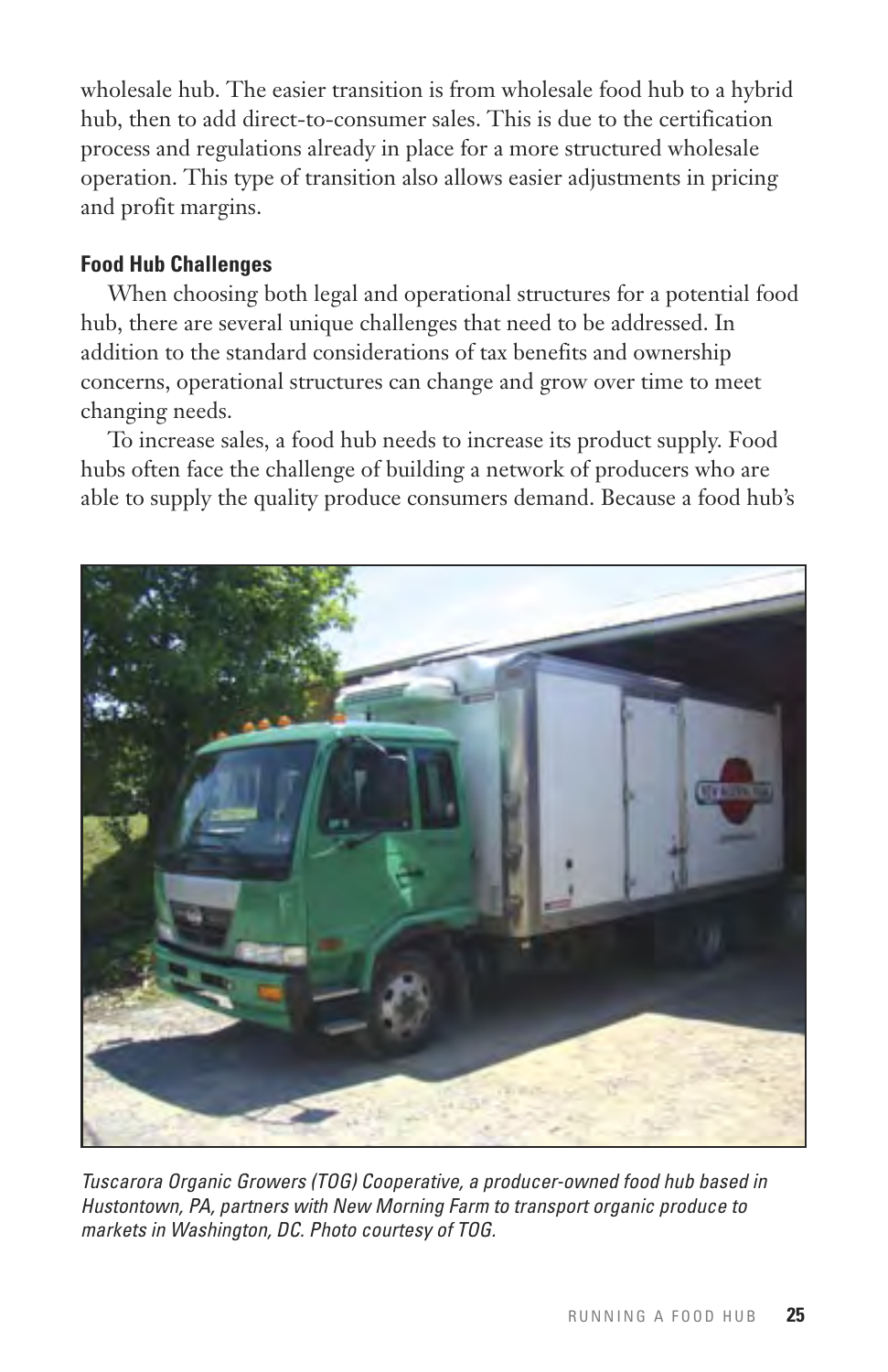supply is often limited to only what is grown and produced locally, growing the number of producers within the network may become problematic; as more producers are added, the issue of competition among the hub's producer-members may arise.

 Seasonality is another barrier that many food hubs face. No matter the location of the food hub, producers are subject to seasonality and the possibility of damaging weather. The food hub's customers require products throughout the year, so many food hubs have had to encourage seasonextending services, such as value-added processing, or to consider offering products that still promote the hub's mission, even if they are not locally produced.

 Along with an increase in a food hub's network of producers, it will also need to increase its customer base to facilitate growth. The food hub's strategy for expanding its customer base should involve making changes and/or additions that better meet consumer needs. This may involve making infrastructure and procedure changes that give consumers more control, more variety, and more choice.

 To maintain consistent supply and sales, food hubs must decide what incentives will be offered. Food hubs can have a tremendous impact on their producer-members by returning a percentage of food dollars spent.

 The food hub can also allow producer-members to receive prices that are above the prices they would receive in a wholesale market. By selling through a food hub, farmers can reduce the cost of hiring employees to sell their products. Consumer-members benefit from a food hub's ability to bring together multiple producers and consistently deliver high-quality, fresh local products. Consumers also have the opportunity to interact with producers and learn more about how and where their food is produced.

 Sharing information with food hub stakeholders and staff is an important aspect of the business. An annual meeting can be an effective method of information sharing with consumers, producers, and/or workers. This can give consumers the opportunity to meet farmers and producers and continue developing working relationships. A newsletter, website, or other form of periodic correspondence can maintain open communication channels with members.

 As with any new business idea or venture, enthusiasm is often at its peak in the early days of the venture. Over time, interest can wane and more and more people can move towards casual involvement. A food hub must seek to maintain membership classes and individual stakeholders who are highly engaged and motivated to ensure the growth and long-term effectiveness of the food hub.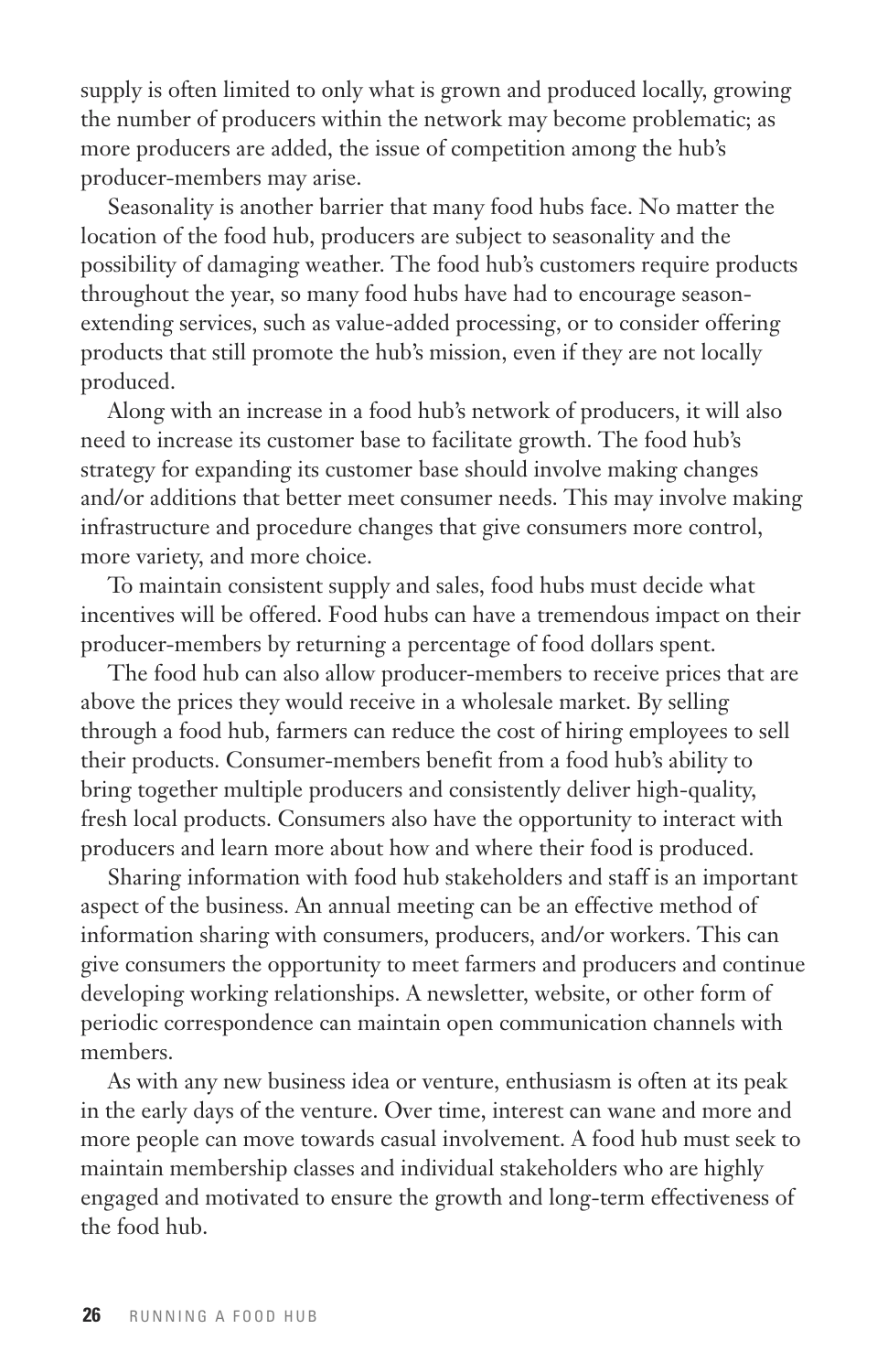# Food Hub Operations

**THE EVERYDAY OPERATIONS** of a food hub will differ for each business depending on the size, scale, and even location of the venture. As a smaller venture competing with established food distributors, a food hub will likely face higher costs; however, the food hub has flexibility in daily operations that may prove to be an advantage, including how many days during the week it operates and what type of products and services it provides.

 For any size and scale of food hub, specific operational concerns arise. To understand how a prototypical food hub operates, these concerns have been highlighted below. This section will explore the various categories of general operations, such as location and infrastructure, equipment, logistics and transportation, human resources, business software, supply, product selection and packaging, and funding.

#### **Location**

 Owners will need to evaluate the area in which they intend to open a food hub and determine if the location has all the necessary components for success. A good location is essential to establishing a successful business, as

#### DECISION POINT

- What location would best benefit the producers and buyers?
- What location requirements does the food hub have?
- Will the structure fill the needs of all parties?
- What location would best benefit the producers and buyers?
- **What location** requirements does the food hub have?

the location often helps determine many

components for the business, including the customer base, possible funding sources, and transportation opportunities. To facilitate the meeting of producer-members and the efficiency of delivery to customers, the food hub ideally should be centrally located in the region which it intends to serve.

When determining the location of a food hub, the owners and management should evaluate the infrastructure in the area, such as major roads and institutions. This will help determine how easy it will be to transport product in and out of the facility, as well as the ease of customers accessing the business. The facilities should be located near a major roadway, and any visibility obtained by the food hub's location will also benefit its community awareness and allow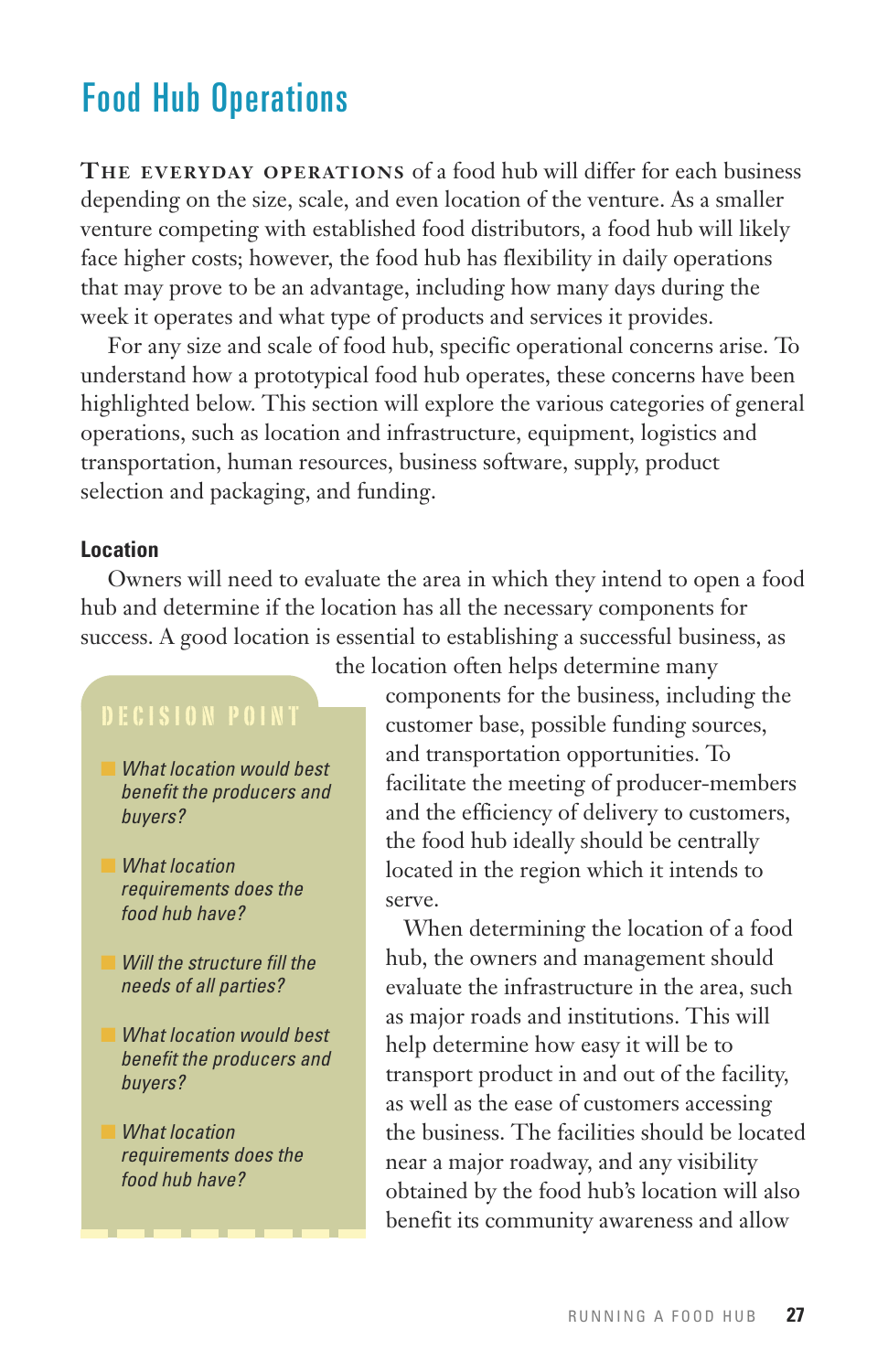for signage to function as a marketing tool for the food hub.

 Another consideration for the food hub's location is the level of interest within a community. Because agricultural businesses, including food hubs, are seldom "9-to-5" operations, considering the community atmosphere when locating a potential food hub is important. Depending on the perception of the community, new businesses can often face "Not in My Backyard" attitudes in a community, creating barriers and obstacles before a hub has even been established.

#### *Zoning*

 When choosing a location, zoning requirements will play a role in the selection process. Zoning is the enactment of county ordinances to regulate land use to conform to State land conservation and development laws and the county comprehensive land-use plan. Areas are typically zoned for residential, commercial, industrial, or other uses.

 All of the 50 States have zoning-enabling legislation for municipalities. Many States also have zoning-enabling legislation for counties. Zoning laws are found in virtually every municipality in the United States, affecting land use, lot size, building heights, density, setbacks, and other aspects of property use.

 Zoning regulations become especially important when a business seeks to expand its current operations through either the addition of production or a physical increase in the building and/or property that will change the use of the land and existing facilities. The current operation's legality does not guarantee the right of the owner to expand or modify in the future and is subject to current zoning restrictions and codes.

#### **Infrastructure**

Once a location has been established, a business must determine what



What type of infrastructure does the food hub require? (Facility, trucks, etc.)

Will the owners lease or purchase the necessary buildings and structures?

type of infrastructure is needed. Many food hubs operate in some sort of physical space that is owned, rented, or leased. Many utilize office space, trucks, and/or a warehouse in their infrastructure. The site should have space to handle the initial operations and room for growth, should an increase in demand make this necessary.

> Owners can choose to avoid the risks and cost of new construction by instead finding an existing warehouse and site that will meet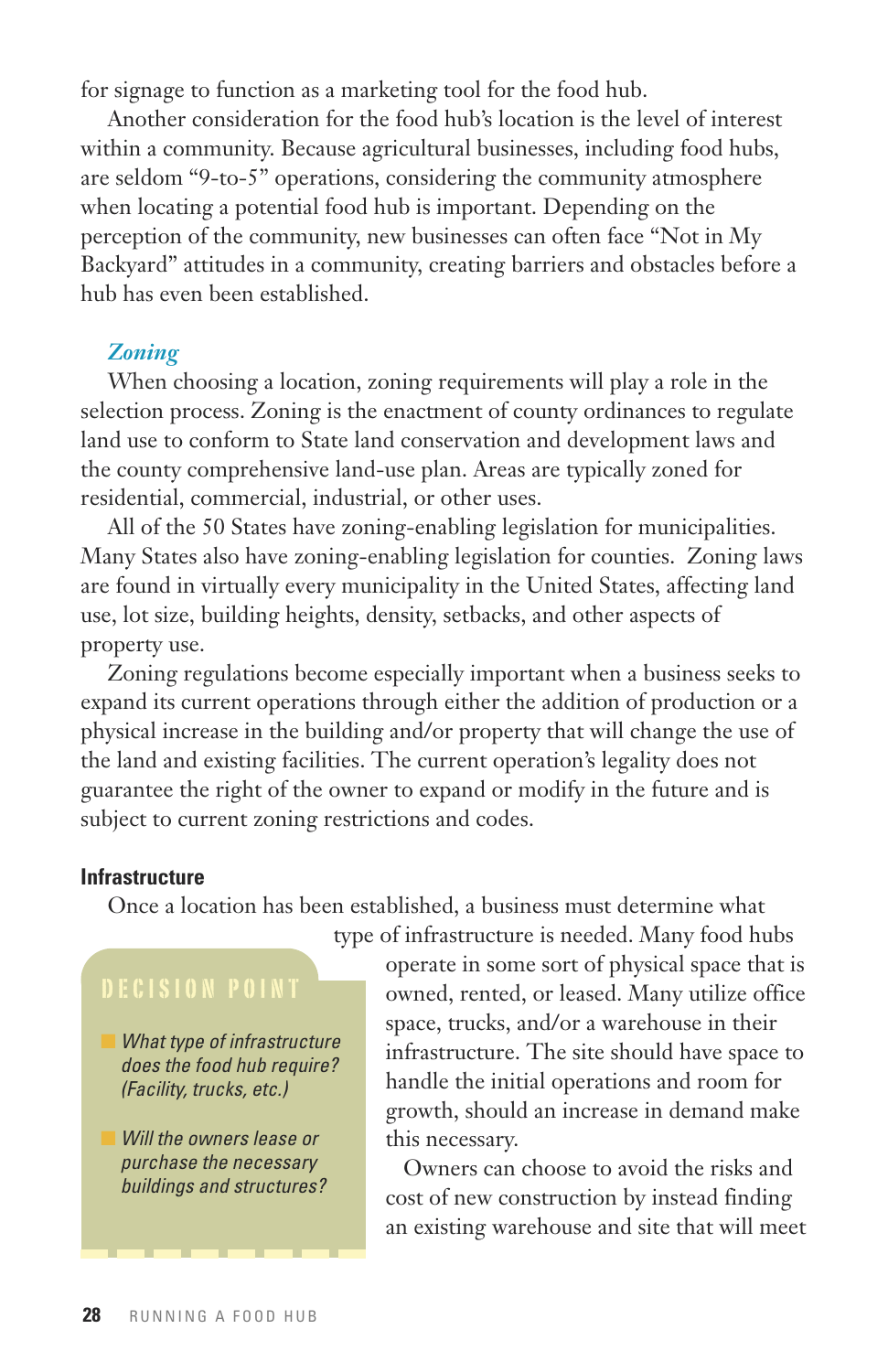its needs while still allowing for future expansion. Repairs and/or modifications may need to be made to an existing warehouse. These costs should be compared to the cost of constructing a new building. The owners may also encounter less regulatory hurdles, such as zoning requirements and building permits, when using an existing building.

 The typical work flow of a food hub begins with the arrival of product at a facility. Depending on the logistic arrangements of the food hub, storage may be kept to a minimum. Producers can drop off their product the morning of, or day before, the product is delivered to the customer. It is also possible for smaller producers to aggregate deliveries with other producers in their area to consolidate delivery. This reduces costs for the producers involved and allows the food hub to deal with fewer total deliveries.

 A prototypical food hub site is a warehouse of about 3,000-10,000 square feet with room for multiple climate zones, coolers, a small walkin freezer, dry-storage space, and office space. The general space is typically used to handle reception, loading, unloading, grading, repacking, and delivery of fresh produce. Dry-storage space is used to store materials such as boxes and packaging as well as cleaning and general-use items. Cold and freezer room space can be used for both short-term and long-term storage. This may include subdivided compartments to provide optimum

#### **Facility**

- **Reception/delivery**
- $\blacksquare$  Office space
- **n** Retail Space
- $\Box$  General warehouse space
- **n** Dry-storage space
- Cold and freezer room space:
	- **Cooler units**
	- Wet-cold room
	- **Dry-cold room**
	- **Dry-warm room**
	- **C** Freezer space
	- Bathrooms, break rooms, etc.

storage conditions for products that require specific temperature and humidity conditions. Office space should be available for administrative functions as well as other needs related to personnel and employees, such as bathrooms and break rooms.

 Ideally, the building should include paved areas for receiving and cooling, outside storage, parking for cars and trucks, ramps, and covered dock space. Paved areas facilitate movement of product as well as the ability to utilize product cooling equipment that does not have to be housed within the building. Outside storage is necessary for various equipment. Adequate parking for staff while still allowing for easy entry and exit of large delivery vehicles is essential.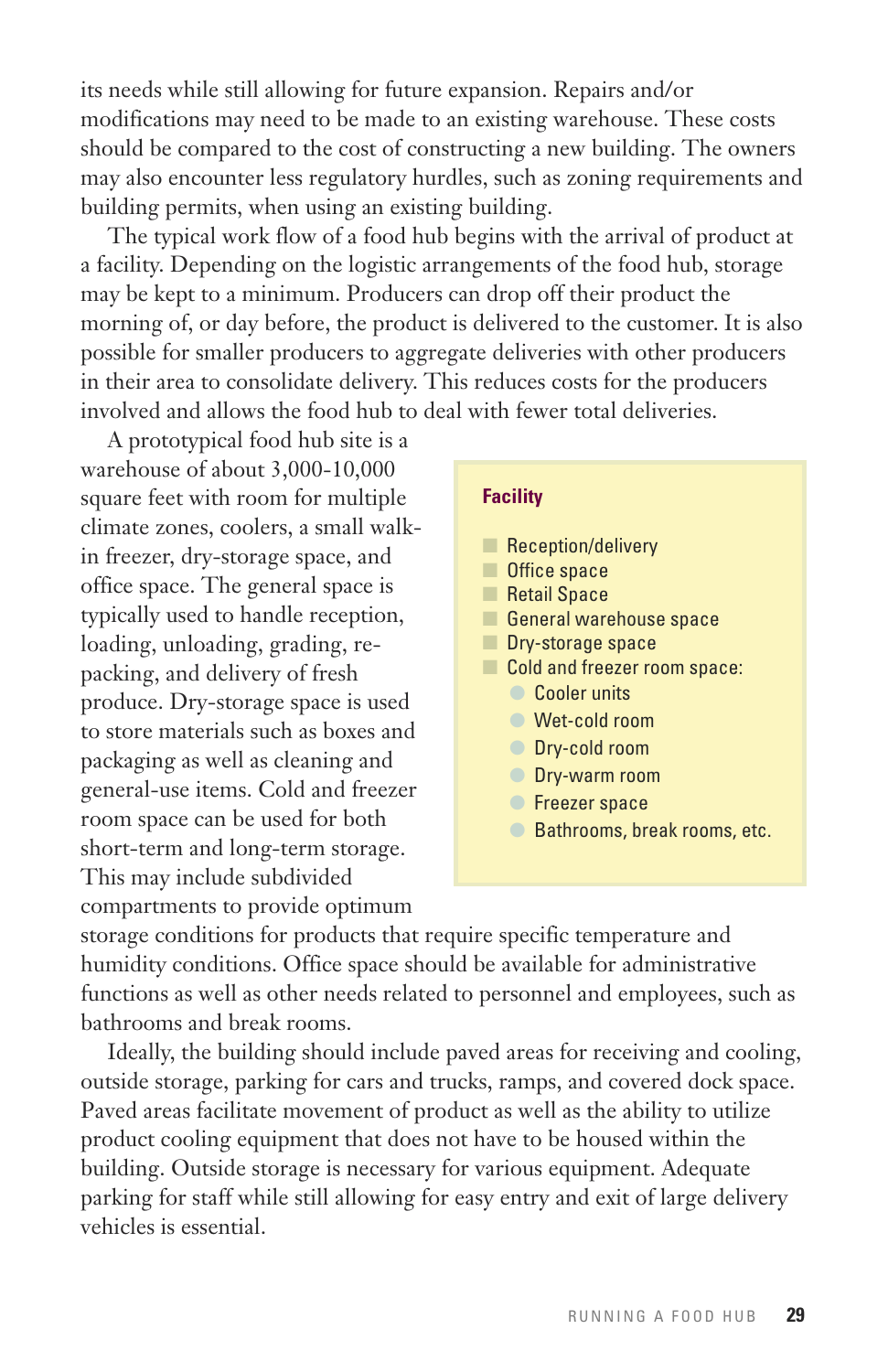Requirements for the warehouse space may include food-safety considerations as well as separation of storage and fulfillment spaces. The facility should be chosen with the mitigation of contamination risks in mind. Logistical considerations include load-bearing requirements, climate control, and storage- and packaging-space requirements.

 The warehouse must also meet specific requirements for the optimal storage of fresh produce. Excess exposure to the elements can cause unfavorable effects, so the site should house sufficient cold storage for fresh

#### **Regional Warehousing Costs**

The cost of a warehouse can vary among different States and will depend on the area in which the facility is located, both in regard to real estate prices as well as region of the country. The following warehouse costs are estimated through Reed Construction Data using 2013 RSMeans data and are based on a 30,000-square-foot, one-story building. Though this sample is larger than the average food hub, it reveals the variations in warehousing costs across different regions of the United States and how the location of a warehouse can impact the overall cost.

| <b>State</b>          | <b>Price per Square Foot</b> | <b>Total Price of Warehouse</b> |
|-----------------------|------------------------------|---------------------------------|
| California            | \$112.39                     | \$3,371,600                     |
| <b>North Carolina</b> | \$83.56                      | \$2,506,700                     |
| <b>Maine</b>          | \$94.88                      | \$2,846,300                     |
| <b>Minnesota</b>      | \$115.85                     | \$3,475,400                     |
| Texas                 | \$80.73                      | \$2,421,800                     |

As shown in the table above, warehouses located on the West Coast and Midwest typically have a higher price per square foot than those located in South and along the East Coast. Texas had the lowest warehouse cost out of the five sample States, while Minnesota had the highest.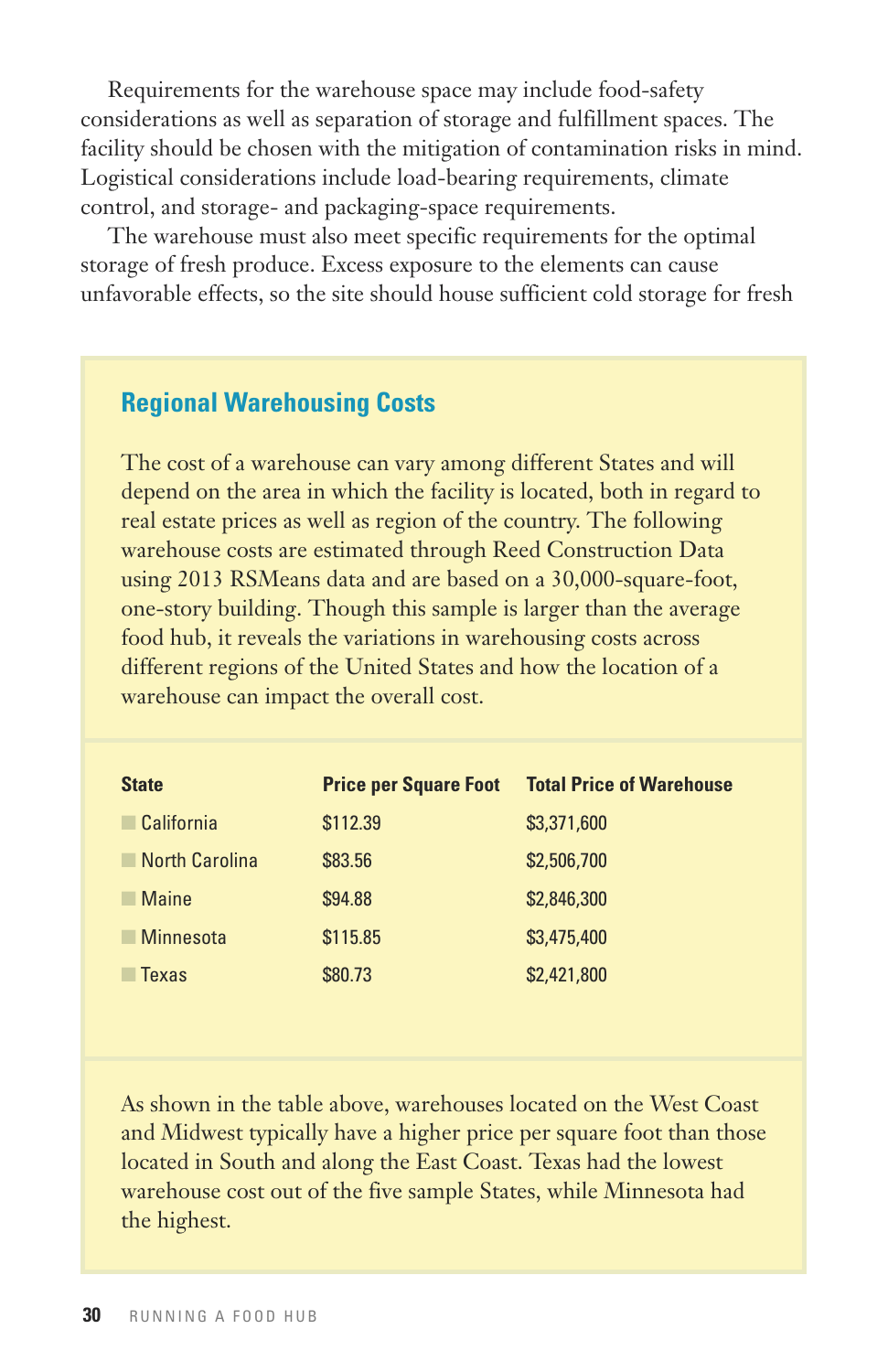produce. The amount of storage needed in the food hub will depend on the logistical agreements the hub has with the producers and suppliers. On one hand, a "just in time" delivery model will mean the food hub does not need a large amount of storage space. On the other hand, larger amounts of space will be needed should the hub need the capability of storing product for several days.

 Required inventory space — to accommodate both future growth in volume handled as well as for producer services — should be addressed in the site-selection process. The food hub may consider providing equipment for washing, packing, cooling, and storage for its producer-suppliers, all of which will likely impact future space requirements. Infrastructure (such as access to transportation corridors, etc.) should factor into location decisions.

#### **Equipment**

 Most equipment purchased during the first year of operation is used to provide for start-up operations. Additional equipment is added over time as the business grows. While major pieces of equipment are often a central focus of capital budgeting and cost projections, smaller items — such as cleaning supplies, product-movement equipment, furniture, and other general items — can add up quickly.

 A food hub will need to acquire at least a basic level of equipment and operational supplies to function efficiently. The amount and type of equipment necessary will vary, depending on the food hub's intended product (produce, fruits, meat, dairy, etc.) but also based on the intended market (wholesale, retail, CSA). The amount and size of the equipment needed will also depend on the scale of the food hub operation and the services it will offer to producers. This could include equipment for washing, grading, or re-packing.

#### *General Considerations*

- *Installation and Setup* With equipment, especially larger equipment that requires in-line installation or a dedicated power supply, the cost of installation and setup can be significant. It may not be included in initial quotes by equipment manufacturers. Additional costs may include shipping, installation, setup, or training. These costs should be considered when choosing whether to offer specific services or to purchase additional equipment.
- *Leasing versus Owning* Certain pieces of equipment are often available for rent or lease, rather than purchase. Particularly in the sensitive start-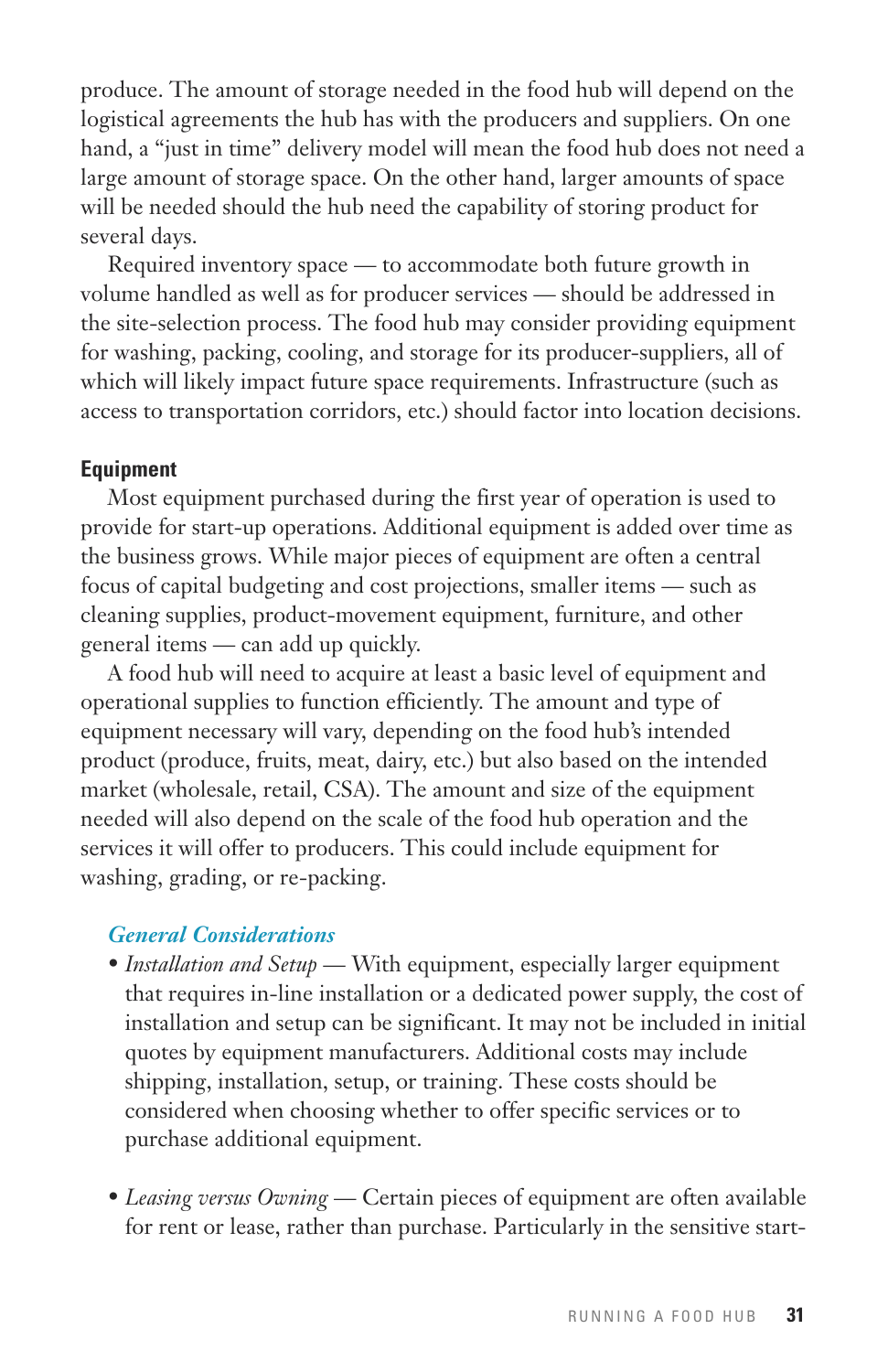up phase, the flexibility provided by short- or medium-term leasing may provide a way for a food hub to "test the waters" without investing in significant fixed-cost assets.

• *New versus Used* — Choosing whether to purchase new or used equipment also requires careful consideration. While the lower prices of used equipment may seem attractive at first, purchasing used gear can carry hidden costs. While the initial purchase price for used equipment will almost always be lower, the cost of disassembly, retrofitting, upgrading, ensuring compatibility with other equipment and maintenance costs – as well as efficiency and quality concerns – are all factors that can add to the actual "bottom line" of purchasing used equipment. New equipment may also offer other advantages, such as a service/parts warranty or other guarantees.

#### *General Equipment*

 A food hub with a warehouse will typically need equipment for large-scale product moving and handling, delivery, and storage. The table below lists some sample items that a typical food hub may need for general warehousing and storage.

#### **Examples of General Warehouse/Storage Equipment**

Forklift, Hose, Spray Nozzle, Misc. Cleaning Supplies, Misc. Tools for Maintenance, Ladder, Boxes, Mop Bucket, Mops/Brooms, Walk-in Cooler, Curved Floor Squeegee, Hand Truck, Truck, Pallet Jack, Crates, Trash Cans, Roller Conveyor, Shelving, Pallets, Janitorial Cart w/Equipment, Work Tables, Water Hoses for Cleaning, Thermometer Gun, Temperature/Humidity Indicator, Tarps

 While it is easy to remember larger items within each category that represent a larger portion of a food hub's total costs, such as trucks or forklifts, the cost of many smaller items (mops, brooms, or cleaning supplies) can easily add up when purchased in the necessary quantities. For example, a basic smoke detector costing \$20 seems like a minor expense. But purchasing 25 of them for use throughout a facility or office can result in a total cost of \$500. In budgeting for items such as these, avoid the "lump sum" mentality that often underestimates the total cost of an item.

Basic items — such as hand trucks, pallet jacks, tables, and storing and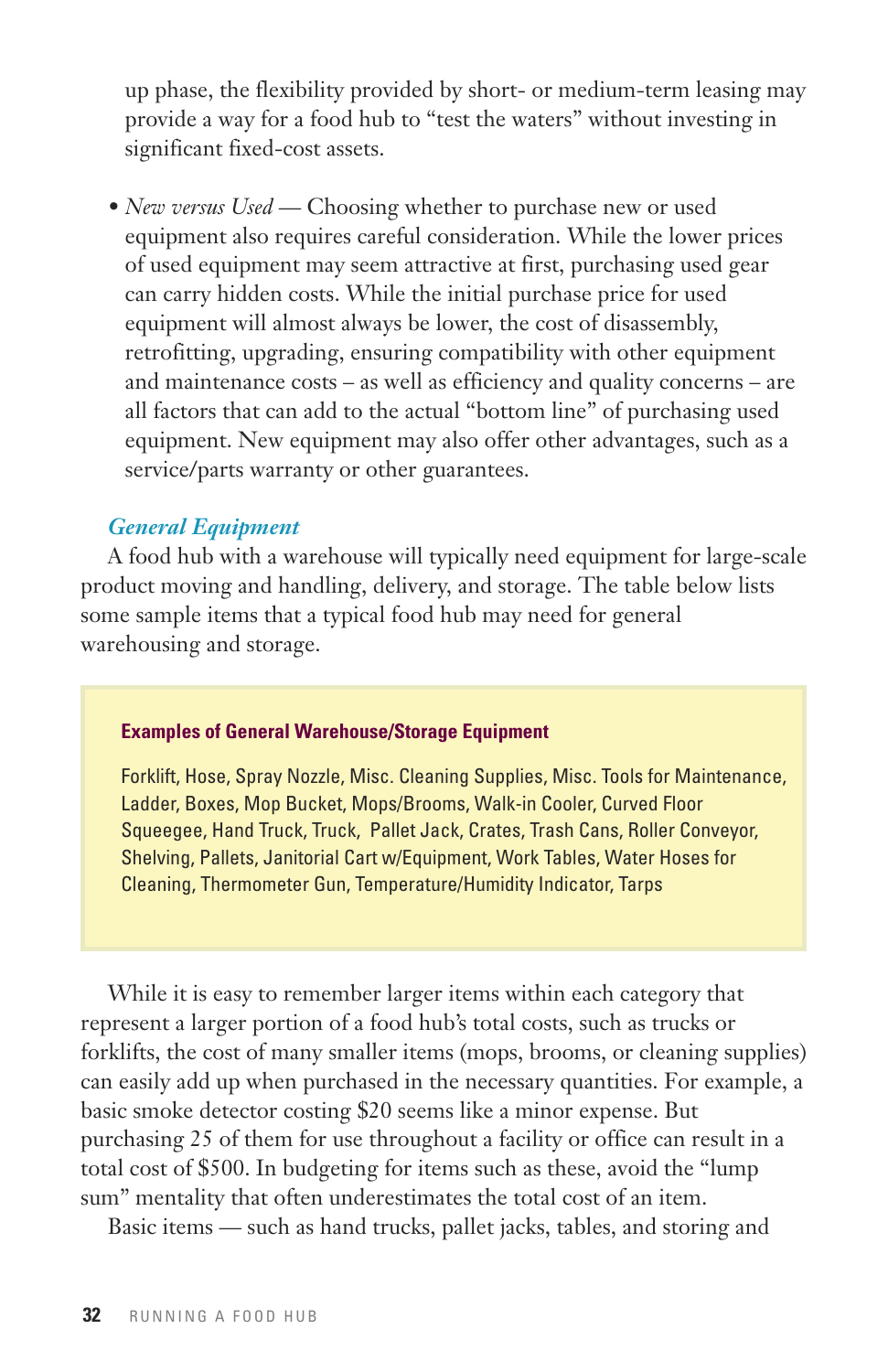stacking equipment — are usually necessary in a warehouse. Daily operational and cleaning equipment and supplies — industrial trash cans, floor squeegees, mops, brooms, and consumables — are used on a daily basis and require frequent replacement.

 Along with warehousing and storage equipment, a food hub will also need equipment to provide for the safety of employees, office equipment for administrative functions, and items for the break room or other employee areas. Typical equipment items associated with these categories are listed in the tables below.

 Some of the safety equipment listed are required by law. For example, the number and type of fire extinguishers is often dictated by several factors, such as the size of the facility. A business must be in compliance with the Occupational Safety and Health Administration's (OSHA) fire-protection standards. These and other OSHA requirements will need to be taken into account when purchasing and maintaining safety-related equipment.

#### **Examples of Safety Equipment**

Fire Extinguishers, Exit Signs, Smoke Detectors, First Aid Kit, Carbon Dioxide Detectors, Emergency Shower

 Costs of maintenance and depreciation should be included in equipment budgets. Machines of all types require regular maintenance to extend their life. Costs to replace worn-out components must be considered. Lack of attention to maintenance often results in equipment failure at the worst possible times, such as peak sales seasons. All equipment has a useful life, which should be considered when deciding whether to invest in used, rather than new, equipment.

 A designated area maintained for administrative functions will require office equipment. Although an office may occupy only a small portion of the space, its equipment needs still must be addressed. Typically, the largest expenses will be related to computers and furniture. Office supplies

#### **Examples of Office Equipment**

Desk, Filing Cabinet, Office Chairs, Air Conditioning Unit, Lamps, Telephone, Shelving/Storage, Credit Card Processing Machine, Trash Cans, Computer, Software, Vacuum Cleaner, Printer/Scanner/Fax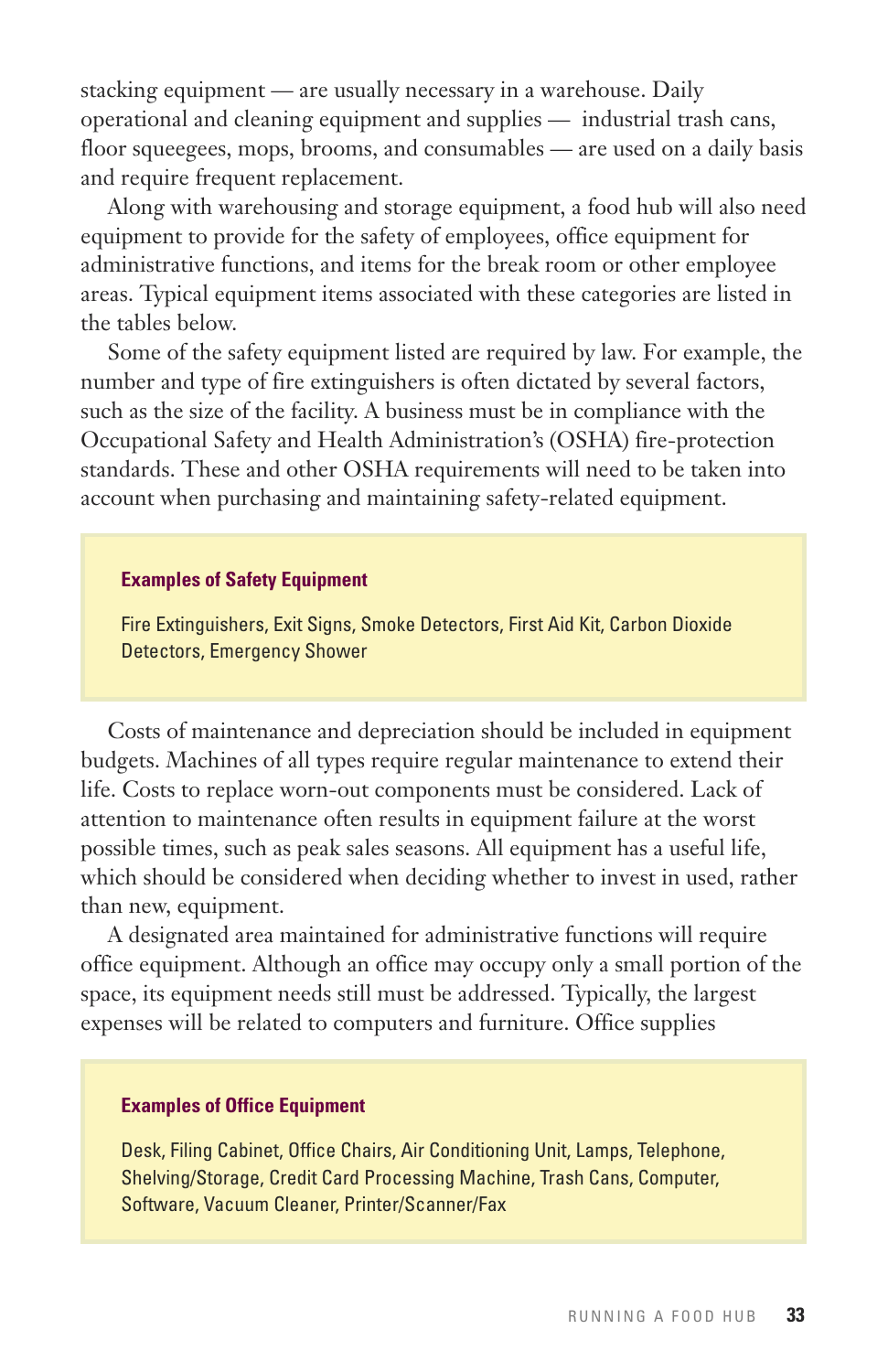represent another recurring expense.

 Depending on the number of hours worked by employees and the number of staff, areas for breaks may be needed. Break or lunch rooms should be equipped with the necessary appliances and supplies for storing food and eating. OSHA does not have specific requirements pertaining to a designated break room or the equipment used.

#### **Examples of Break Room Equipment**

Coffee Maker, Tables, Water Cooler, Chairs, Misc. Paper/Plastic Dishware, Microwave, Refrigerator, Misc. Bathroom Supplies.

#### *Direct-to-Consumer Equipment*

 A food hub that makes direct-to-consumer sales will have different equipment requirements than will food hubs that only deal with wholesale accounts. Although some of the larger and basic equipment will be the same, a food hub interacting with individual customers will need additional items that are more customer-oriented. If the food hub operates any type of retail storefront, this equipment could include tables, shelves, displays, and registers, and will likely resemble the equipment found in a typical grocery store.

#### **Examples of Consumer-Oriented Equipment**

Bags, Desk, Cash Registers, Point-of-Sale Software, Flat Screen TV w/DVD Player, Refrigerated Display Case, Credit Card Machine, Folding Chairs, Refrigeration Units, Storage Containers, Compressor, Product-Specific Display Shelves, Misc. Bins, Sink, Industrial Shelving, Folding Tables

 If a food hub is setting up pick-up locations, portable tables and other items will be needed to maintain efficiency in handling groups of customers. Some of the items listed above will be seen in most retail settings. A flat screen TV, on the other hand, is one item that may not be associated for a retail setting, but which could be useful for product displays or to communicate information about the unique mission of the food hub or for general promotion or education. Refrigerated display units and productdisplay shelving will be among the larger equipment purchases, particularly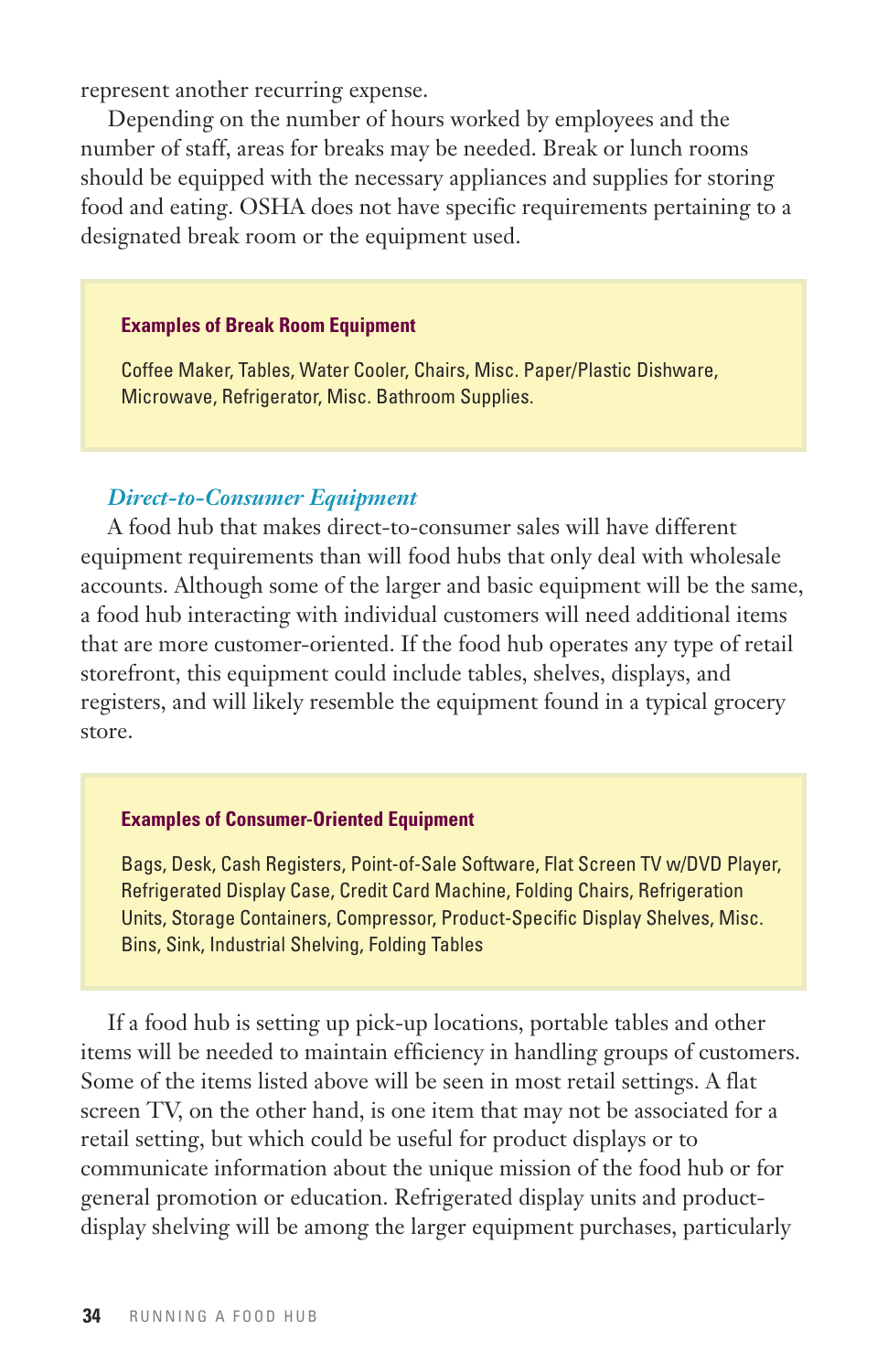if the food hub will sell dairy, meat, or other cold-storage items.

 Equipment and displays for fresh produce are much different than those required for shelf-stable or locally produced canned goods. A food hub's product selection will have a large impact on the type of equipment needed. The following section highlights some specific gear that may be necessary for major product categories.

#### *Software*

 Food hubs use different methods for handling customer orders. Customers can place orders directly, using special software, which helps ensure the proper allocation of available products for customers. This can ensure sufficient time to guarantee product is available and delivered on time.

Depending on the software used by the food hub, customers may be able

### DECISION POINT

Will the food hub use software to manage customer orders, inventory, and other functions?

What ordering and processing software best suits the food hub's size and demand?

to see what products are available. Once an order is placed, the food hub can use an order cutoff date to coordinate with the producers for the hub and communicate the quantities of product necessary to be allocated and fulfill the week's orders.

to browse a dedicated site operated by the food hub

A variety of software can be used to fulfill the ordering and sales needs of a food hub. Programs such as Delivery Biz Pro and CSAware facilitate the management of customer orders as well as the implementation of inventory and allocation procedures. Many existing food hubs have

foregone food hub-oriented software packages, such as these, and instead created their own inventory and ordering programs, usually based on a mix of general ledger software and Microsoft Excel spreadsheets.

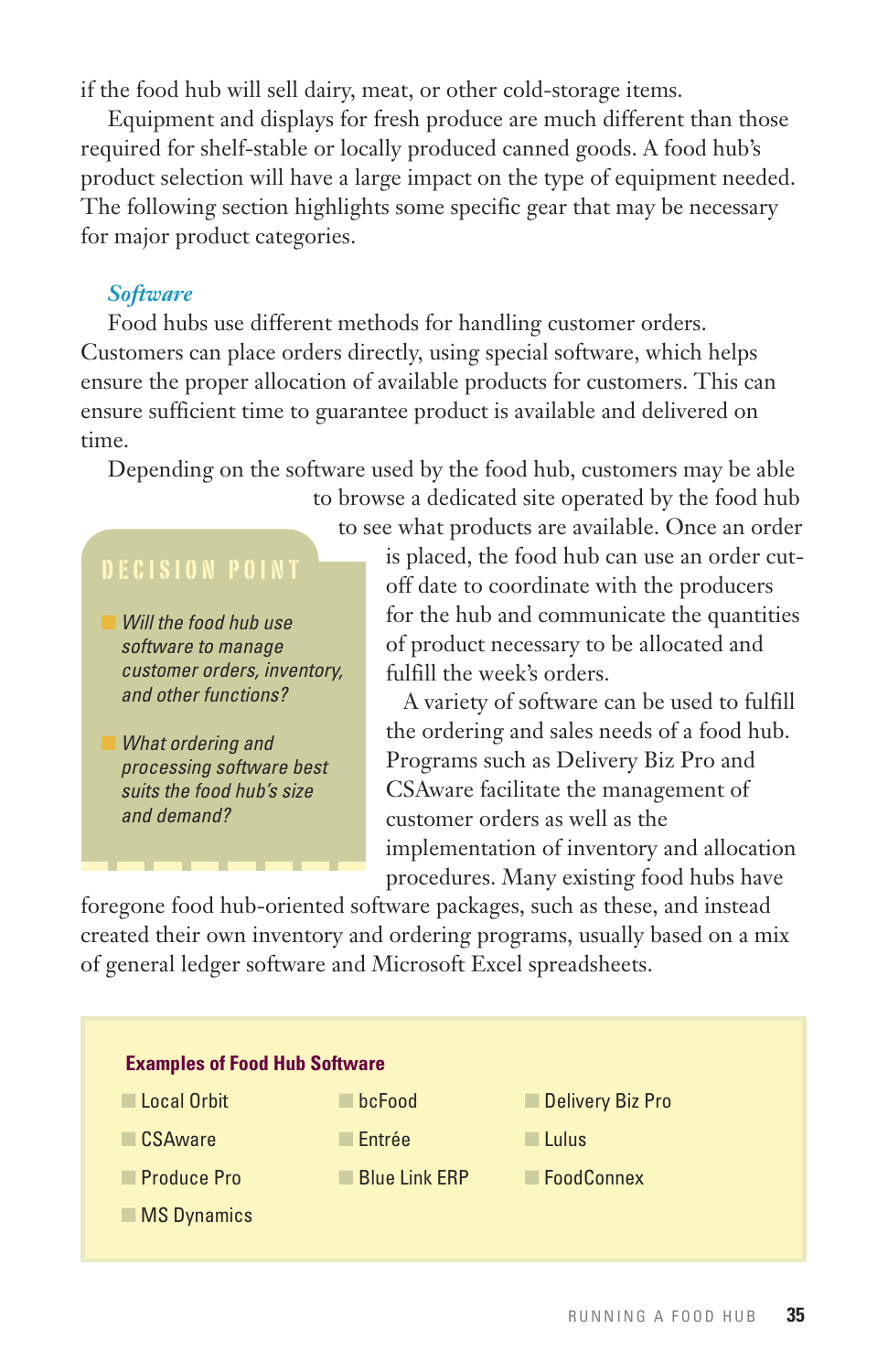#### *Transportation and Trucks*

 One of the biggest decisions faced by food hubs is how to handle the logistics of trucking and transportation. Vehicles are often used on a daily basis for pickup of product from producers, delivery to customers, movement of product from location to location, set-up and operation of drop-off locations, and general supply movement. As a result, the food hub becomes highly dependent on the reliability of these vehicles.

 The cost of operating the vehicles represent all major cost categories discussed for equipment: large up-front costs, regular and routine maintenance costs, catastrophic failure costs, as well as consumable and recurring costs for fuel. The heavy reliance of food hubs on transportation and vehicles means that every decision affecting cost and operational continuity is magnified in importance. The loss of a truck during peak season can cripple the operation and damage the reputation of a food hub.



#### **Figure 2—**Truck Decisions

 Choosing between leasing a vehicle and purchasing it can affect both the upfront and future costs. Some food hubs seek to mitigate the upfront and maintenance costs of owning a truck by leasing their vehicles. Repairs and maintenance are typically covered by the leasing entity, and the user is not financial responsible. Should a leased vehicle break down, the agency will often replace the vehicle. The upfront cost to rent a truck is usually minimal when compared to an initial purchase; however, depending on the time period, renting a truck can become more costly in total than an initial purchase would have been.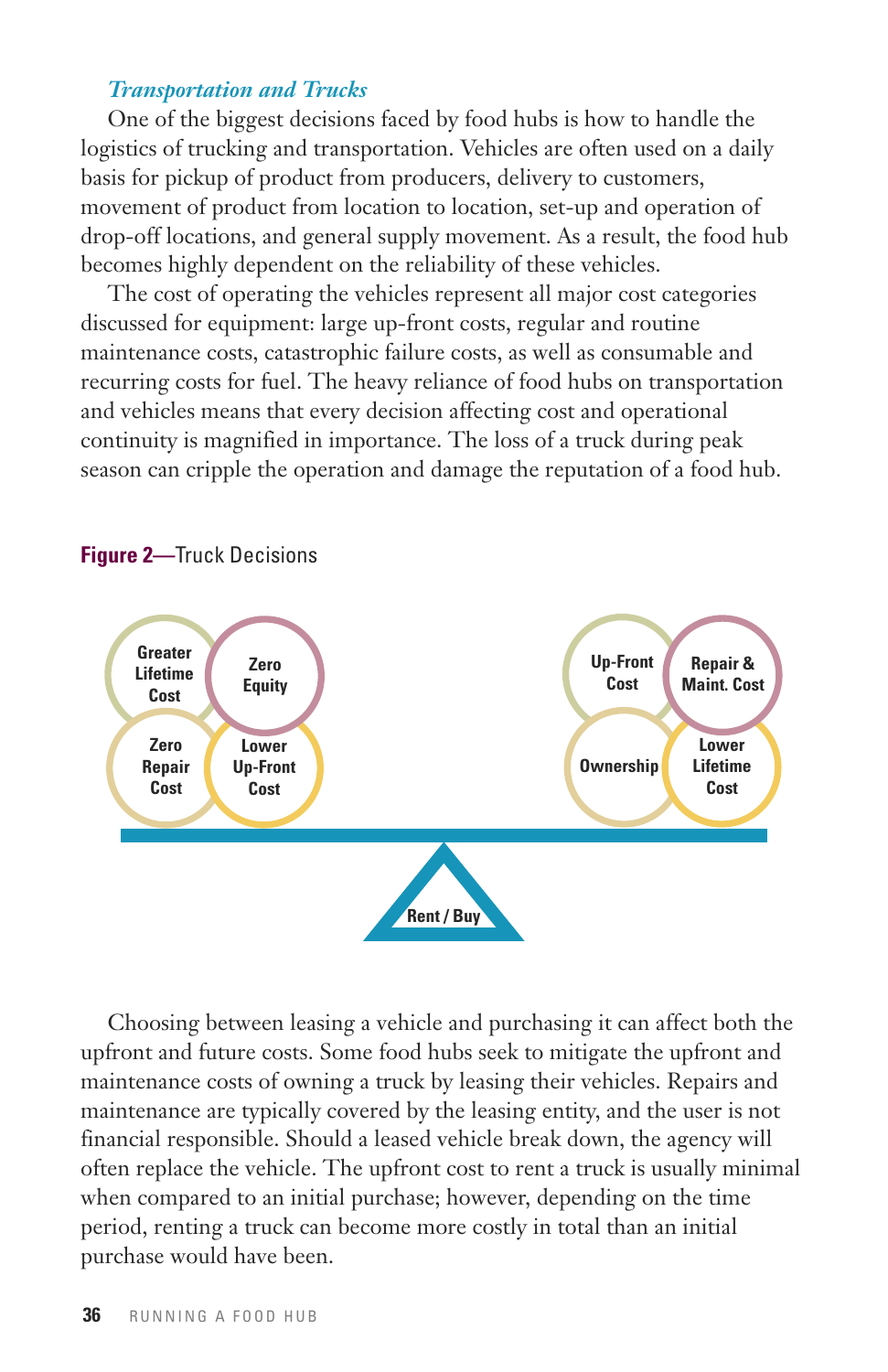Depending on the relationship established with the leasing company, and the proximity of the food hub to the nearest service center, leasing may provide little relief from the issues related to maintenance and vehicle breakdowns. Leasing also provides the ability to tailor the transportation equipment used by a food hub to its seasonal needs. The number of trucks necessary during peak seasons may not be the same number required during slower sales periods. Leasing additional trucks, as needed, can help a food hub keep costs to a minimum yet still operate efficiently.

 Ownership, on the other hand, places the responsibility for upkeep and maintenance squarely on the food hub. With financial resources quite likely already at a minimum, the food hub may find it difficult to address catastrophic repairs that may be necessary with trucks that experience heavy, continuous use. However, food hubs that are able to purchase their own vehicles outright are able to lower their monthly costs by not having to make lease payments. Purchasing a truck also provides a tangible asset that may prove beneficial in the future, and, when purchasing a new vehicle, a vehicle warranty is often included.

 Interviews conducted with food hub staff indicate that regardless of whether a hub chooses to purchase or lease a vehicle, the average costs over a lifetime are often comparable. A potential food hub should carefully weigh its options and circumstances to make the decision that best suits the hub's intended operations. The owners of the food hub will need to determine what best suits the business. Many times, it can be beneficial for a business to rent a truck during start-up, waiting until later to purchase one. The frequency of use and cost of the rental will affect this decision.

#### *Meat, Dairy, and Other Cold-Storage Items*

 A food hub offering meat and dairy products will need cold-storage equipment, including refrigerated display and storage units. Freezers may also be required. If the food hub elects to deliver cold or frozen products or to pick up the product from producers, a refrigerated truck will be required to maintain the appropriate temperature. Wholesale food hubs that are more focused on simple storage may simply use basic cooler and freezer units.

#### *Food Processing, Washing, Packing, or Grading*

 Should a food hub — whether wholesale or retail — choose to offer services to producers, such as washing, packing, cooling, grading, or further value-added processing, additional large-scale, expensive equipment will likely be necessary. The table below lists some common equipment related to such activities.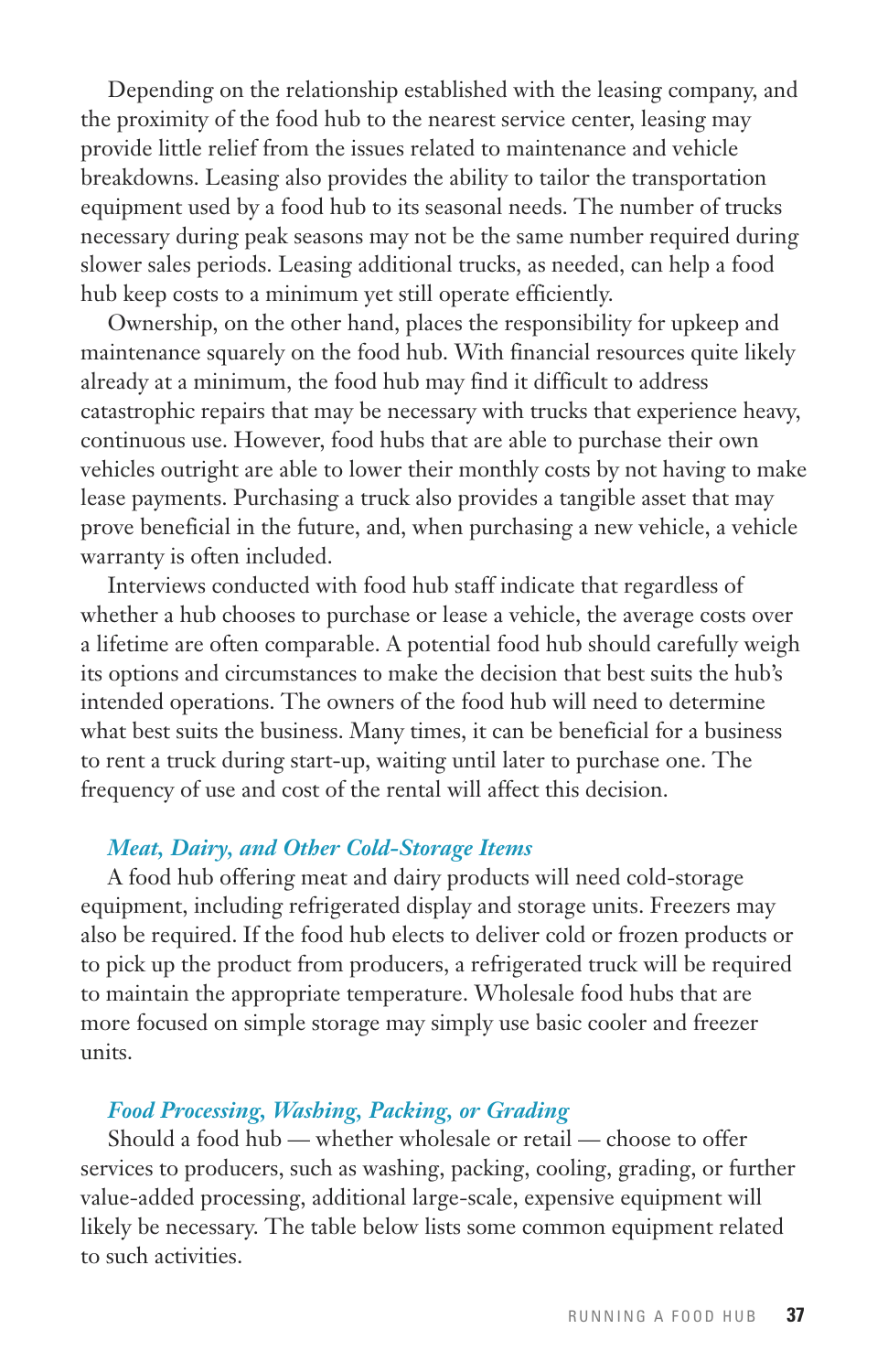## **Fuel Costs**

The cost of diesel fuel across the United States varies from State to State and region to region, and over time can be quite volatile even within one region of the country. Overall, diesel prices tend to be lower in the southern region of the United States versus the northern region, and pricing variations are influenced by the proximity of the gas stations to refineries, as well as local and State regulations and taxes. The following figures were captured during the spring of 2014 and are intended to show the range of pricing exhibited by different regions. There is an almost 30-percent difference between the highest and lowest reported prices.<sup>9</sup>

| <b>State</b>          | <b>Avg. Fuel Cost</b> | <b>State</b>      | <b>Avg. Toll Cost</b> |
|-----------------------|-----------------------|-------------------|-----------------------|
| California            | \$4.11                | <b>California</b> | \$5.55                |
| <b>Maine</b>          | \$4.27                | <b>Texas</b>      | \$0.62                |
| Minnesota             | \$3.99                | <b>Delaware</b>   | \$3.33                |
| <b>Mississippi</b>    | \$3.75                | Virginia          | \$3.01                |
| <b>North Carolina</b> | \$3.98                |                   |                       |
| Texas                 | \$3.74                |                   |                       |

### **Toll Costs**

Depending on where the business is located and what delivery routes drivers use, the business may need to account for the cost of tolls. It is difficult to determine the regional variations of transportation costs, specifically in terms of toll expenses. These costs may change depending on the type of vehicle using the toll. The above table shows the average toll cost for some of the States in 2014 for a two-axle vehicle with single rear tires.<sup>10</sup>

<sup>9</sup> Gas prices were reported from www.gasbuddy.com.

<sup>10</sup>Toll costs were reported from www.costtodrive.com.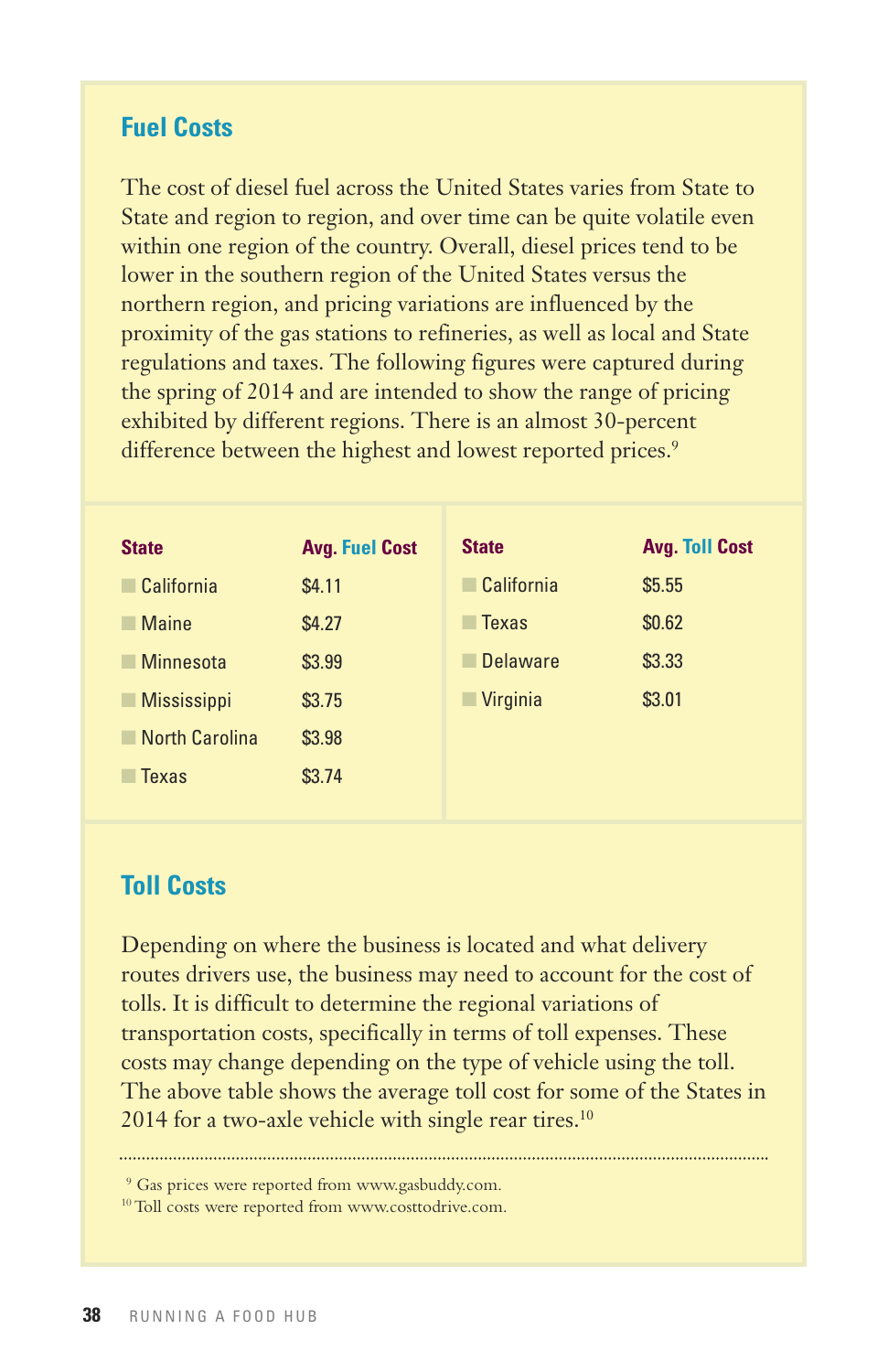#### **Human Resources**

 Efficiently operating a food hub requires numerous roles to be filled. In many cases, multiple roles are filled by one employee, helping a food hub save on staffing costs. This approach has been taken in a number of food hubs with staffs of less than 10 people and sales of up to \$3 million per year. In addition, full-time staff is frequently supplemented with both part-time seasonal labor as well as volunteer staff. Because

## DECISION POINT

How much labor is needed for the food hub's scale?

At what point will management add more labor?

What type of labor will be used (part-time, full-time, volunteer)?

food hubs often function based on an underlying social mission, using volunteer labor helps to engage the community and provide cost savings for the food hub.

Staffing levels for a food hub obviously vary depending on the size of the operation. Smaller food hubs with average annual sales of about \$500,000 or less average two fulltime employees, two part-time employees, and three seasonal employees. On the other end of the scale, food hubs operating at \$5 million-\$10 million average 42 full-time employees and 3 part-time employees.

Typically, larger food hubs tend to hire

more full-time employees. Food hub volunteers are more prevalent in smaller food hubs.

 While volunteer labor can help save on labor costs, using volunteers can also have drawbacks related to efficiency and consistency. While volunteers may be willing and enthusiastic, they frequently lack the agricultural experience to take on key leadership roles that can affect the performance of the food hub.

 Another issue related to volunteer labor is that while it may provide a significant cost savings that can help the venture achieve a successful start, sustaining consistent volunteer labor over long periods of time can be difficult as initial enthusiasm wanes or as normal issues and complications arise. Particularly when a food hub reaches a point of consistent sales and growth, having unstable or inconsistent human resources can prevent the entity from reaching the next growth stage.

 As a food hub grows, it will require more work and organization to keep up with the increases in production and commercialization efforts.

<sup>11</sup> Fischer, M., Hamm, M., Pirog, R., Fisk, J., Farbman, J., & Kiraly, S. (2013). Findings of the 2013 National Food Hub Survey. Michigan State University Center for Regional Food Systems & the Wallace Center at Winrock International.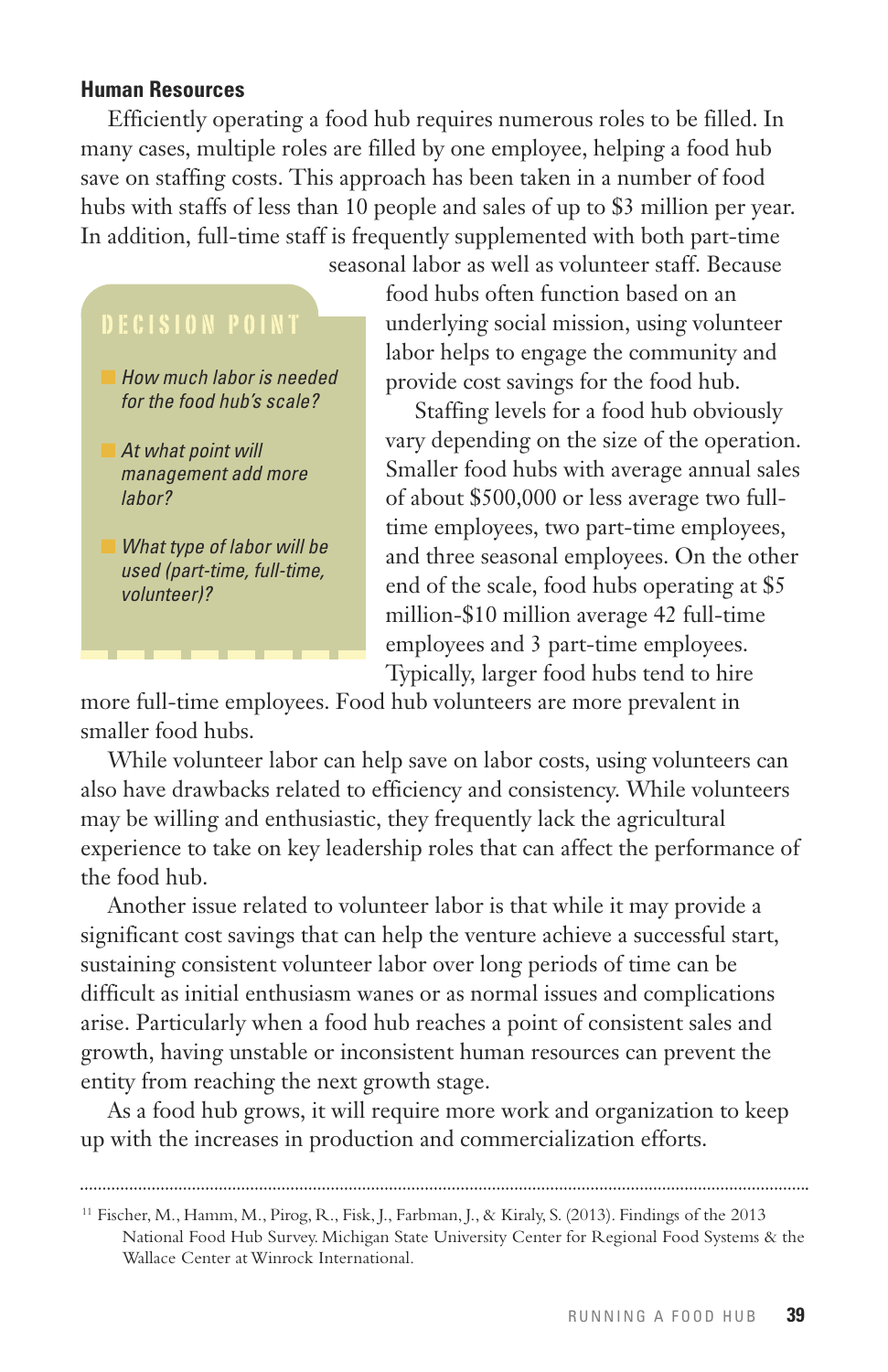Therefore, it may be necessary to hire additional management and other human resources in future phases of the operation as sales and the infrastructure of the business grow.

 The remainder of this section highlights some of the typical roles found within a food hub. The personnel titles used are intended to represent a potential role within the venture, along with associated functions. Staffing roles that have been identified generally fall under the following categories and sub-roles.

#### **Labor Roles**

#### *General Management and Operations*

 The general management of the food hub requires organizing, overseeing, and directing the food hub's day-to-day operations. In combining duties from other roles, functions may also include developing initial sales contacts for the food hub or answering customer inquiries. As the business grows and takes on additional personnel, certain functions may be passed on to other individuals. Other roles commonly found in this category include:

• *Office Management*

 Due to the volume of sales documentation and order processing, as well as the addition of other administrative personnel, staff may be necessary to oversee these internal functions.

• *Operations Supervision*

 At some point in operations, it will likely be necessary to have supervision of general labor staff. This role often ensures that management directives are carried out.

• *Food Safety Oversight*

 Depending on what food safety certifications the food hub intends to acquire, this role entails maintaining compliance, including records and plans, as well as readying the food hub for any audits or inspections included in acquiring the certifications.

#### *Sales and Customer Service*

 Sales and customer service often involve the acquisition of new customer accounts and growing the volume of existing customer purchases. This often includes travel and face-to-face interaction with current and potential customers. This work may also include addressing needs or concerns that arise with customers, as well as coordinating the placement of orders for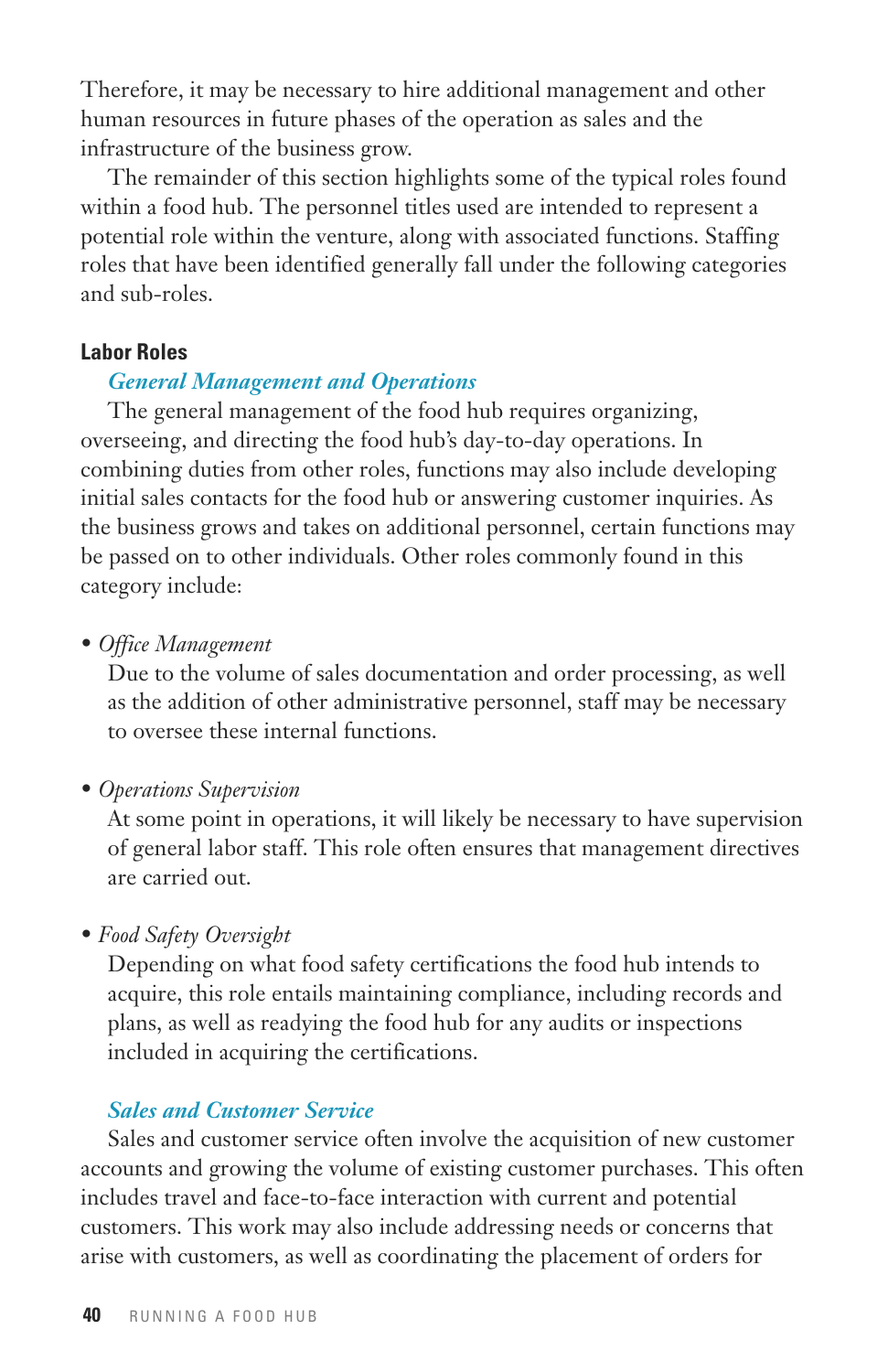products. Individuals fulfilling these roles will also need to closely coordinate with the other personnel to organize the efficient movement of product through the food hub to the end customers.

#### • *Order-Taking and Customer Interaction*

 The function of this role is to serve as a contact point for customers wishing to purchase products from the food hub. This includes receiving and organizing orders from end customers, either by phone or online, both in an office setting and in the field to communicate availability and promote the purchase of additional volume.

• *Marketing*

 Depending on the volume of customer orders and the outreach activities of the food hub, the need may arise for dedicated marketing staff to support sales staff. These functions often include carrying out various marketing activities related to community awareness or increasing sales volume.

## *Producer/Production Coordination*

 Producer/Production coordination is an essential role in the operation of a food hub. Functions chiefly include the coordination of supply for orders and addressing any logistics or supply chain issues affecting the ability to fill orders and make timely deliveries. Individuals in this role typically interact with producers on a daily basis, both face to face and through other forms of communication, helping to avoid large oversupply or undersupply of product, based on seasonal changes.

## *Transportation and Logistics*

 Another key function is the planning and coordination of product pickup and order delivery routes and schedules. This position is chiefly responsible for ensuring that products are efficiently delivered in a timely manner.

• *Product Pickup*

 If producers are not responsible for dropping off their products at the food hub's aggregation point, this function entails coordination with producers for scheduling product pickup.

## • *Order Fulfillment and Delivery*

 Food hubs in the wholesale business often require personnel to deliver products to customers. This role includes loading, unloading, and delivering product to customers, as well as fueling the truck, cleanup after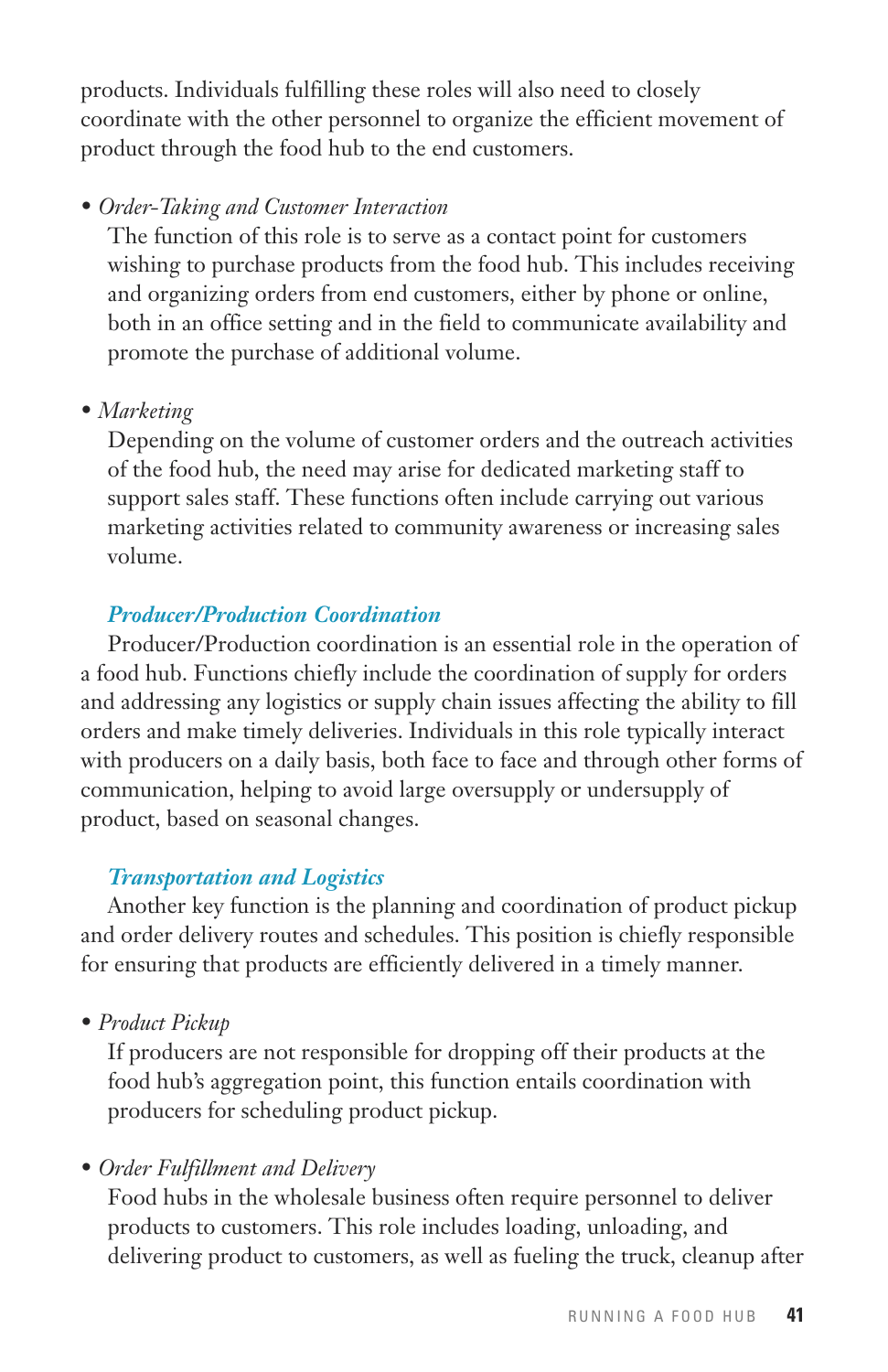the delivery is complete, and light vehicle maintenance.

#### *Financial Oversight*

 Much like any other business entity, separation of duties is a key internal control, especially in the handling of a food hub's financial information. Proper tracking information management can also provide key information for managerial decisions.

• *Bookkeeping and Accounting*

 Maintaining and tracking financial information, both for reporting and managerial decisionmaking is an essential role within any entity. Often, this role includes general administration functions such as filing, recordkeeping, tabulating sales, and maintaining customer files, including products sent and returned. This is also a role that is frequently contracted to an outside agency.

### *IT/Web Management*

 Whether the food hub uses proprietary inventory and ordering software or third-party software to track orders, inventory, and deliveries, managing a food hub's information system's infrastructure will be necessary. Depending on the food hub's reliance on software, it may be more efficient to contract for these services.

#### *General Labor*

 Several functions of the food hub will fall under the category of general labor. Product reception, storage, handling, repacking, and fulfilling orders are all examples of such activities. General cleaning and maintenance of food hub facilities is also necessary. Other functions may also be necessary depending on the individual food hub.

*• Product Movement and Handling*

 Once product arrives at the food hub, it will require general movement and storage or preparation for aggregation and other activities.

• *Maintenance* 

 The food hub facility will require regular maintenance. Depending on the level of equipment used, these activities may be performed by the food hub's general labor staff. Should the food hub use special equipment, additional staff, maintenance contracts, or employee training may be necessary.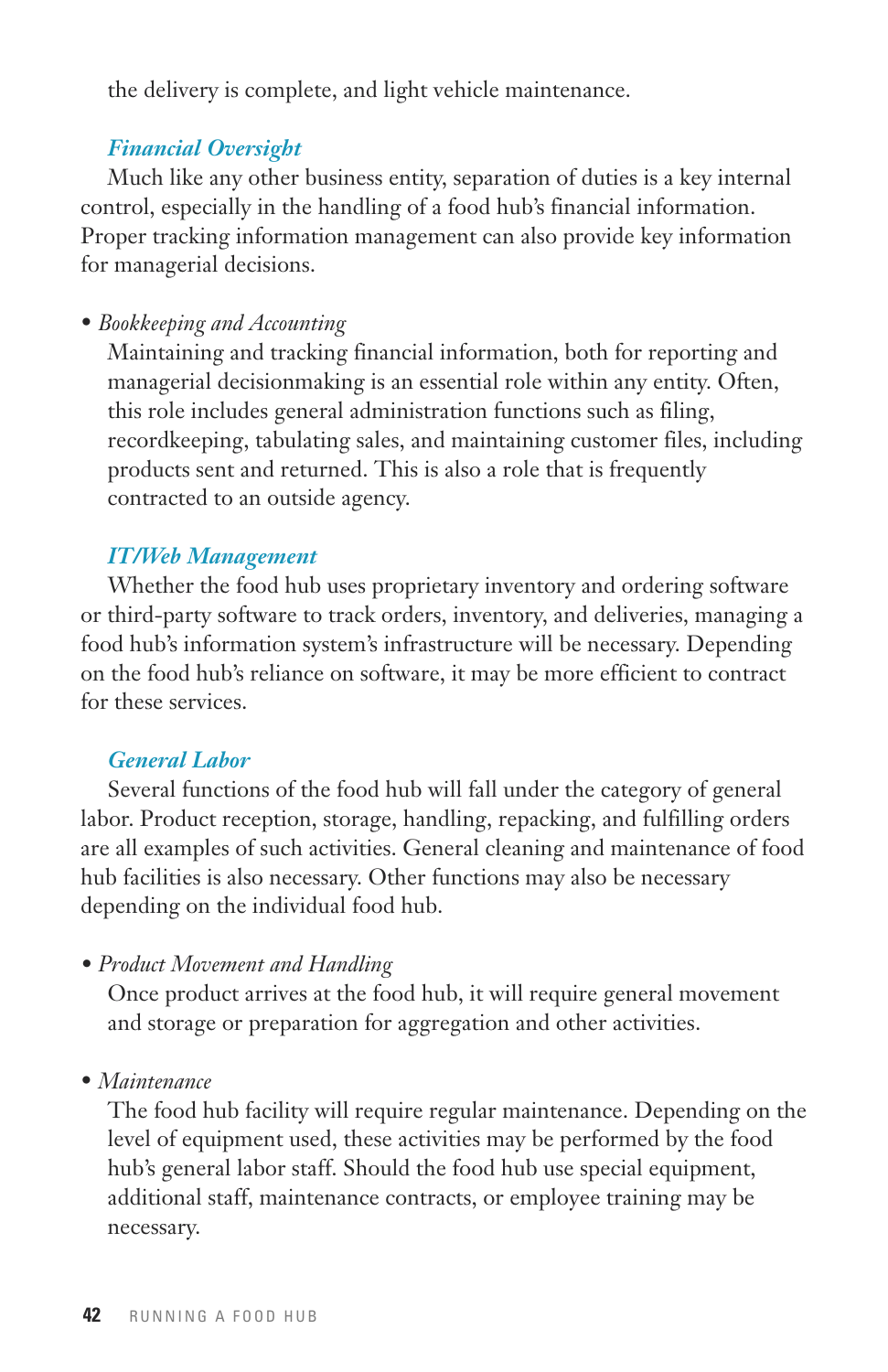#### *• Volunteer Labor*

 Because food hubs are often established with a social mission or community improvement mindset, they are frequently able to tap community support in the form of volunteer labor.

#### **Labor Positions**

 This section outlines a list of positions that are often involved in fulfilling the general roles discussed above during the normal operation of a food hub. The following information shows how different specific positions combine to carry out the necessary responsibilities and tasks in day-to-day operations, along with a sample hierarchy tree and more detailed position descriptions. The information is intended to be representative and does not necessarily describe the exact positions seen in any one food hub; rather, each individual food hub will need to assess the roles necessary for efficient operation and then determine the exact positions that will be required to carry out those roles.

 While the roles necessary for operations are generally similar from food hub to food hub, the actual positions employed will vary widely based on intended operations. Particularly during the startup phase of a new venture, many of the roles that overlap are assigned to one individual, while mediumscale entities may require the division of functions among multiple individual workers. Management roles — such as general manager, sales manager, or production manager — are involved in nearly all daily aspects of the operation. Growth in sales will likely necessitate more human resources and a greater depth of organization. A food hub may require additional management and human resources in the future, and options should be carefully reviewed when considering any increase in costs.

 The descriptions of duties that are included are generic and intended only as a guide. While the information below is presented using personnel titles that are based on the roles identified in the preceding section, these titles will vary widely in application, as will their associated functions. In practice, it is common for multiple positions to be fulfilled by a single full-time employee, or for the duties of one position to overlap with another. Some positions can often be filled by utilizing multiple part-time employees rather than a single individual. The food hub leadership should consider its options and choose a personnel plan that best suits its operations.

 In addition to personnel that may be directly employed by the food hub, there are also roles that can be filled by outsourcing or contracting. Examples of these types of functions include accounting and bookkeeping, legal counsel, Web administration, or IT activities. Listed below is a business organizational chart. Basic job descriptions of the positions are briefly included next.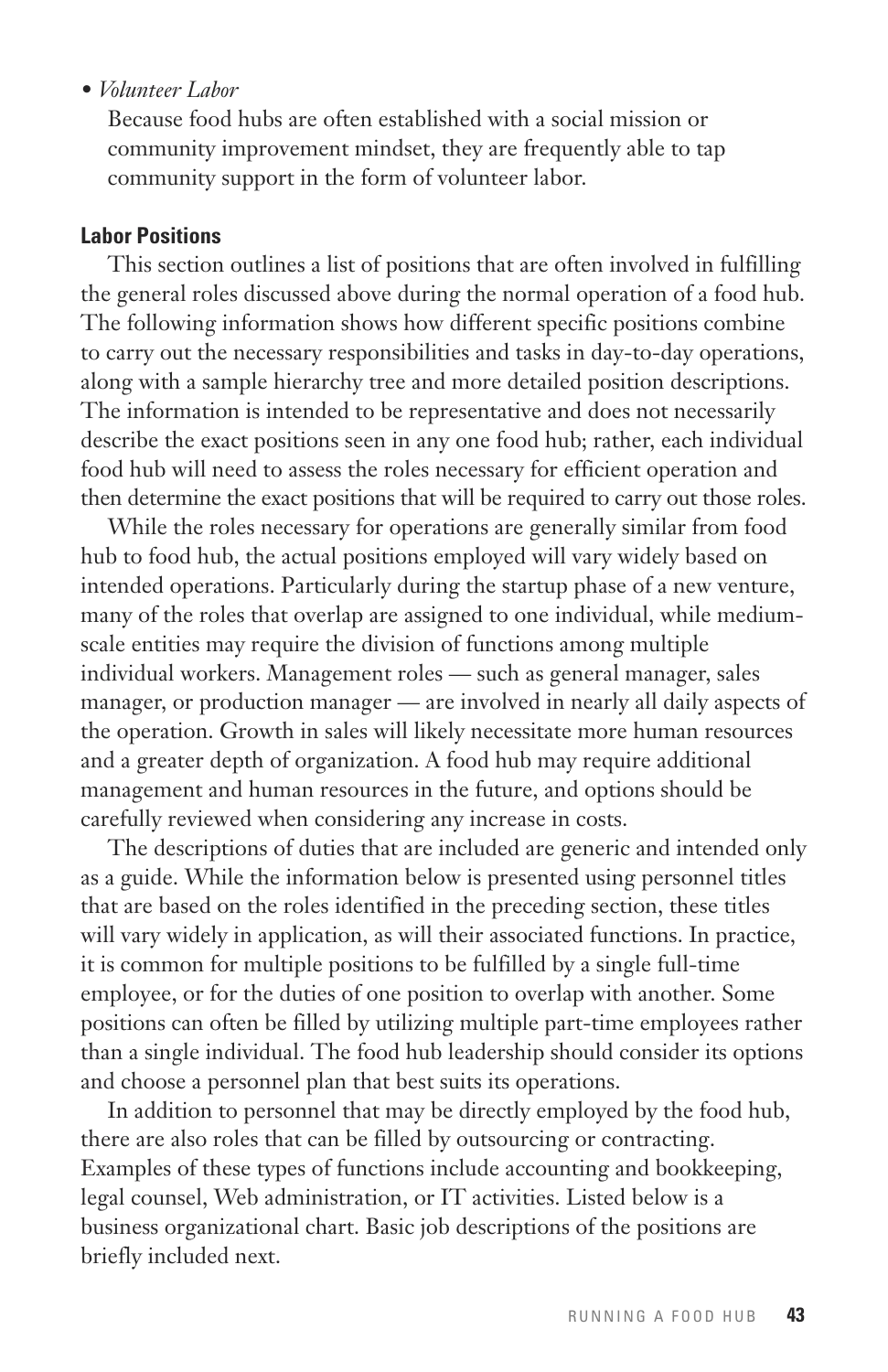



#### *General Manager*

 The general manager is a full-time employee who reports to the owners/board of directors. Duties include organizing, overseeing, and directing all food hub operations. This role is also responsible for developing sales contacts for the food hub and serves as the liaison between the board of directors/owners and the general staff.

#### *Logistics Manager*

 The logistics manager role will be responsible for the coordination of delivery routes and the scheduling of delivery personnel in order to efficiently deliver customer orders in a timely manner. During the startup of the venture, this role may also include actual delivery duties, but it may become a separate position as sales increase and greater time is required to coordinate delivery routes and schedules.

#### *Delivery Driver*

 To move product to the customers, a delivery driver is employed to load, unload, and deliver the produce. Numerous drivers may be required as the venture expands. Delivery driver responsibilities include arrival in time to load the truck with that day's delivery, fueling the truck, and cleanup and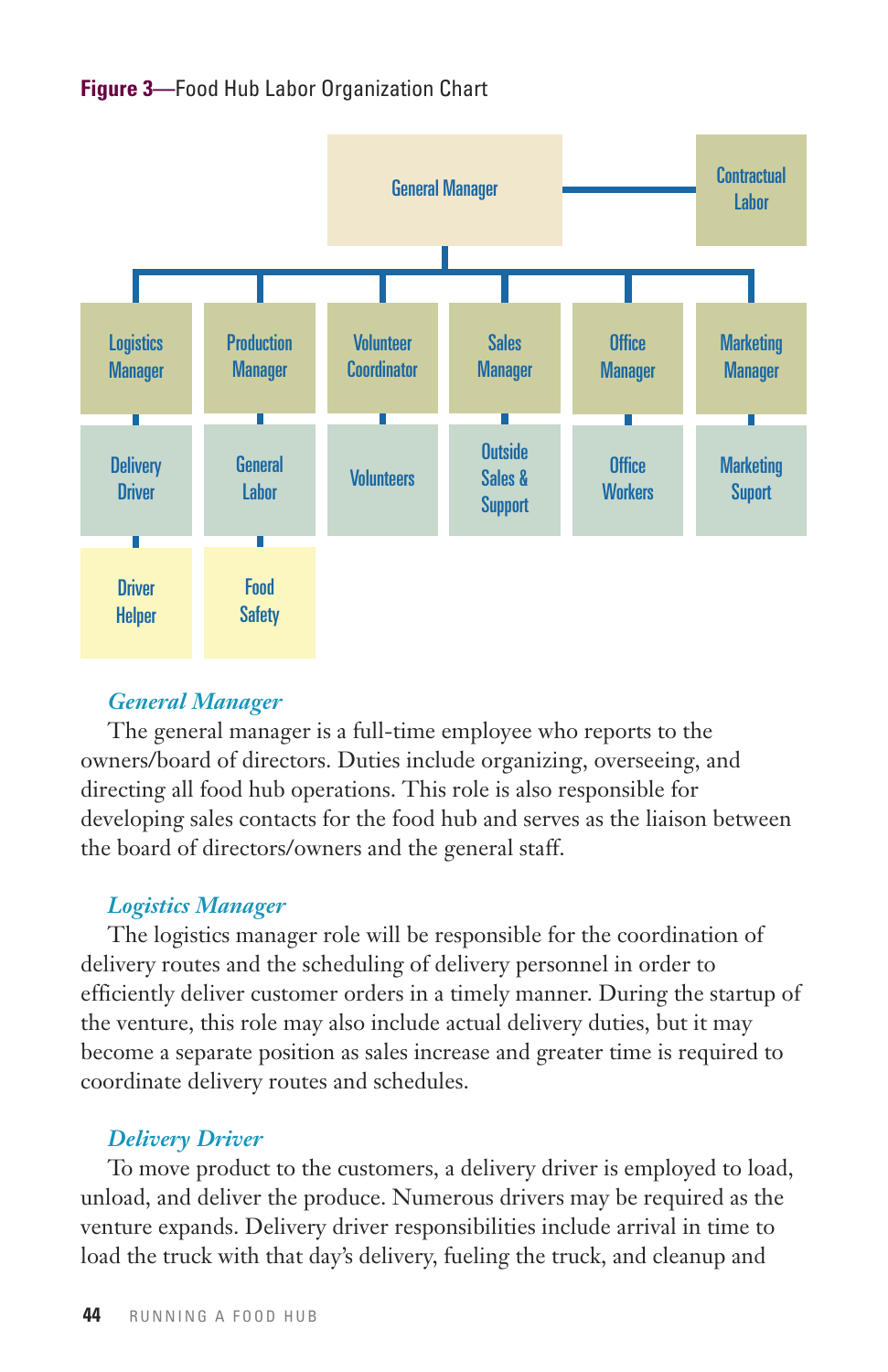maintenance of the truck. The driver should be able to lift at least 50 pounds repeatedly and may be required at times to lift up to 100 pounds.

#### *Delivery Driver Helper*

 The delivery helper's role will be to support the delivery driver in daily responsibilities and assist with the loading, unloading, and delivery of product to customers.

#### *Production Manager*

 The operations manager is responsible for coordinating the supply of products for orders and for addressing producer service issues. This employee implements policies and manages the production and supply aspect of the food hub to ensure that there is sufficient product to meet sales goals. This manager may also be responsible for the oversight of the general labor staff of the food hub, especially ensuring that product is picked up and brought to the food hub on schedule if the food hub offers this service to producers.

#### *General Labor*

 General labor positions are responsible for receiving product deliveries, storage, and handling to aggregate and move product to fulfill orders. These employees also assist with loading trucks and perform some administrative duties related to ensuring timely delivery of product to customers.

#### *Food Safety*

 This position, or a similar one, is responsible for maintaining protocols and policies related to any food safety certifications or programs. Typical tasks may include inspection of product received by the food hub, data recording (such as temperatures and chain of custody), enforcing proper handling procedures, and maintaining readiness of the facility for inspections or audits.

#### *Sales Manager*

 The role of sales manager includes significant travel. The sales manager may spend about 3 out of 5 business days on the road, visiting current and potential customers as well as addressing any needs or concerns that arise. The sales manager is also responsible for supervising the outside sales and field-support staff.

#### *Outside Sales and Field Support Staff*

Field sales personnel work closely with existing customers to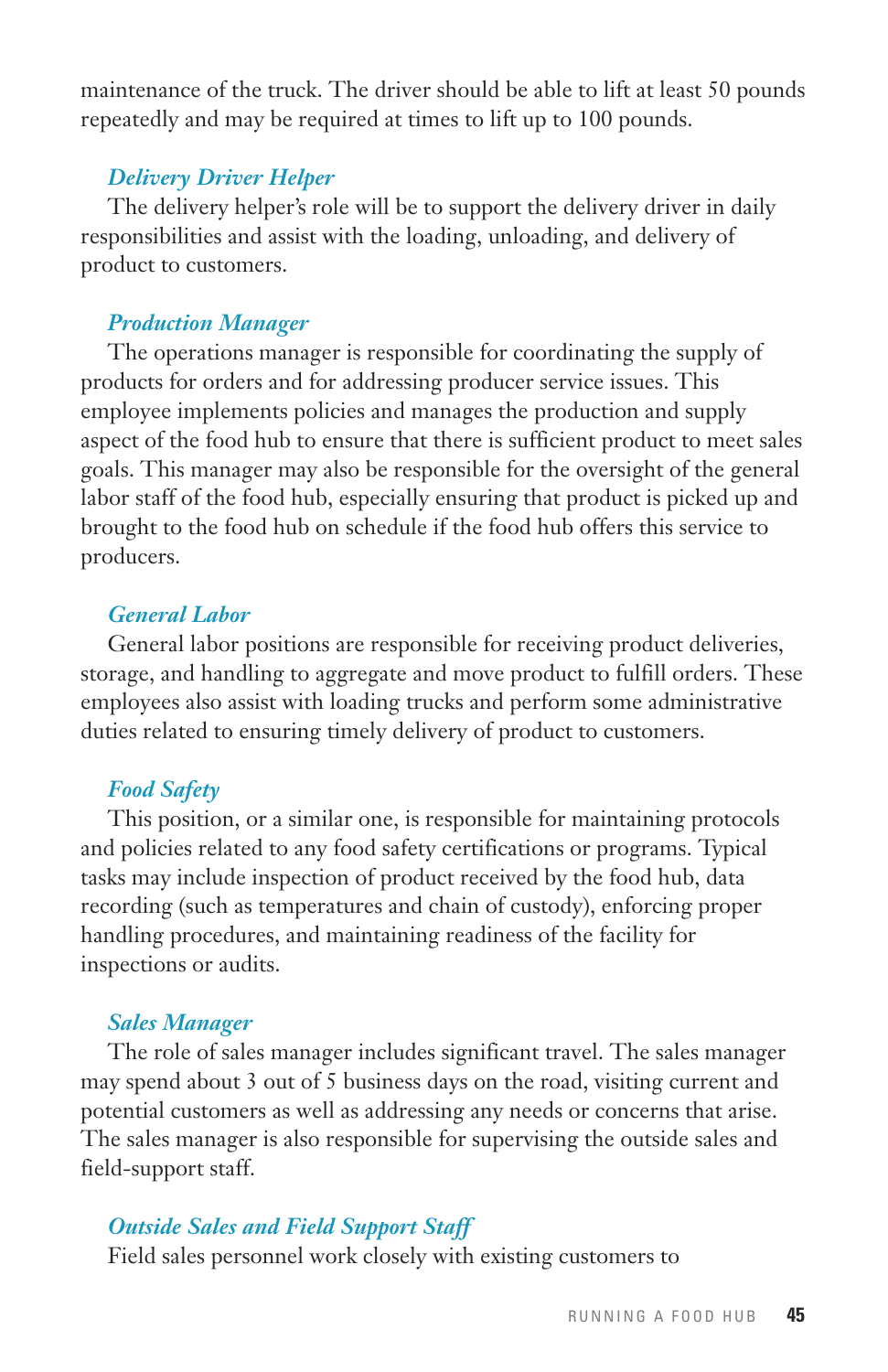communicate the availability of product, capture new sales, and work to resolve customer issues in the field. They should report to the sales manager.

#### *Office Manager*

 The office manager is responsible for the oversight of all office staff, including accounting and support staff, as well as customer support/marketing and office sales/data-entry positions. This role will also be responsible for tabulating sales and keeping track of the number of products sent and returned.

#### *Office Workers*

 Office workers' duties include accounting and general office support and labor. Customer support/marketing staff work with other office staff to ensure a positive customer experience. This includes resolving any marketing issues. Internal sales personnel are responsible for order taking, which includes inputting orders into software for allocation and delivery. These positions are under the direction of the office manager.

#### *Marketing Manager*

 The marketing manager is responsible for all aspects of a food hub's marketing campaign. This includes working closely with any contract webservice providers to ensure that the co-op's website is informative, up-to-date and engaging. The marketing manager is also responsible for other marketing materials, such as print ads and signs.

#### *Marketing Support*

 These individuals carry out the marketing activities under the direction of the marketing manager.

#### *Volunteer Coordinator*

 The volunteer coordinator is responsible for ensuring that there are sufficient numbers of volunteers to help the food hub accomplish its goals. Specific duties may include recruiting more volunteers and the coordination of volunteer meetings and training.

#### *Contract Labor*

 Some positions are outsourced to contract labor. These are often skilled positions but not required on a full-time basis for the hub. IT/Web services, maintenance, accounting, and legal help are all functions that are often outsourced or contracted.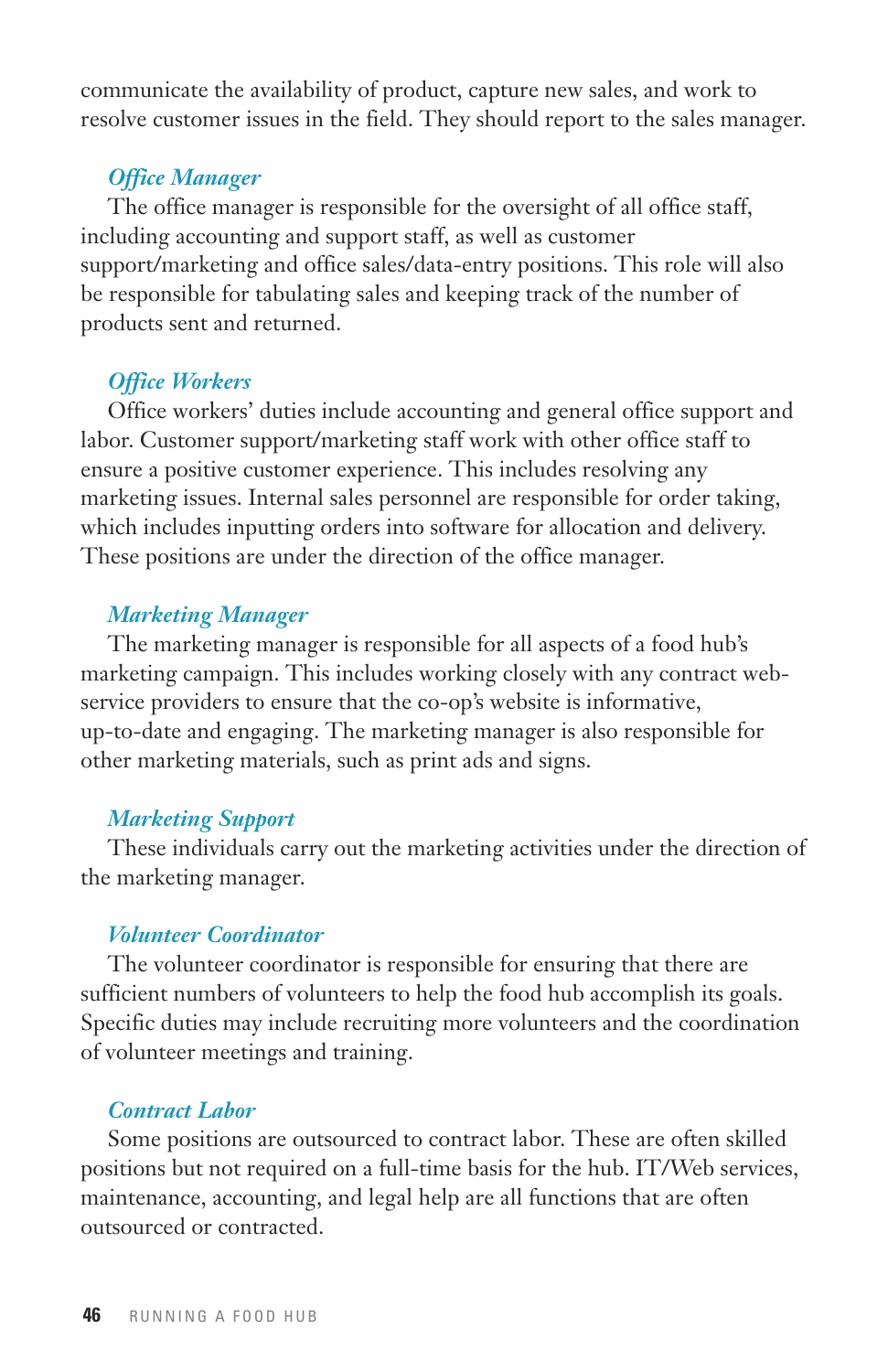## **Regional Wages and Labor Costs**

A food hub's location will greatly affect its labor rates and costs. Information is compared below among States that were selected to represent major regions of the United States and is intended to demonstrate the variety of wage rates exhibited throughout the country for the same job classifications.

 Consider the following information regarding the "driver/sales worker" position (Standard Occupational Classification System (SOC) Code 53-3031). This position is described as a person who drives trucks or other vehicles over established routes or within an established territory and sells or delivers goods, such as food products — including restaurant take-out items — or picks up or delivers items, such as commercial laundry. This worker may also

#### **State Wage Rates: Driver/Sales Workers, May 2012**

| <b>Area Name</b>          | <b>Hourly Mean Wage</b> |
|---------------------------|-------------------------|
| California                | \$15.27                 |
| <b>Illinois</b>           | \$14.24                 |
| Kentucky                  | \$11.66                 |
| <b>Massachusetts</b>      | \$14.79                 |
| Minnesota                 | \$12.76                 |
| New Mexico                | \$12.80                 |
| North Carolina            | \$13.09                 |
| Texas                     | \$11.97                 |
| <b>U.S. National Mean</b> | \$13.33                 |

take orders, collect payment, or stock merchandise at point of delivery. This includes newspaper delivery drivers. It excludes "coin, vending, and amusement machine servicers and repairers" (49-9091) and "light truck or delivery service drivers" (53-3033).

As is evident by the table above, wages for the position of "driver/sales workers" can vary from \$11.66 per hour to \$15.27 per hour, a difference of \$3.61 per hour. Totaled over a year's worth of

wages, one full-time individual working an average of 2,000 hours could represent an increased cost of more than \$7,000, a factor that would need to be taken into consideration when determining labor and wage rate costs for a food hub. The highest hourly mean wage among the selected States is California, where the mean wage of \$15.27 is nearly 15 percent higher than the national mean.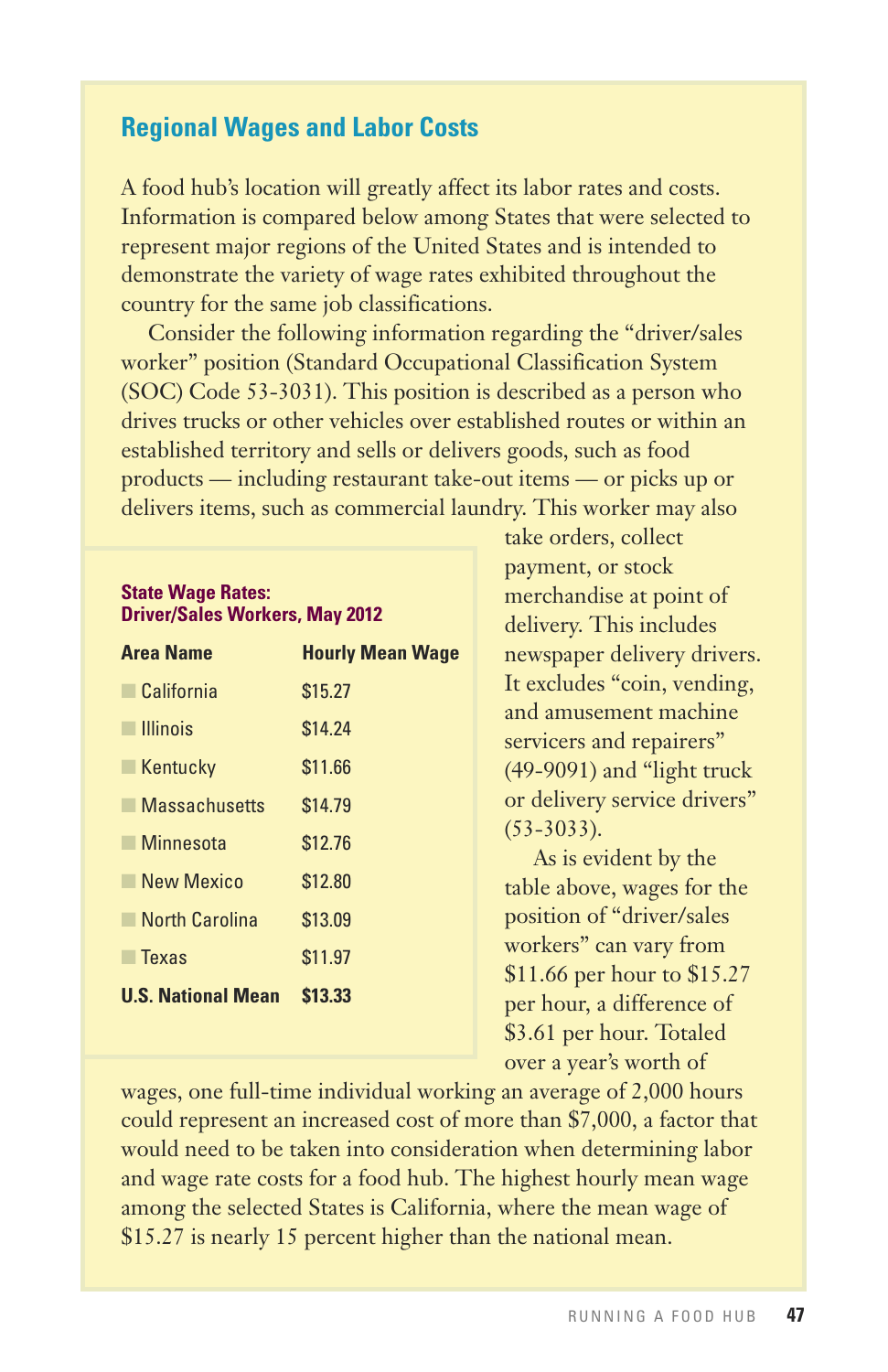# **Marketing**

**UNDERSTANDING THE MARKET** is vital for a successful business. A distinguishing feature of a food hub is its ability to adapt to suit the demand of customers in a given region. This includes the ability to adapt its operations to changes in the market.

#### **Choosing a Sales Focus**

 A food hub will often sell product at wholesale, directly to consumers at retail prices, through a CSA-type business model, or through some combination (hybrid) approach. Typically, a food hub focuses on one or two approaches for sales, so food hub owners will need to evaluate the area and the potential of each market as well as the

## DECISION POINT

- What markets are available to the food hub?
- Which markets will the food hub use?

viability of the food hub reaching and selling through these markets.

 A wholesale market for a food hub typically includes larger buyers, such as:

- Restaurants;
- Institutions, such as assisted-living facilities, hospitals, schools, and colleges;
- Resorts:
- Military bases;
- Local or regional grocery store chains.

 A food hub focusing on direct marketing to consumers will either have an actual location where customers can shop for and purchase products, or it will facilitate direct sales through the use of online ordering and pickup locations. With this model, the food hub is able to reach individuals, families, and some larger buyers, such as restaurants. The customer base for a CSA-type food hub also usually includes families or individuals.

 CSA food hubs do not usually sell to larger buyers. Depending on the scale of the food hub, it may have the potential to sell to many different markets. Typically, a food hub will focus on one main market, but its leaders should be cognizant of other markets in the area that could provide options if more outlets are needed.

#### **Promotion**

To stand out in the marketplace, particularly when faced with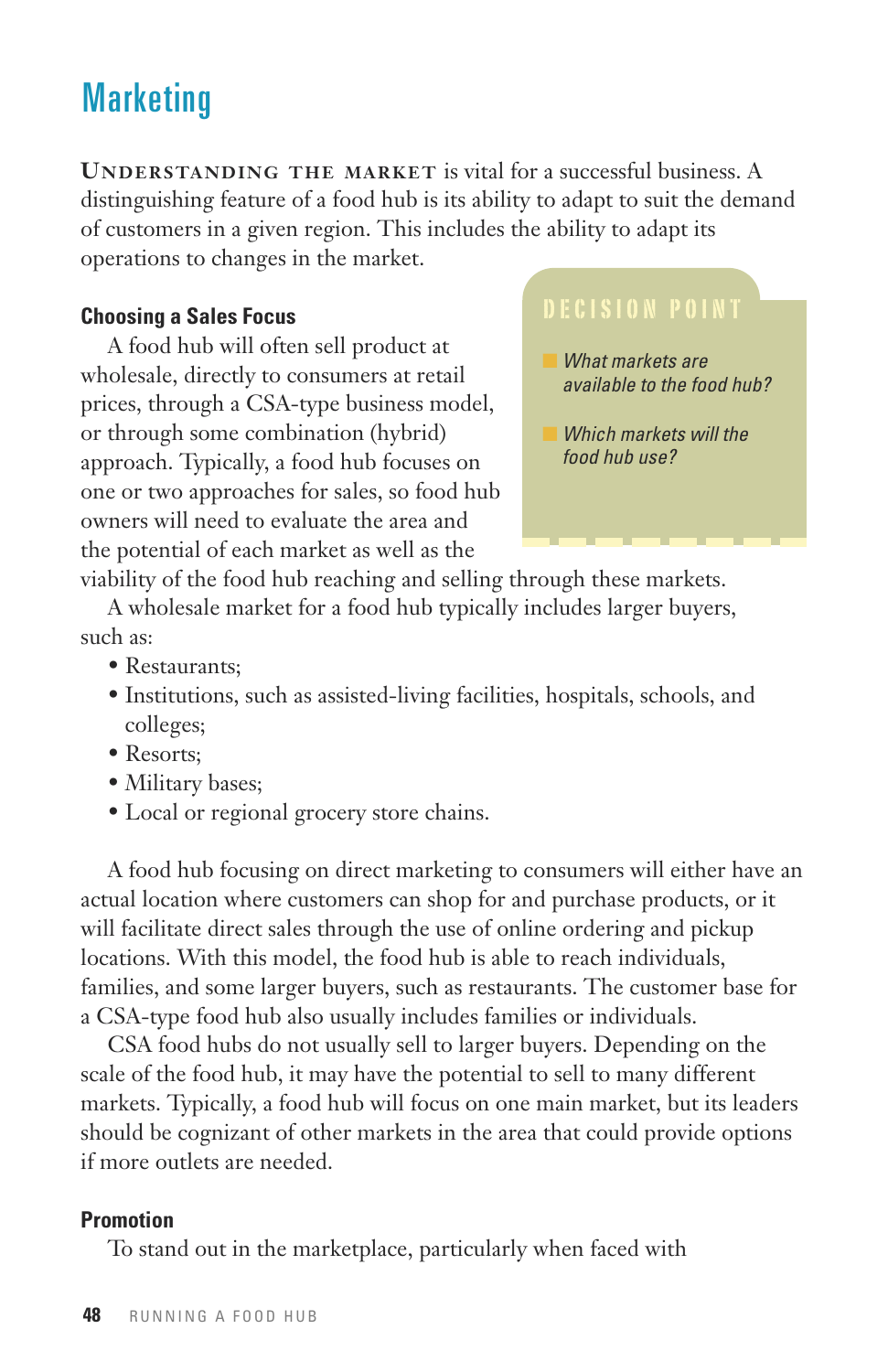competition, a food hub must communicate its mission and commitment to local foods by creating some form of contact with its producers and customer base.

## *Price Sensitivity*

 In general, marketing systems must be selected that generate differentiated products that consumers demand. To enter into a quality, high-end market, a food hub must promote the concept of product differentiation and communicate why its products are different from others available in the area. This can take place through production, processing, or through attribute identification, such as "organic." Three important features that can be focused on may include:

### • *Local foods and the connection to family farms*

Surveys show that the American consumer has compassion for farmers, especially local ones. The "locally produced by family farmers" connection is a valuable marketing tool. Most consumers support smalland medium-sized producers who add to the quality of their rural communities in many ways.

• *Flavor and nutrition*

Because "local" is often viewed as a premium product that is fresher or more flavorful than grocery store varieties of the same item, promoting these attributes can result in higher prices for the food hub's products. If a product is recognized for quality and taste, sales will increase.

## • *Preserving open spaces/education*

 In some areas, especially those near urban centers, viable small farms can help slow the rate of urban sprawl and provide "close in" educational opportunities for school field trips and other groups wishing to learn about how food is produced.

## *Branded Products*

 Consumer confidence and trust are directly contained in the brand name; the value of this brand identity often goes well beyond the actual items being sold. The higher the quality of the product, the more likely it can be differentiated from competition. This can lead to less price sensitivity for that product, resulting in higher sales margins. Some food hubs further differentiate and promote their products through development of their own brand/label. The brand and trademark ultimately chosen by the food hub should be used in all communications materials.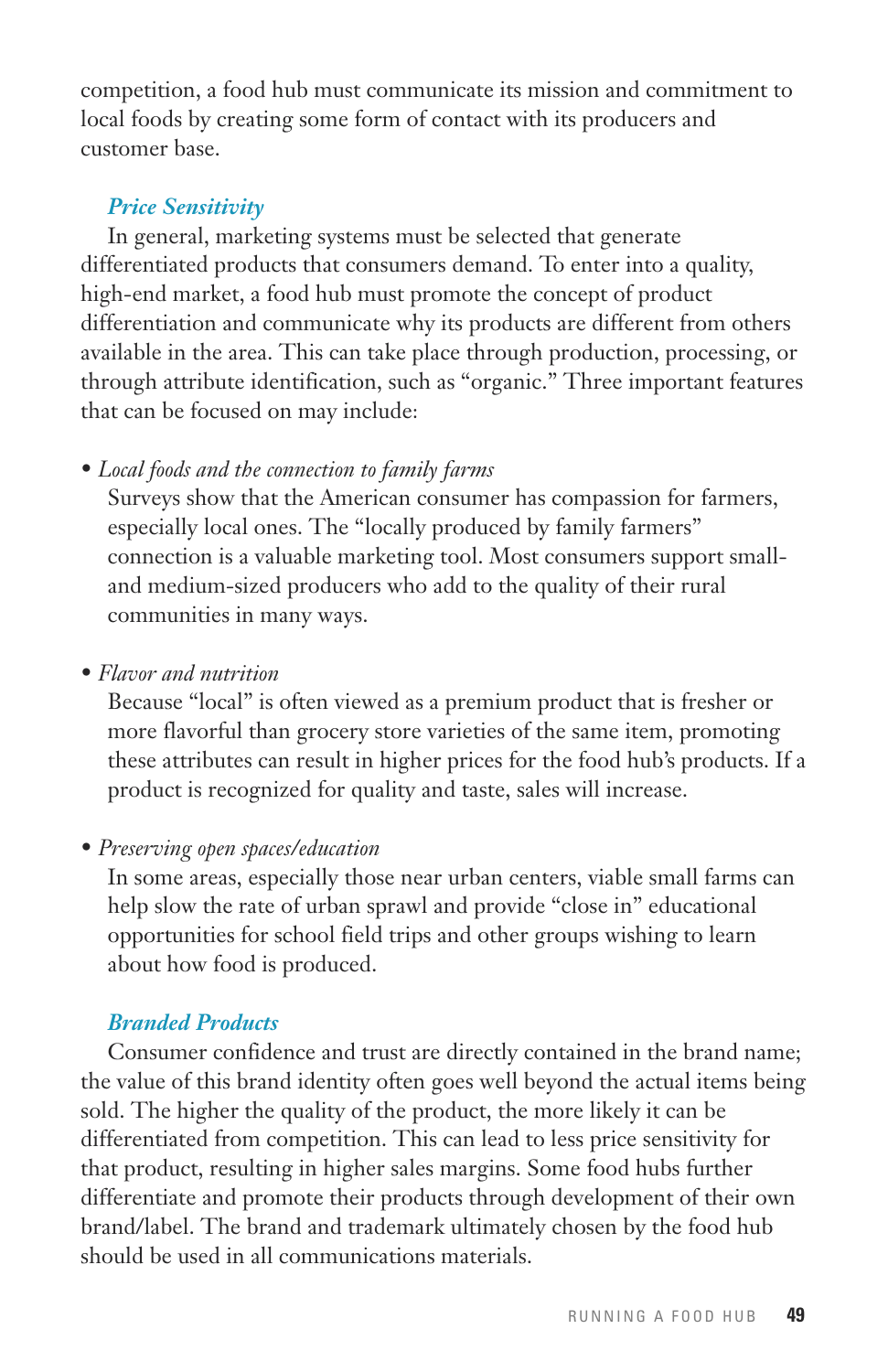#### *Relationship Marketing*

The food hub should seek to cultivate relationships with its stakeholders and customers. Establishing clear communication channels with producers, customers, and the community can help the food hub respond to changing needs, keep the customers informed about products and their specific attributes, and provide awareness of seasonality, the quantity available, and the timing of deliveries. Food hubs often cultivate this type of marketing through face-to-face interaction with producers, consumers, and wholesale customers.

#### *Websites and Social Media*

Websites and social media outlets are other methods often used by food hubs as a primary method of marketing. A website offers a way for a food hub to explain its mission and provide customers with the hub's history and information about its products and services. Using social media as a promotion platform can provide a significant cost savings over traditional promotional methods and allow a food hub to reach a large audience. Social media can also be tailored to reach core demographic groups such as the hub's supporters. Social media can also foster enthusiasm among stakeholders to help spread the community mission and principles of the hub.

 Social media websites offer an ideal opportunity to connect with people seeking local foods. They offer a more direct level of interaction between businesses consumers than traditional marketing methods. People can "like" posts made by the food hub; receive access to updates, pictures, and comments from the hub; provide direct feedback; and leave comments about the food hub for others to see, including recommendations, questions, or compliments/complaints.

 Social media websites also offer ways to increase sales by posting promotions, coupons, and information about events to encourage sales of products. In addition, links can be provided to the hub's website or a newsletter subscription page to increase traffic. All of these options are free.

 Blog sites and micro-blog sites offer platforms where users can post updates, share links, and connect with other users. They offer access to new and changing consumer markets that may not otherwise be accessible.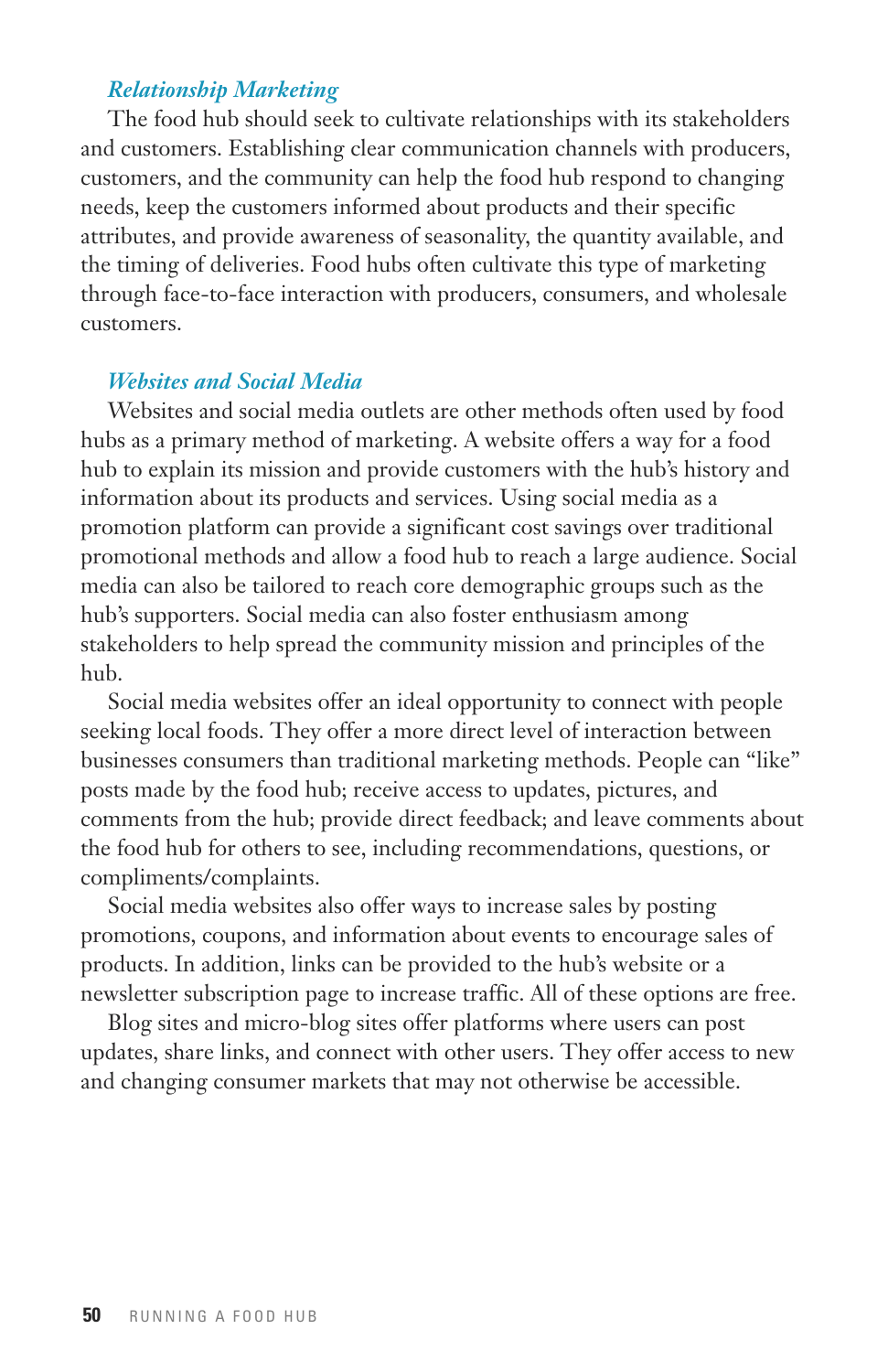# Producers & Suppliers

**THE SUCCESS** of a food hub can often hinge on its ability to develop lasting relationships with producers and deliver high-quality products. Getting producers engaged with the food hub is an important part of establishing those lasting relationships that will, hopefully, lead to increased commitment to it.

Food hubs play an important role in marketing food from small- and



when it comes to supply. The number of producers a food hub will need will vary depending on the size of the operation. As found in the 2013 National Food Hub Survey, hubs typically operate with about 36 producers and suppliers.

A food hub will need to work with producers to determine how much each can supply and the frequency of delivery. This will help ensure the food hub is able to offer products consistently throughout the growing season. The food hub may also be able to help with activities that extend the season, helping to ensure a consistent product supply year-round. Helping producers diversify their production will not

only help the farmers grow their farm, but will also give the food hub a larger selection of products.

 The quality of the products supplied by these producers is an important factor to consider when forming partnerships. The farming and handling practices producers use may have an impact on the customers that purchase from the hub. Food hubs may work with producers to standardize such basic practices as washing and grading. Others require producers to follow certain food safety and certification practices, such as Good Handling Practices, USDA Certified Organic, and Certified Naturally Grown. Many food hubs prefer that their producers carry certifications or use certain production practices, but they may not be required. Food hubs may also have a strong preference for producers to use integrated pest management (controlling insects and other pests with minimal, if any, chemical pesticides), or adhere to total organic farming practices, although, again, these practices may not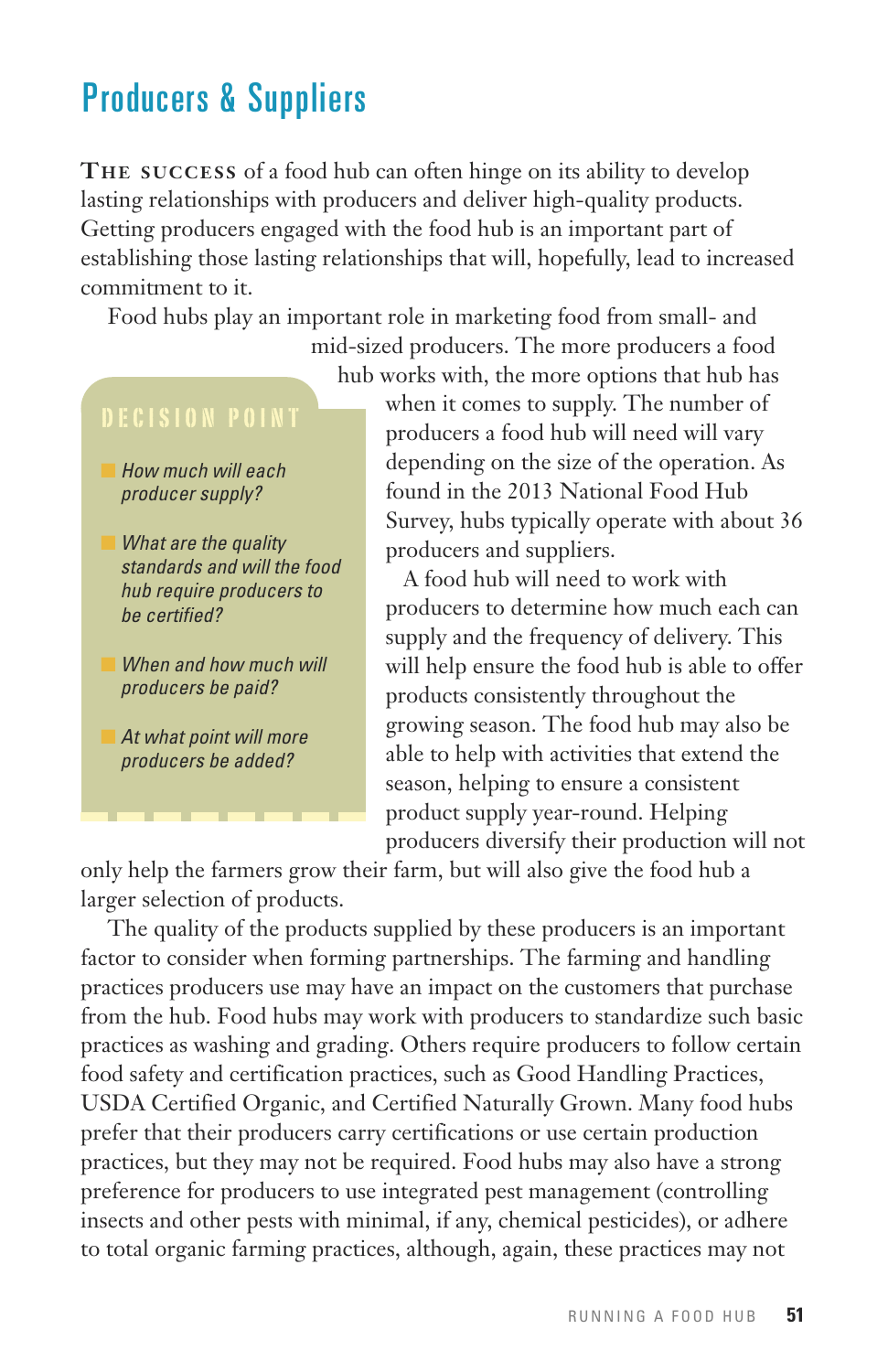be required to sell to the hub.

 Another key decision is when to bring more producers into the food hub, how much they will be paid for their products, and the payment schedule. For the food hub to attract producers, it will usually need to at least meet what local growers are earning from a blend of retail and wholesale sales. A food hub is typically just one out of many product outlets for producers. For producers to expand or re-direct their production (switching over to organic production, for example), prices offered by the food hub typically must at least meet wholesale prices. Produce farmers typically operate on very slim margins. Labor is costly and land prices are high, especially for small farms. So, any expansion must provide some additional benefit to be a viable option.

 Some food hubs allow producers to set their own price and then simply add a margin sufficient to cover the food hub operations. Other food hubs purchase product outright from producers and maintain all the risks of storage and sales. Some hubs take a partnership-type approach, in which a specific percentage of revenue is set to be returned to producers as payment for their product.

#### **Examples of Certifications and Agricultural Practices**

- Marine Stewardship Council
- **No USDA Certified Organic**
- Integrated Pest Management
- Good Handling Practices Certified
- **n** Certified Naturally Grown
- **n** Good Agricultural Practices Certified
- **n** Antibiotic-Free
- **Free Range/Pasture Raised**
- **n** Chemical Free
- **Practicing Organic**
- **n** Certified Humane
- **n** Fair Trade



Loading pallets on the back of a Greenmarket Co. truck. Greenmarket Co., a program of GrowNYC, was launched in 2012 with a focus on wholesale distribution of locally sourced farm products. Photo by Vitaly Piltser, courtesy of GrowNYC.

 Written agreements between producers and the food hub can help alleviate any confusion over the requirements of the hub and help maintain transparency.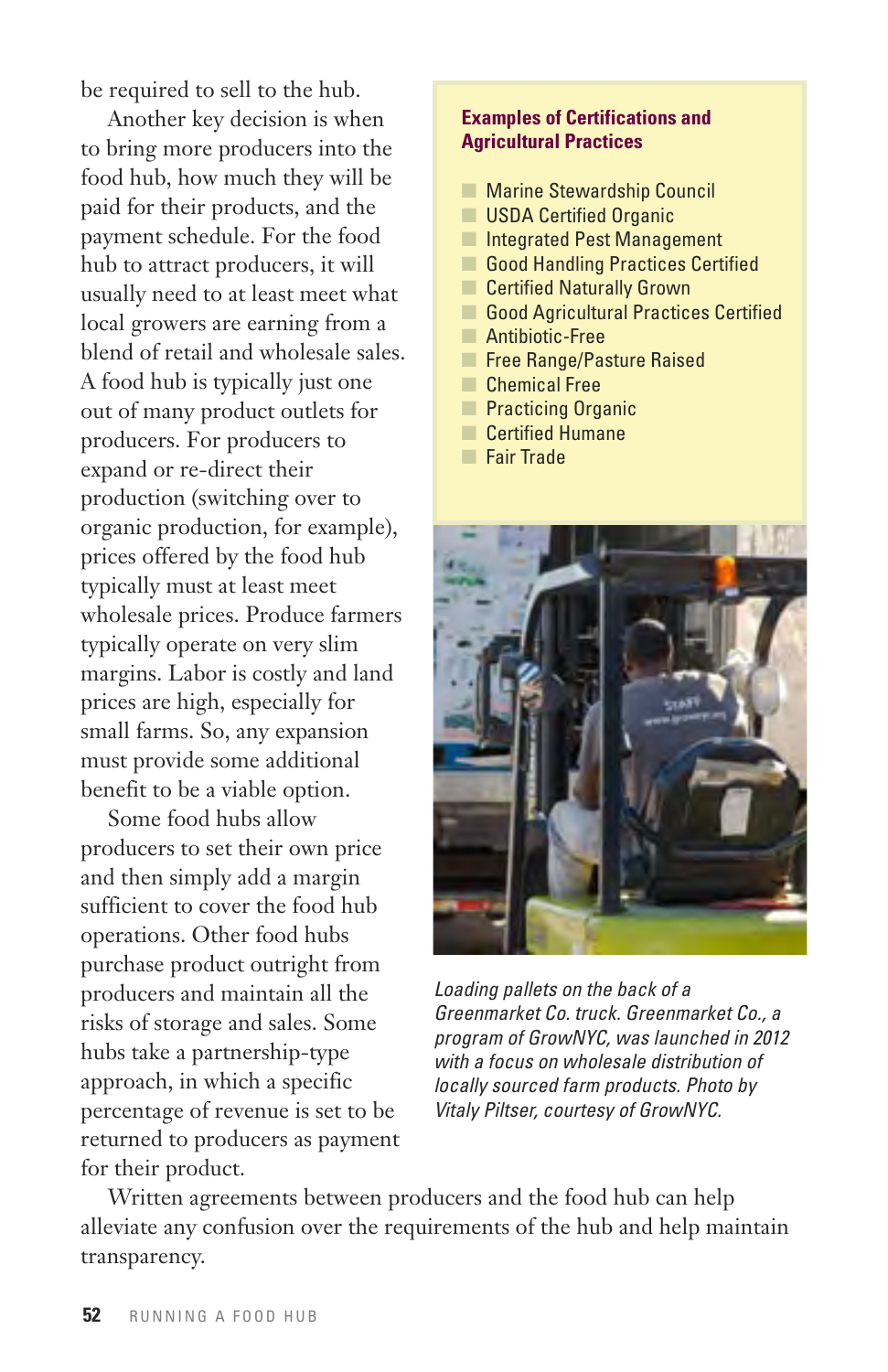# Products, Packaging, and Services

**FOOD HUBS TYPICALLY OFFER** more than one type of product, both to supply the needs and demands of their customers and to diversify their product line. But a feature that differentiates them from simple food brokers is their focus on offering services that help producers and the community.

#### **Products**

 Food hubs can carry and sell a variety of products, ranging from fresh produce to alcoholic beverages. A food hub can choose to focus on mostly one type of product, such as meat and poultry, or a wide variety of products. The variation of products for each food hub will differ depending on the local and regional consumer market, the types of product local producers are supplying, and the size and scale of the hub. Product selection can impact other areas of the hub's operation, including the type of storage space needed and the frequency of deliveries.

## DECISION POINT

- What type of products will the food hub carry?
- How many product lines will the food hub offer?
- What type of services will the food hub offer?
- Will a food hub offer processing?

 Diversifying a hub's product selection can help combat "seasonality" and provide consumers with more buying options, but it can also add to a hub's operating costs. Fresh produce is the most common product offered by food hubs and usually accounts for the largest amount of sales. Food hubs also may offer processed goods and produce, grains and beans, fish, alcoholic beverages, baked goods, milk and other dairy products, as well as coffee and tea.<sup>12</sup>

 All products sold by the food hub may not be of "high-dollar" market quality. Food hubs should thus have the flexibility to move surplus products into high-volume markets. This means having separate strategies for the various products handled.

The following list is of the major product categories sold by food hubs.

• *Fresh Fruits and Vegetables*

Fruits and vegetables make up the vast majority of products sold through

<sup>12</sup> Fischer, M., Hamm, M., Pirog, R., Fisk, J., Farbman, J., & Kiraly, S. (2013). Findings of the 2013 National Food Hub Survey. Michigan State University Center for Regional Food Systems & the Wallace Center at Winrock International.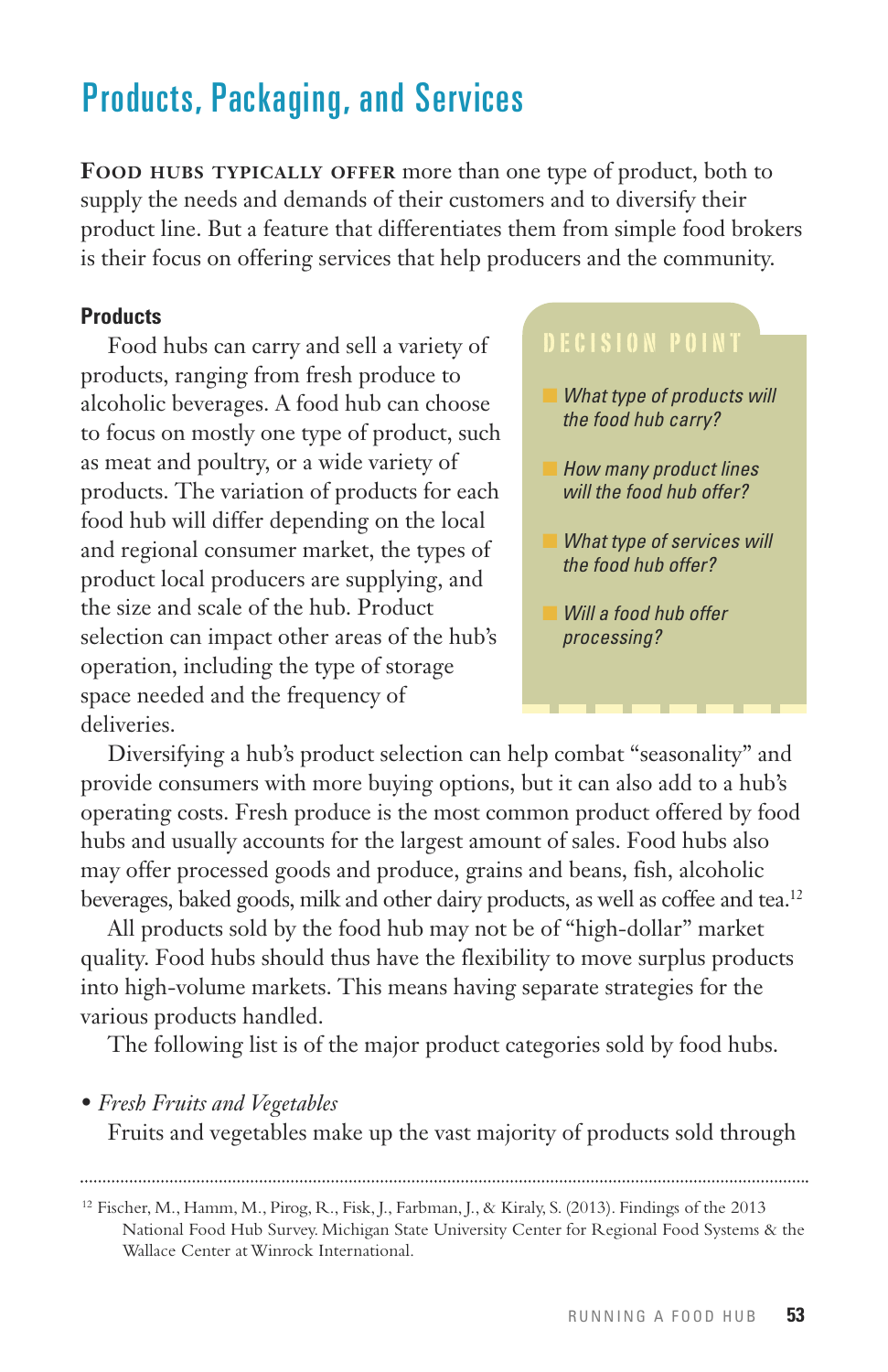food hubs, whether to individual customers or to wholesale customers.

• *Herbs and cut flowers*

 Herbs and cut flowers can supplement a hub's sales and heighten its visibility. Because of low volumes, limited shelf life, labor-intense production and extreme seasonality, these products typically cannot sustain a venture.

• *Baked Goods*

 Bread and baked goods are increasingly popular items for food hubs. About 73 percent of farmers' markets sell some type of baked goods. Fresh baked breads are popular items, as are desserts, such as pies, cakes, and sweet rolls.

• *Canned Fruits and Vegetables (shelf-stable items)*

 Increased health consciousness, combined with greater demand for local foods, is not only creating new markets for fresh produce but is also increasing demand in many markets for preserved fruits and vegetables. Local preserved fruits and vegetables are popular items for many food hubs, especially if minimal processing is used (such as no added chemical preservatives).

• *Meat and Poultry*

A 2013 USDA Economic Research Service (ERS) report<sup>13</sup> reveals that the most cited barrier to bringing more local meats to markets is the lack of local livestock processing facilities. If a food hub would like to offer meats, it needs to evaluate local access to processing facilities.

• *Milk and Dairy Products*

 Small-scale, direct-marketing ventures are becoming more prevalent as demand rises for local foods. While fluid milk can present logistical challenges for food hubs, cheeses are becoming increasingly popular with food hubs.

• *Other Products*

 To extend a food hub's sales season, it may handle local grains and flours, fair trade or organic oils and nuts, or locally finished items, such as locally roasted coffee.

<sup>13</sup> Gwin, Lauren, et al. "Local Meat and Poultry Processing." (June 2013). USDA Economic Research Service. Report Number 150. www.ers.usda.gov/media/1131316/err-150.pdf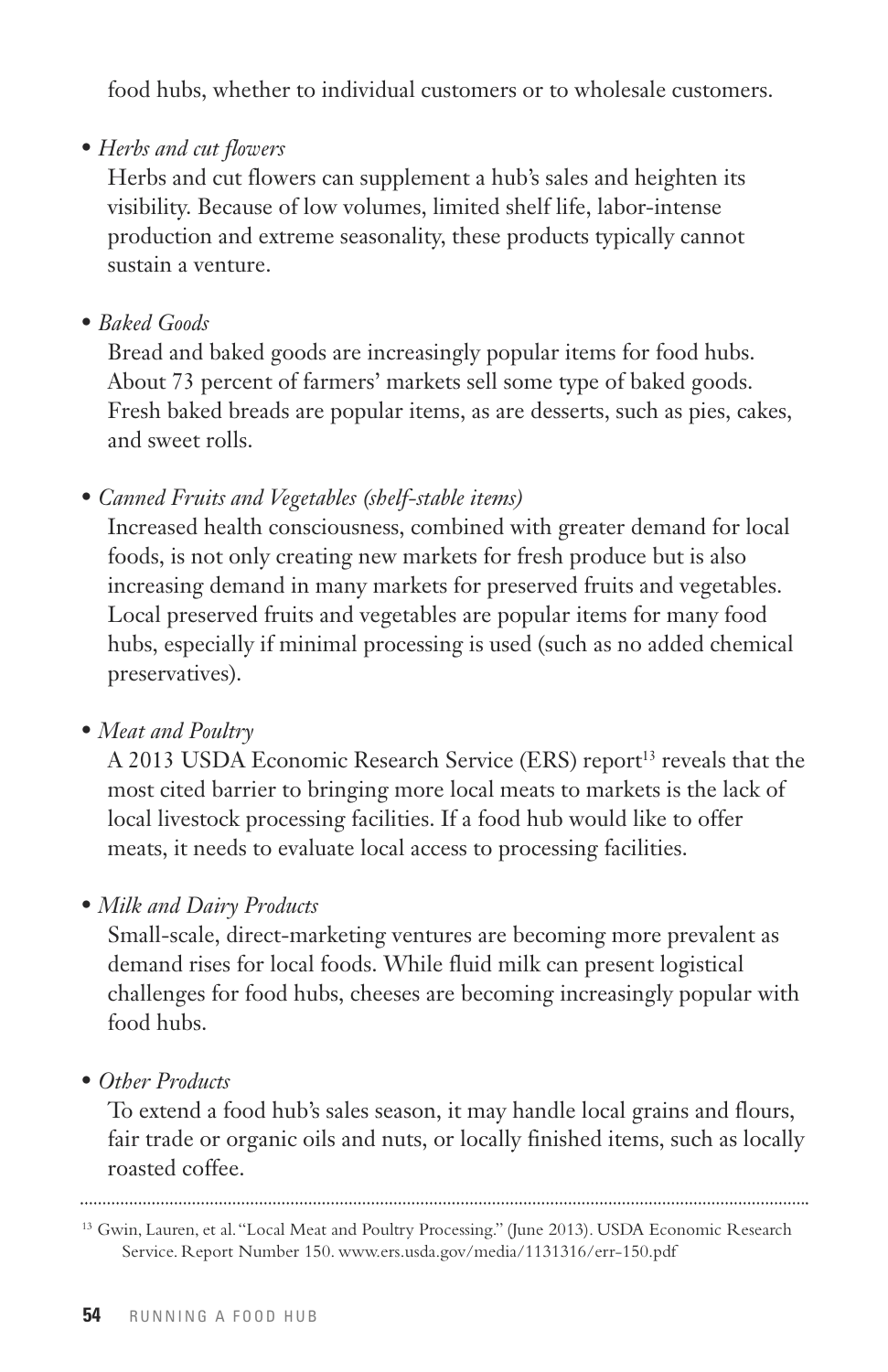## **Market Seasonality**

Seasonality is an important issue for every agricultural venture because the customer expects orders to be filled as they are placed. All local produce has a specific cycle of production, and yet there is a need to furnish products for sale all year if a food hub is to remain viable over the long term. For the business to grow and thrive, the food hub must be prepared to supply what its customers demand.

 Seasonality is not just a concern within a given region, but also between regions. The products that are available during a longer growing season in U.S. southern or western regions are not likely to be available for the same period of time in midwestern or northern regions. To combat seasonality and to grow produce that is in demand for a given region, food hubs may need to source products with storage potential so that they can be sold outside of the traditional seasons. This is often accomplished through the addition of off-season, shelf-stable, or non-perishable items. Non-seasonal product lines — including local dairy products, eggs, and broilers can significantly boost year-round sales totals.

#### **Packaging and Labeling**

 In general, boxes and packaging should be suited to handling and storing each type of product. Typically, this will include cardboard boxes for vegetables, or more rigid plastic containers for "delicate" fruits and berries. Most food hubs require that product delivered by producers be "ready for sale." However, product packaging can vary for different operations, depending on the services and type of products offered.

 A food hub focused on retail sales may require packaging suited for sales to individual consumers, with appropriate sizes and that is visually attractive. This packaging will often be similar to that used in more mainstream retail grocery stores. Product labels may include information about the farm where it was produced. Food hubs, like all food retailers, should ensure that their labels and packaging comply with regulatory requirements.

 On the other hand, a food hub that is selling only to wholesale buyers will need product packaging that can withstand shipping and can hold larger amounts of product. Typically, a wholesale client will either repackage the product for sale, or will use the product "in bulk" from the box. Labels for wholesale packaging may not be as detailed or as "visual" as retail labels.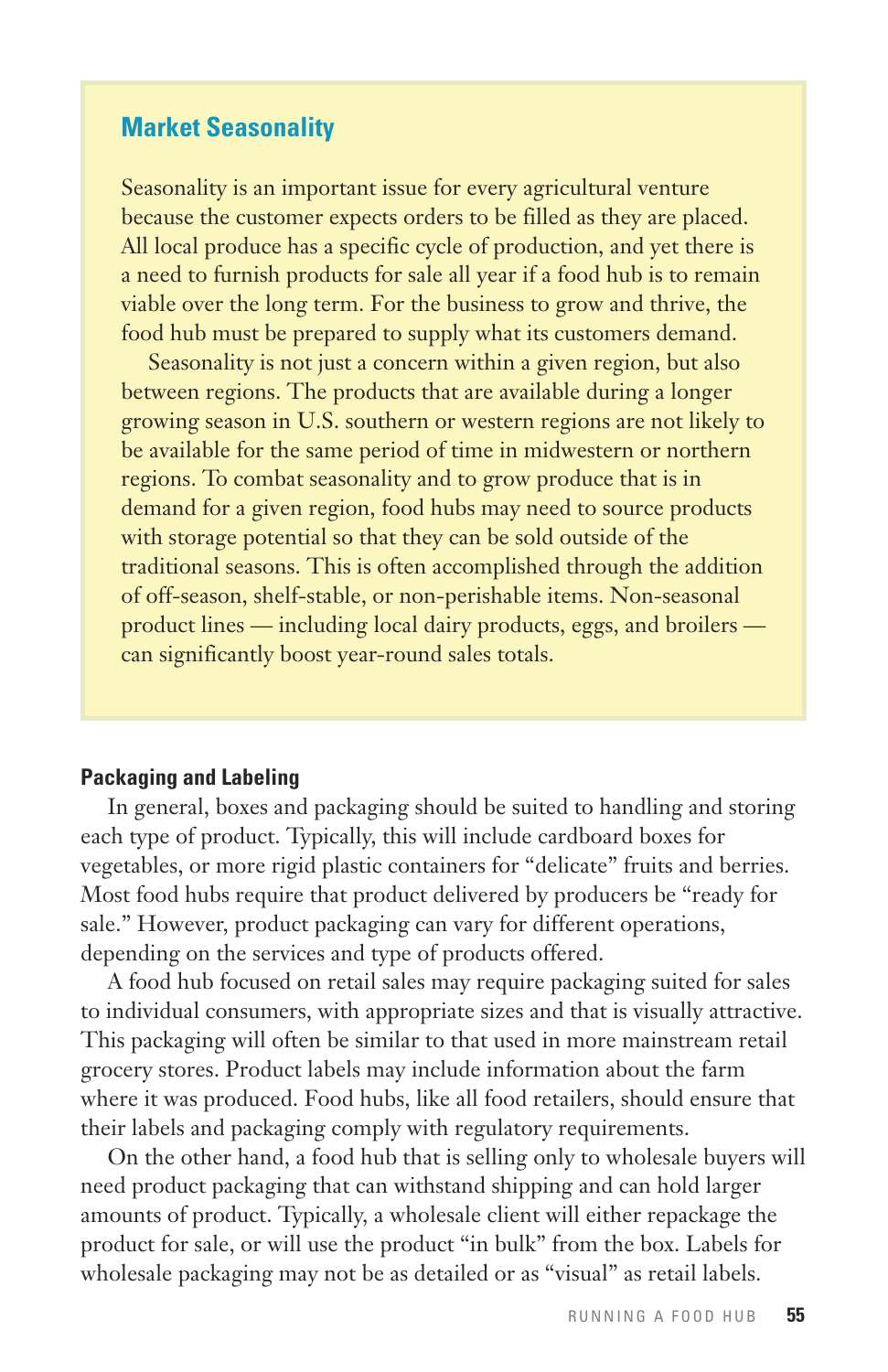Product packaging for a CSA market can combine elements of both retail and wholesale packaging. A typical CSA delivers boxes of produce to its members, but the packaging still needs to offer basic product information and be visually appealing when delivered. CSA packages may also include newsletters or flyers with information about the food hub and the products included.

#### *Local Promotion Labeling*

 Food hubs also often take advantage of local and State food promotion programs to create consumer awareness and/or to participate in branding and marketing activities on behalf of producers. State designations — such as "Certified South Carolina," "Virginia Fresh," and "Kentucky Proud" are often used to designate products that meet the requirements to be labeled as a product of a State or region.

#### *Universal Product Code (UPC)*

 The use of UPCs may be necessary if a food hub deals with a large variety of items, specifically such shelf-stable items as jams and canned goods. UPCs may be more common in a food hub with a retail location, since they can help with customer transactions and inventory control.

 Universal Product Codes are a 12-digit identifier used mainly with pointof-sale devices to enable more efficient sales transactions. UPCs are

| <b>Examples of State Agriculture Marketing Programs</b> <sup>14</sup> |                                |  |  |
|-----------------------------------------------------------------------|--------------------------------|--|--|
| California                                                            | CA Grown                       |  |  |
| Maryland                                                              | <b>Maryland's Best</b>         |  |  |
| <b>Maine</b>                                                          | Get Real, Get Maine!           |  |  |
| New York                                                              | <b>Pride of New York</b>       |  |  |
| Connecticut                                                           | <b>Connecticut Grown</b>       |  |  |
| New Jersey                                                            | <b>Jersey Fresh</b>            |  |  |
| Texas                                                                 | Go Texan                       |  |  |
| Louisiana                                                             | Certified Product of Louisiana |  |  |

constructed and sold by GS1 US, a nonprofit group. Purchasing new UPC codes entails paying a membership fee to GS1 US, as well as an annual maintenance fee. Some companies re-sell previously issued UPC codes, charging for each UPC purchased. Some customers require that UPC

<sup>14</sup> Adapted from "Catching the 'Local' Bug: A look at State Agricultural Marketing Programs." Choices Magazine. Retrieved from www.choicesmagazine.org/magazine/article.php?article=112 6-3-14.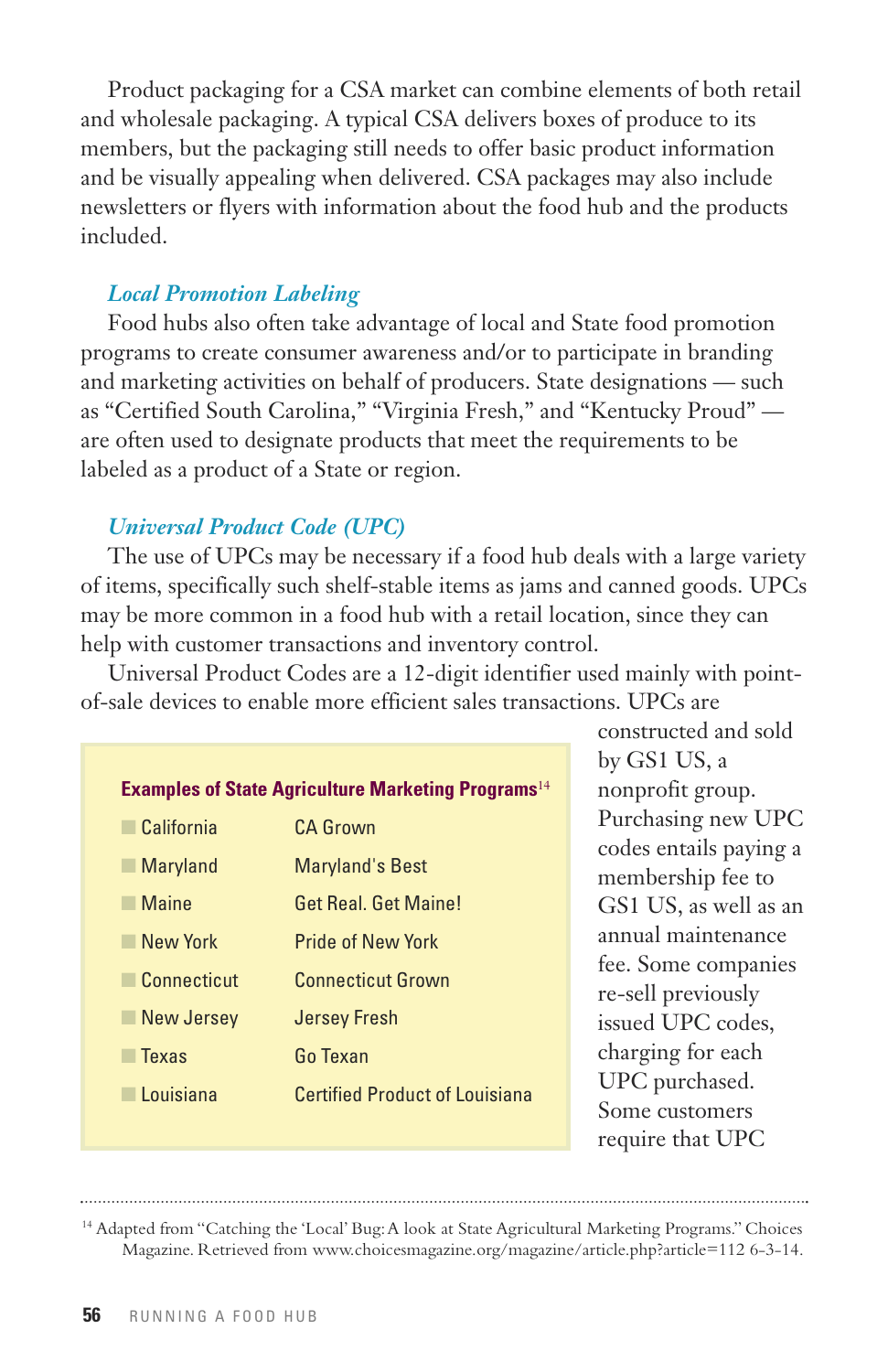codes be used for product designation, inventory management, and sales.

#### **Services**

#### *Payment Processing*

 The administrative burden of billing and payments, particularly if a farmer is attempting to sell products to a variety of customers, can be costprohibitive for smaller producers. A food hub is able to achieve better efficiency while handling such functions in aggregate for many producers. This, in turn, allows producers to focus on farming or other operations, rather than administration.

#### *Safety Certifications (group certification for GAP)*

 At the time of publication, this program is still in the pilot phase with USDA, but it is intended to be available to food hubs. Given the interest in food safety and the rise of certification and auditing activities, such as GAP (Good Agricultural Practices), food hubs provide a possible avenue for group certifications. In this case, a centralized entity (the food hub) serves as a repository for agreed-upon food safety protocols that are followed by all member-producers of the hub. Certification and auditing takes place in a corporate, rather than individual, format, decreasing the often prohibitive expense of auditing and certification.

#### *Washing, Packing, Grading*

 Food hubs often work with producers to provide access to equipment for basic washing and packing. Smaller producers are often unable to afford the equipment or infrastructure to perform these activities on their own. Many food hubs provide these services, helping smaller producers to supply better quality products to the marketplace.

#### *Processing*

 Depending on the infrastructure, food hubs are able to provide access to equipment needed to further process fresh farm products. Some food hubs do flash freezing and individual quick freezing (IQF) to further extend the selling season of fruits and vegetables for their producers. Other light processing activities may include slicing, washing, chopping, or alternative packaging.

 Further processing, or "value-added" processing, is used to preserve items or to incorporate them as ingredients in (for example) salsas, chutneys, or pickled vegetables. They may also be used in sauces or other flavorings. Some food hubs produce their own salad mixes.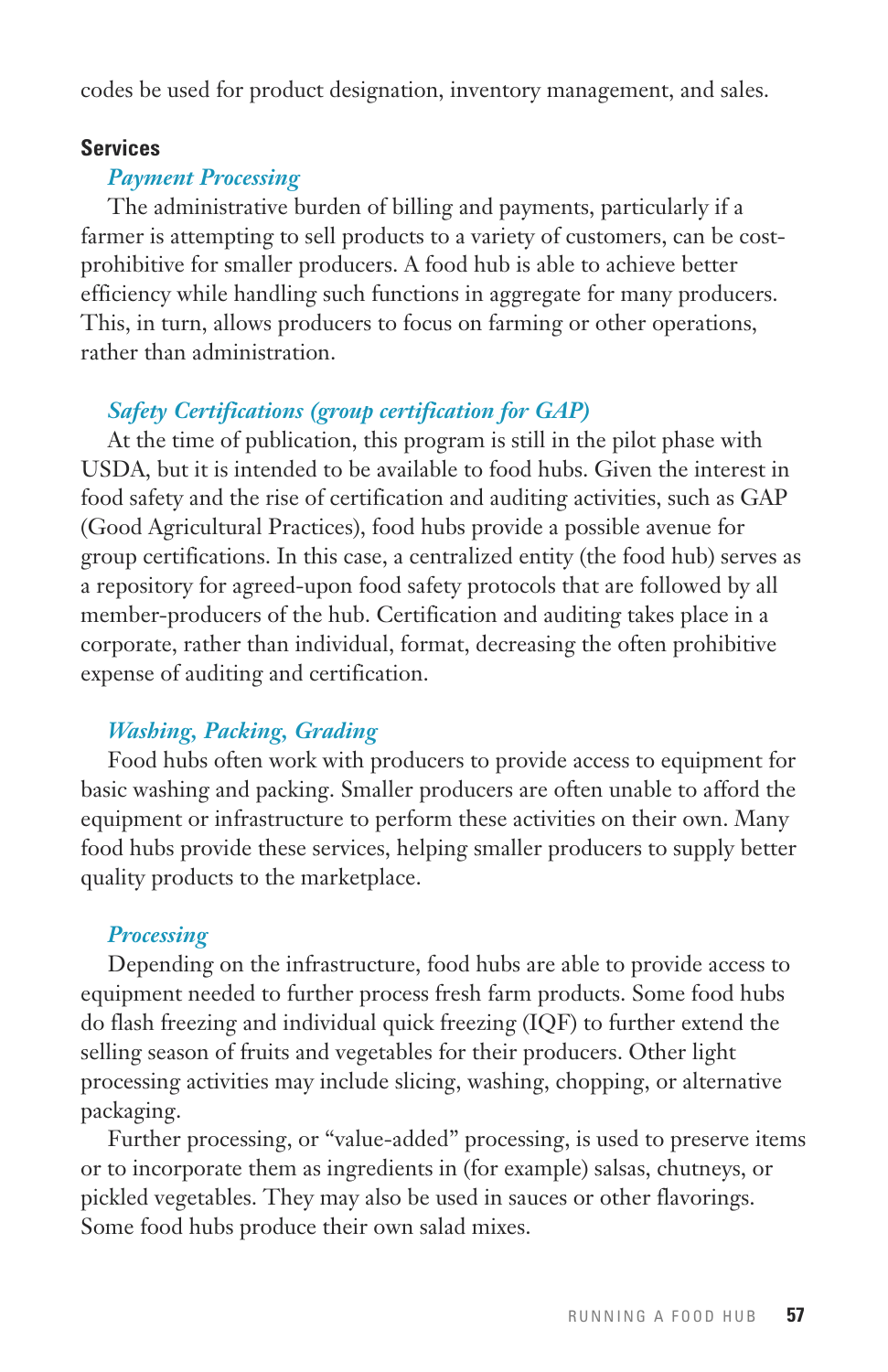#### *Education and Training*

 Many food hubs provide education and training for their members and the broader community. These activities can include cooking and canning classes and recipes in the hub's newsletter or website that highlight healthy nutrition. Information for producers may cover basic food safety training, Good Agricultural Practices (GAP), and Good Handling Practices (GHP) — even general production techniques. Some food hubs operate educational or incubator farms intended to increase urban access to land for cultivation as well as to encourage new farmers.

#### *Storage*

 Food hubs with unused space in their facilities often provide storage space for their larger producers, or lease space to other agricultural entities.



Inside La Montanita's Co-op Distribution Center in Albuquerque, NM, where they take advantage of a multi-tiered racking system to optimize storage capacity. Photo courtesy of La Montanita.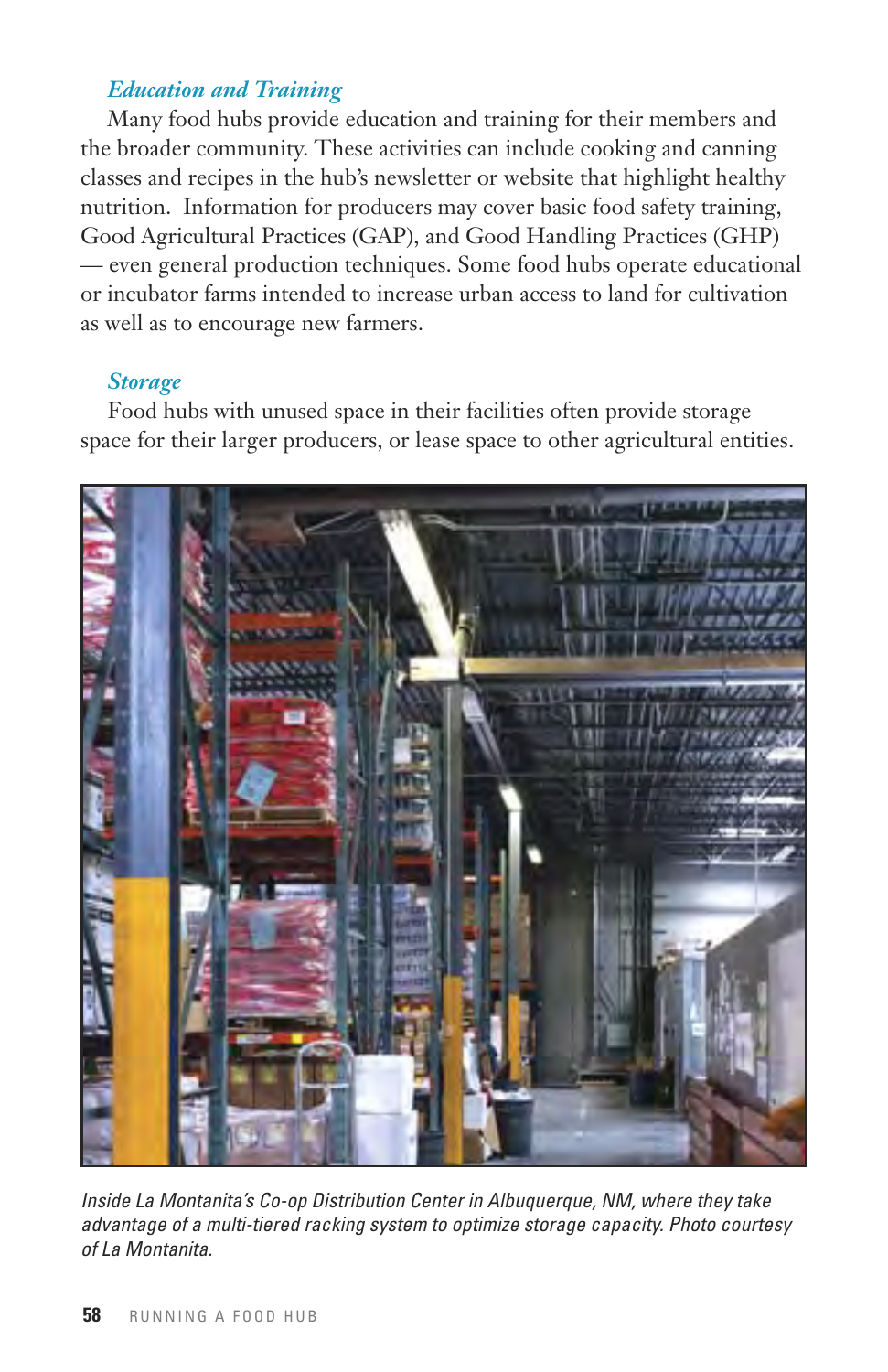## Risks

**IT IS THE RESPONSIBILITY** of business owners to be familiar with Federal, State, county, and local laws governing their business. Failure to do so may result in penalties, fines, and cessation of business. Following is a general overview of the registration and regulatory aspects of a business, as well as associated risks that could affect a food hub.

#### *Capital Risks*

 With any new business, there is always a capital risk. Insufficient access to capital is a major reason new businesses fail. Unexpected cost overruns can endanger a venture. Depending on the nature of the food hub's operations, significant capital may be needed, especially for equipment.

#### *Cash-Flow Risks*

 Even with a for-profit food hub, there are periods of the year when the venture may experience negative cash flow. Business liquidity should be closely monitored. A small change in price or payment period could quickly turn a profit into a loss. Because of the perishable nature of most food hub products, there is the potential for large revenue losses resulting from spoilage or other loss of inventory.

#### *Management Experience Risks*

 The selection and oversight of management is critical for business success. It is thus imperative that management have experience in the industry. Since food hubs are a relatively new industry, there are fewer sources of information regarding the operation and administration of the business. The food hub may be subject to a "trial and error" approach during the startup and early years of operation.

#### *Legal Liabilities and Risks*

 The venture will face legal liabilities and potential risks due to the perishable nature of the product, food safety and transportation issues, worker safety, and environmental risks. These issues need to be properly addressed. Risk should be reduced with insurance and written policies, where possible.

#### *Regulatory Risks*

 There are a large number of regulatory risks and hurdles that the venture must address as it moves forward. These factors could substantially affect the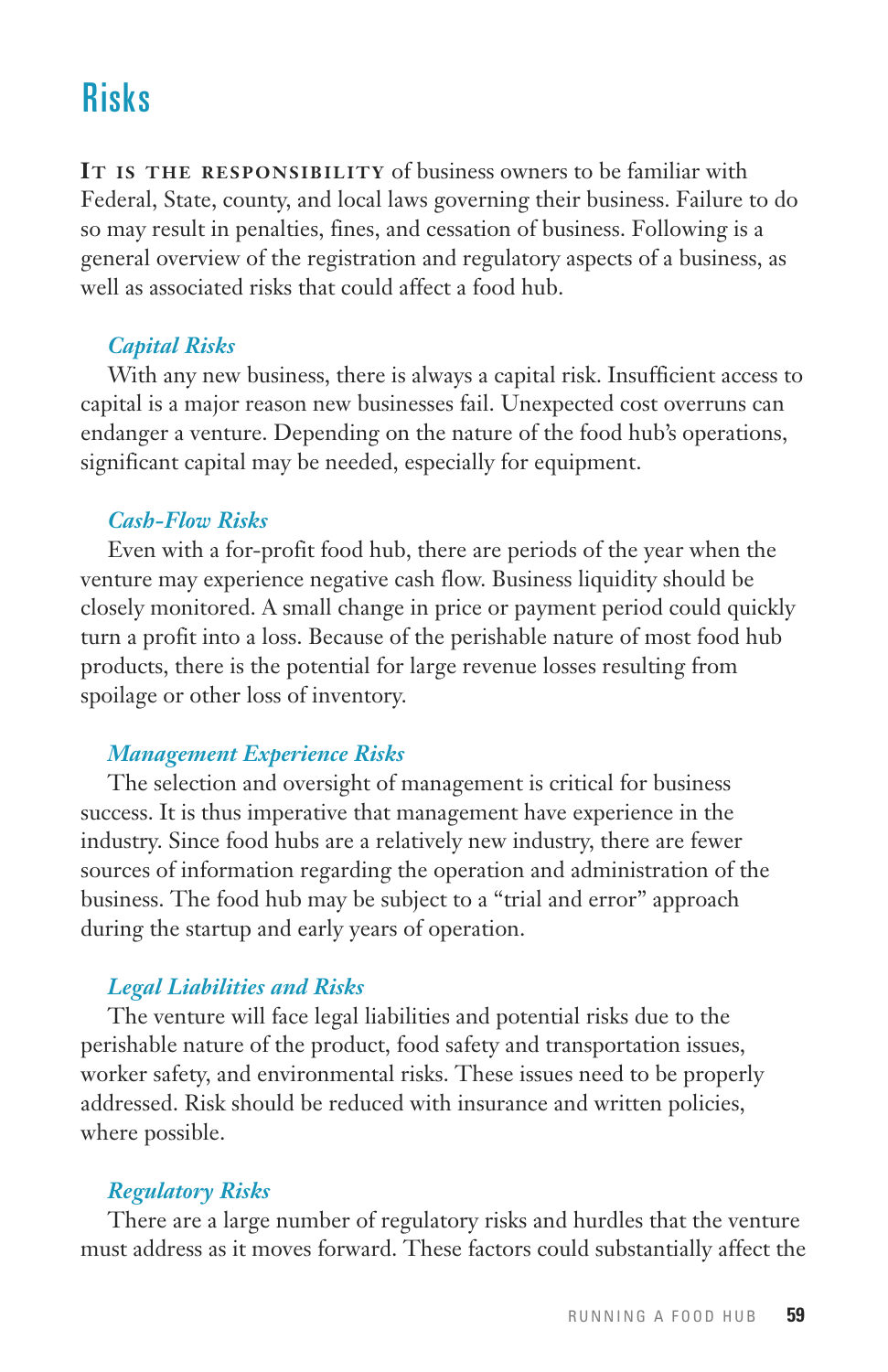ability of the venture to operate profitably. Regulations are in constant flux. Regulations that may not affect the operation today could have a dramatic impact on it in the future.

#### *Market Development Risks*

 A food hub will need to establish itself as a vendor in a competitive industry with previously established players. There is no guarantee that a newly established food hub will succeed in attracting sufficient buyers. It is assumed that the hub has determined that consumers actually have an interest in a food hub and that these consumers are prepared to pay for local products.

#### *Price Risks*

 While consumers are becoming far more interested in how and where food is produced, the local foods industry will continue to evolve according to consumer demand. For this type of growing market, it is not unusual for prices to go through wide swings and periods of significant price depression.

#### *Food Contamination Risks*

 Concern over food contamination has been on the rise in recent years, with a number of major incidents making major headlines. Bacterial contamination can cause illness, product recalls, and damage to a brand. Care should also be taken when the food hub supplies product to retail outlets. Careless handling and storage techniques by the retailer could also introduce such risks.

#### *Product Supply Risks*

 Because quality outputs are dependent on the quality of inputs, the interaction of weather and terrain are very important. Weather variables can affect the ability of the food hub to source sufficient quality product.

#### *Inventory Risks*

 If sales fail to meet projections, inventory may increase and lead to negative cash flow. A food hub may then be unable to comply with shortterm obligations. In addition, because the food hub handles perishable products, holding of inventory longer than planned carries the risk of product loss.

#### *Contingency Planning*

 No matter how thorough and complete it is, startup plans rarely proceed according to plan in every aspect. Every business should consider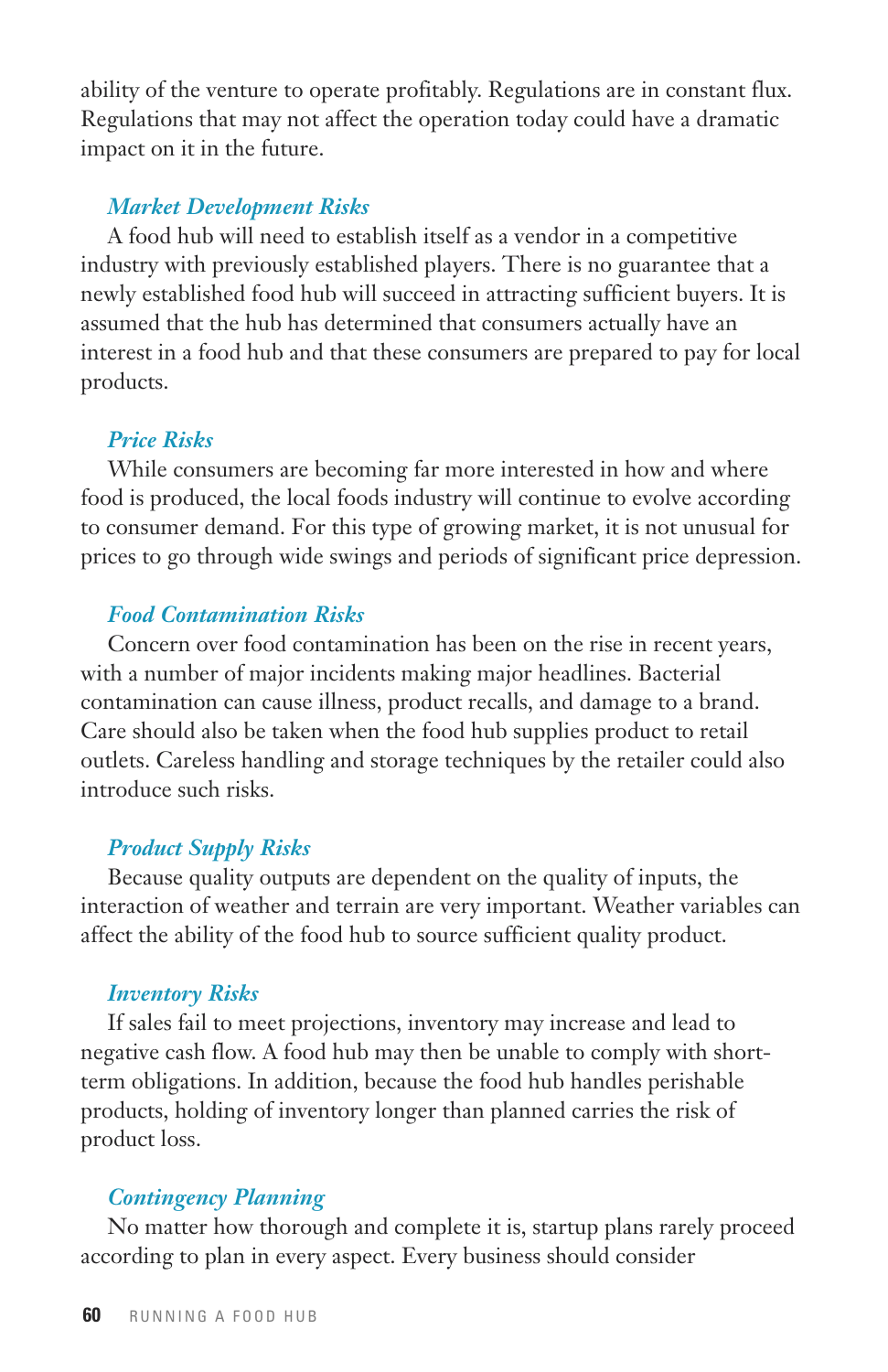incorporating contingency planning into its long-term strategy. Flexibility allows a food hub to take advantage of new opportunities, as well as to deal with unexpected obstacles.

 In the event that sales expectations are not met or that implementation does not proceed according to plan, a food hub should have a fallback plan that could allow it to operate as a smaller or different type of hub operation.



Ryan Ploch of Ploch Farms in Vineland, NJ, checks on a field of green onions. Ploch Farms is one of more than 40 farms that works with Red Tomato, a food hub based in Plainville, MA. Photo by Diane Stalford, courtesy of Red Tomato.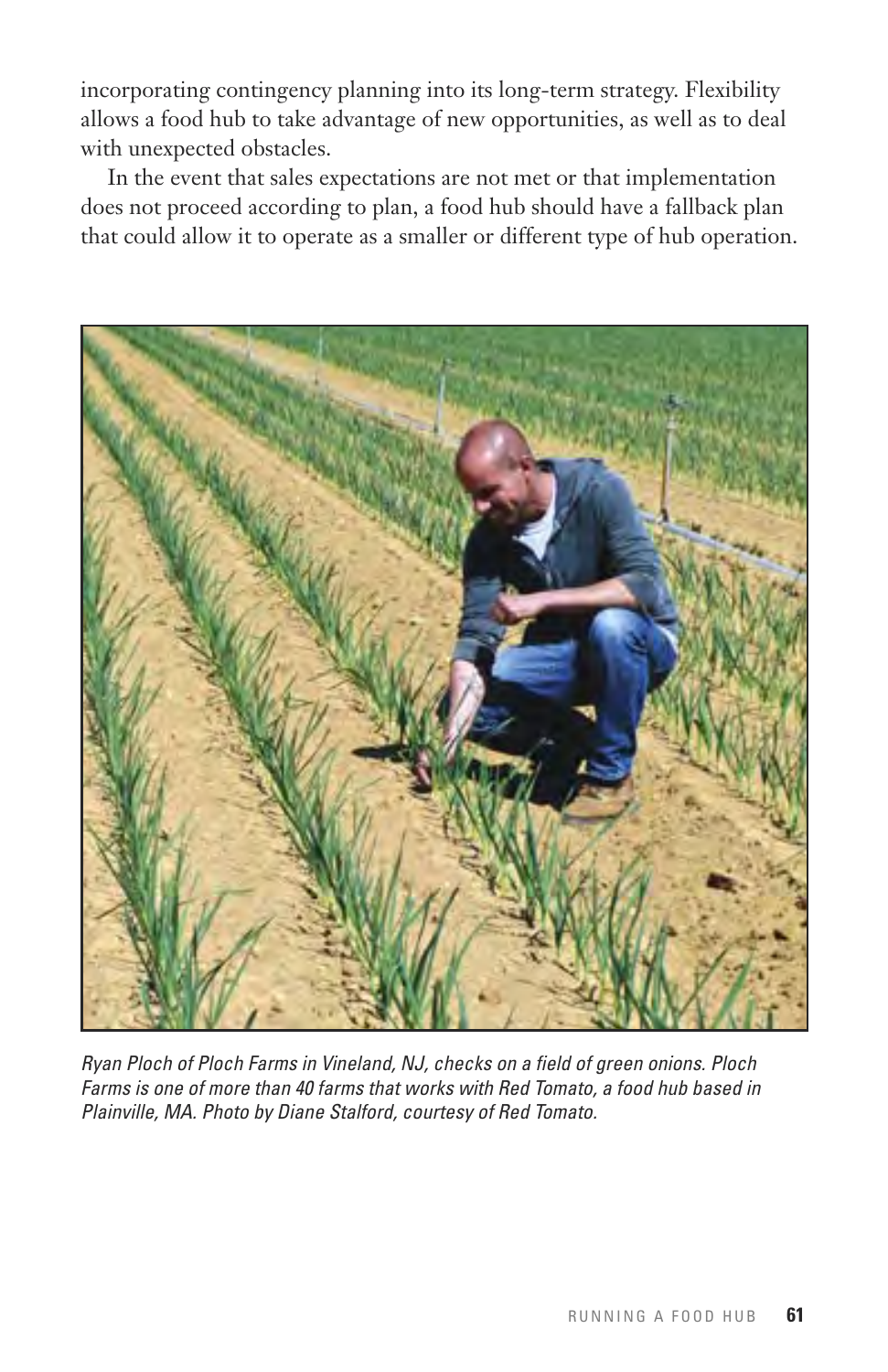# Additional Considerations

**ALMOST ALL BUSINESSES** face a crisis at some point. Major changes in a business can represent a risk, even if the change is made to accommodate the growth and further success of a business. Most businesses will face one, or both, of the two situations discussed below at some point.

#### **Business Transition and Succession**<sup>15</sup>

 During the life-span of a business, there will be changes in personnel and operations. These transitions can occur when the leadership changes, when the owners decide to sell a business, or when new opportunities dictate a different direction for the business. In some cases, leadership is aware that a transition will need to take place. At other times, transitions can be unexpected. Food hubs should carefully consider how they will handle such transitions to minimize the impact on sales and to reduce the risk of failure.

 When a food hub faces a leadership transition, the institutional knowledge and working relationships staff have developed over time will be of primary importance. Those who have worked at the food hub, especially during the critical startup phase, often have established relationships with producers, customers, and community leaders that are difficult to replace. They also have a wealth of knowledge, based on experience.

 There is no "one-size-fits-all" plan for business transition or leadership succession. But there are key principles that can be adopted to minimize the effects of these events. According to SCORE (Service Corps of Retired Executives), a group of small business counselors, there are five main steps in developing a succession plan,<sup>16</sup> several of which have been adapted below.

 The first step of developing a succession plan is to determine a successor — the individual who will replace the current leader. This includes hiring new personnel for any essential position, such as an outgoing director, or sales or production manager. Often, the successor comes from within the current labor pool of the food hub. This decision process is not always easy, but using a board of directors or a search committee may help with the process. This process may take some time as an immediate successor may not be evident. The process should begin as early as possible during the transition so that a qualified individual can be found.

After choosing an individual as a successor or replacement, the next step

plan

<sup>15</sup> Small Business Administration. "Plan your exit." *Getting Out*. www.sba.gov/content/plan-your-exit <sup>16</sup> SCORE (2013). "Developing a Succession Plan." www.score.org/resources/developing-succession-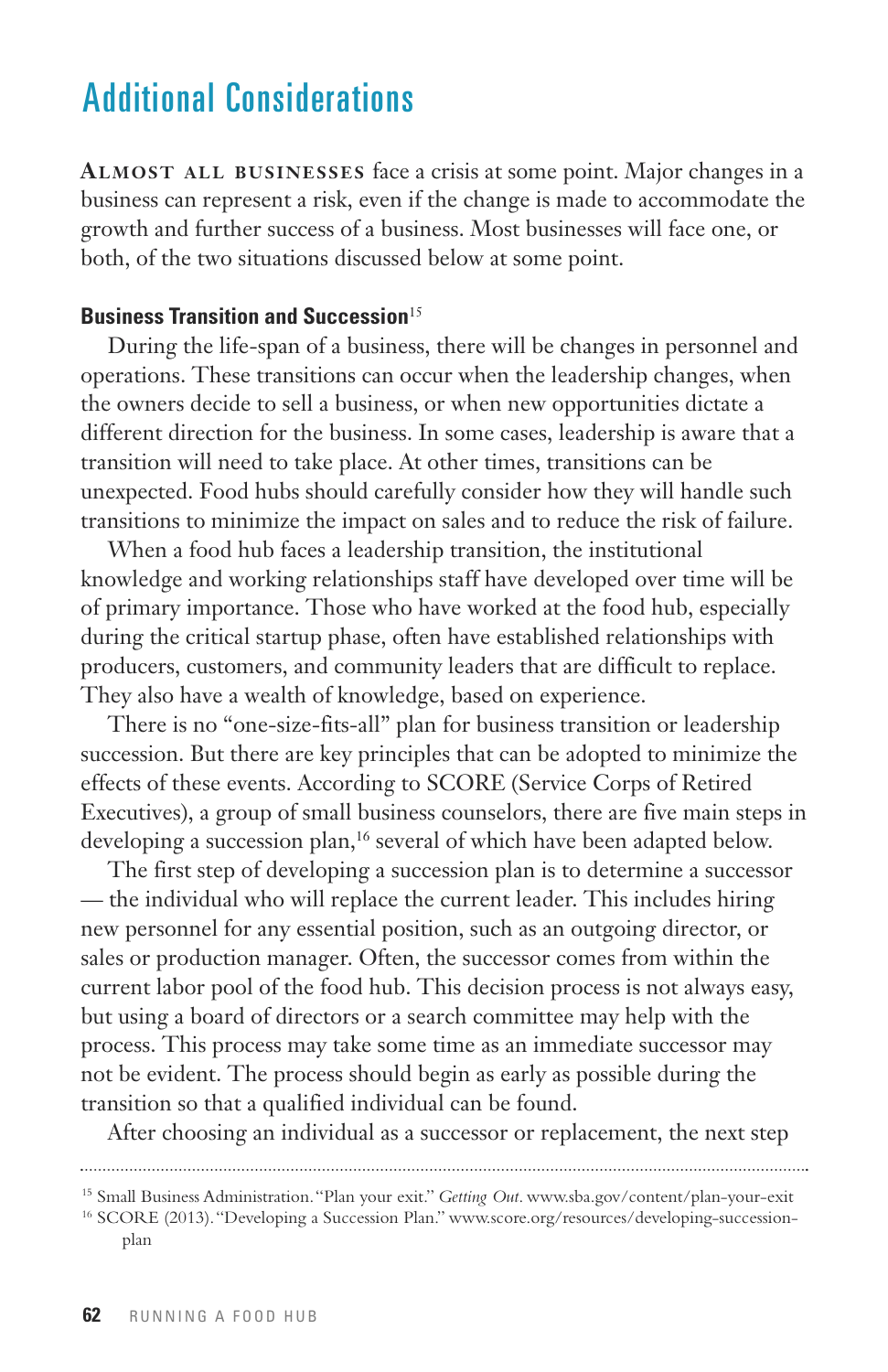

Producer-members of the Fifth Season Cooperative (FSC), a multi-stakeholder food hub based in Viroqua, WI. Many of the producer-members use growing season-extending technologies, such as this "high tunnel," to ensure they can service Wisconsin school districts — one of the co-op's primary markets. Photo courtesy of FSC.

is to create a formal plan to train the new employee. This training period provides the opportunity to pass along institutional knowledge, information about operational lessons learned, and to help the new leader establish relationships that will ensure a successful transition. The training plan should allow adequate time to focus on all of the main functions of the business. The training plan should allow the successor to develop his or her

<sup>&</sup>lt;sup>17</sup> Office of Advocacy (2012). "Frequently Asked Questions." Small Business Administration. www.sba.gov/sites/default/files/FAQ\_Sept\_2012.pdf

<sup>&</sup>lt;sup>18</sup> Office of Advocacy (2011). "Frequently Asked Questions." Small Business Administration. www.sba.gov/sites/default/files/sbfaq.pdf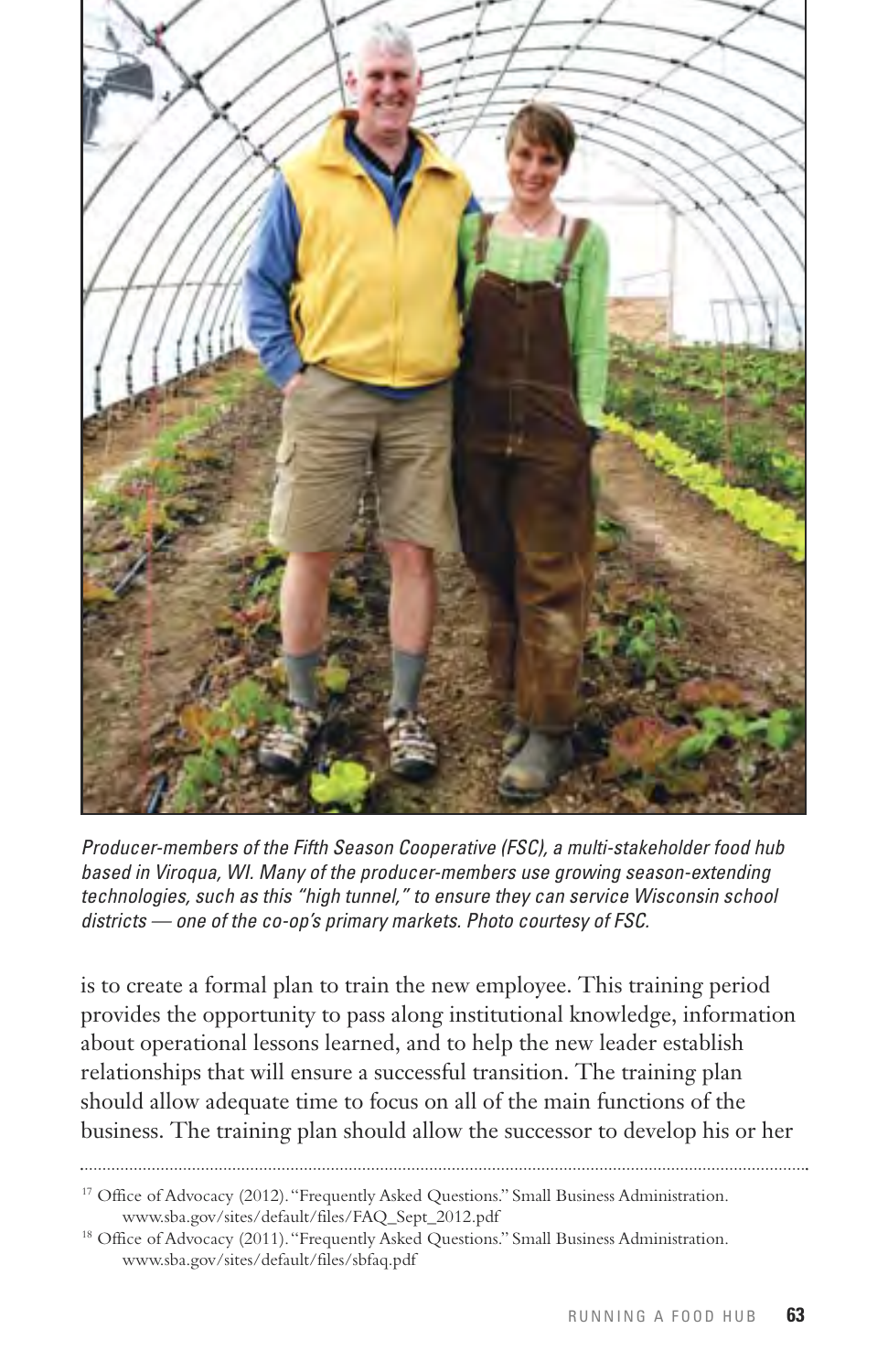own management style.

 A succession plan should also include a timetable that maps out how long, and when, training should occur and how best to transfer decisionmaking duties. Setting clear time goals will help alleviate confusion between current owners, management, employees, and the successor. The final step for developing a succession plan is to install the successor and notify the other employees in the company that the new leader's official duties have begun.

#### **Business Closure and Exit Strategy**

 Since 2007, more small businesses have closed than opened. The survival rate of small businesses is typically associated with the firm's age. According to the Small Business Administration, about half of all new establishments survive 5 years or more; only about one-third survive 10 years or more.<sup>17</sup> According to census data, survival rates for small businesses were similar across all States and major industries.18

 An exit strategy should be included as part of the normal planning process of a business. Such a plan can provide guidelines or serve as a strategy in the event that the owners need to transfer ownership or dissolve the business. Exiting a business does not always have to be a negative experience. Exiting can also entail selling the business, going public with stock offerings, retiring, or simply ceasing operations for a variety of reasons.

 A major part of the exit strategy should include resolving any financial obligations the owners or the business may have. The distribution of revenue after the dissolution of the business will depend on how the business is legally structured. For example, if the business is a nonprofit organization, the assets may be distributed to other nonprofits; a for-profit business would distribute assets to its owners.

On the "Small Business and Self Employed" portion of the IRS website,<sup>19</sup> there is a checklist to complete when closing a business that helps ensure that all financial issues are covered.

 The social-based missions of many food hubs also may affect how a business is closed. Leadership should look for ways to transfer the knowledge and contacts cultivated by the food hub to another entity with similar goals. Producers who have depended on the food hub as a sales channel may need help in finding other outlets for their production. Customers should be made aware of other local food sources. Whenever possible, a food hub should seek to provide solutions to these issues and minimize the effects of its closing.

<sup>&</sup>lt;sup>19</sup> Internal Revenue Service (March 2014). "Closing a Business Checklist." www.irs.gov/Businesses/Small-Businesses-&-Self-Employed/Closing-a-Business-Checklist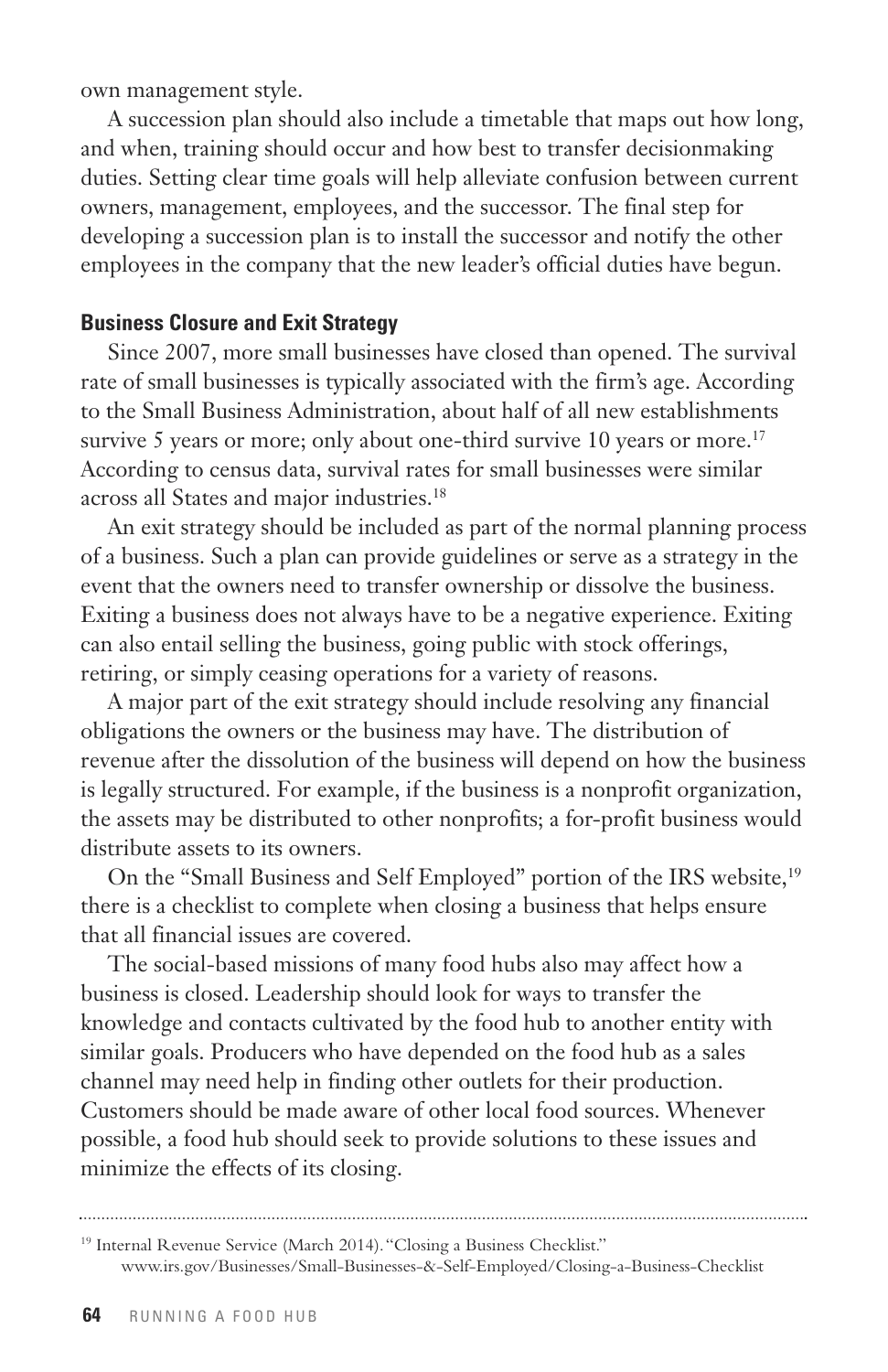## Conclusion

**THE LONGEVITY** of a business ultimately depends on its ability to adapt to the changing factors surrounding it. Taking time to develop a plan can help avoid serious problems later. While not all circumstances can be planned for in advance, sound business practices — such as preparation, documentation, follow-through, and reassessment/adjustment — can dramatically improve performance.

 In addition to this guide, leadership should seek help from additional resources. Professionals and experts in specific areas can help the leaders of the business gain a deeper understanding of business issues and opportunities, improving the odds of success.

 Every entity will face different economic, social, and business environment circumstances. Thus, the path to implementation, operation, and success will be unique for each venture. Each of these stages presents new areas of focus, new challenges, new opportunities, and obstacles that will need to be evaluated and acted upon as the business grows.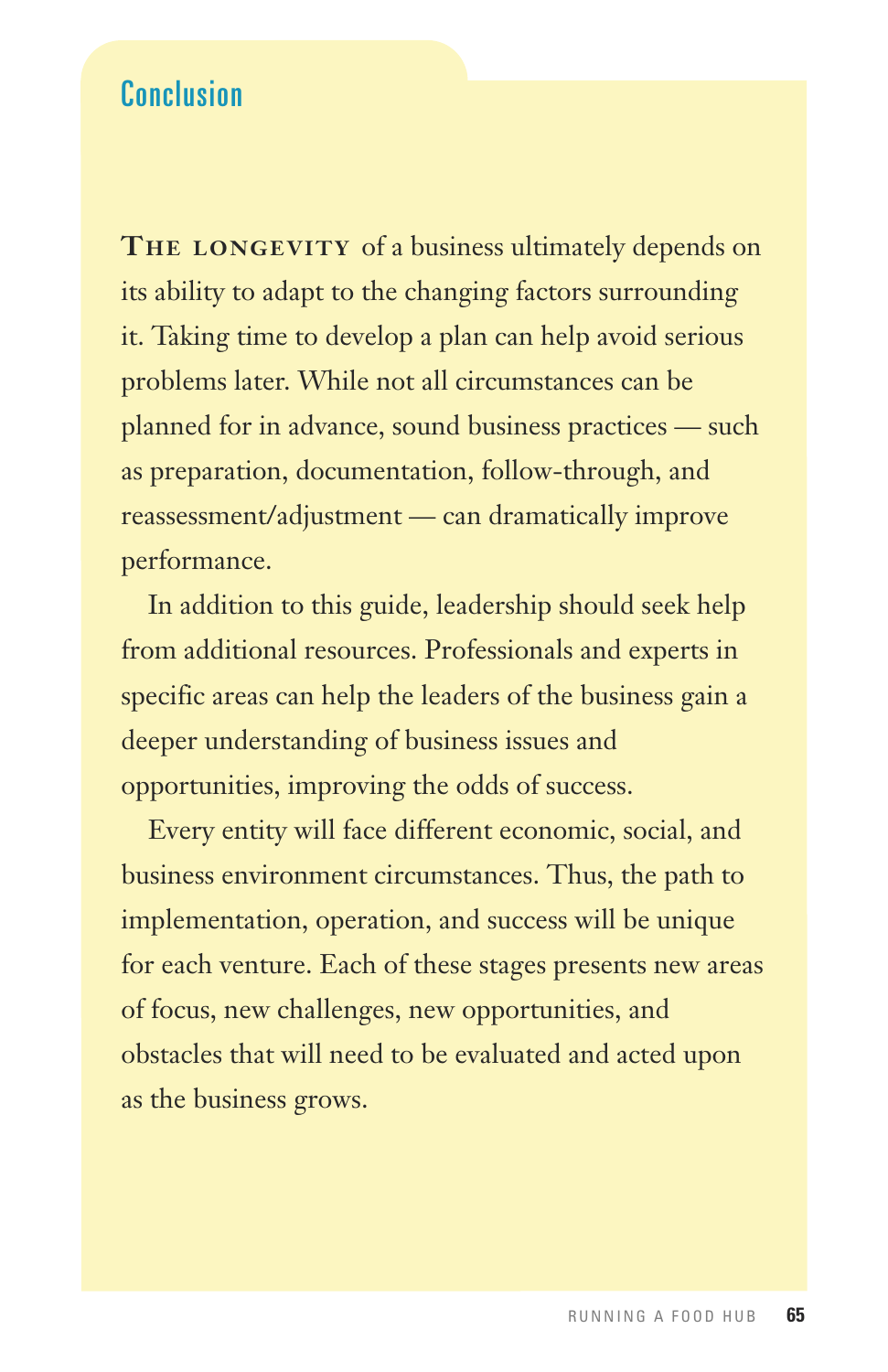## Appendix A

## **Sample Staff Descriptions / Qualifications**

When establishing human resource guides and protocols, leadership should develop staff descriptions that include duties, qualifications, and desired skill sets to serve as a guide for hiring employees. The following examples are provided as samples and include basic staff descriptions, with qualifications. Each entity will need to determine its own position descriptions and required qualifications based on its unique requirements and operations plan.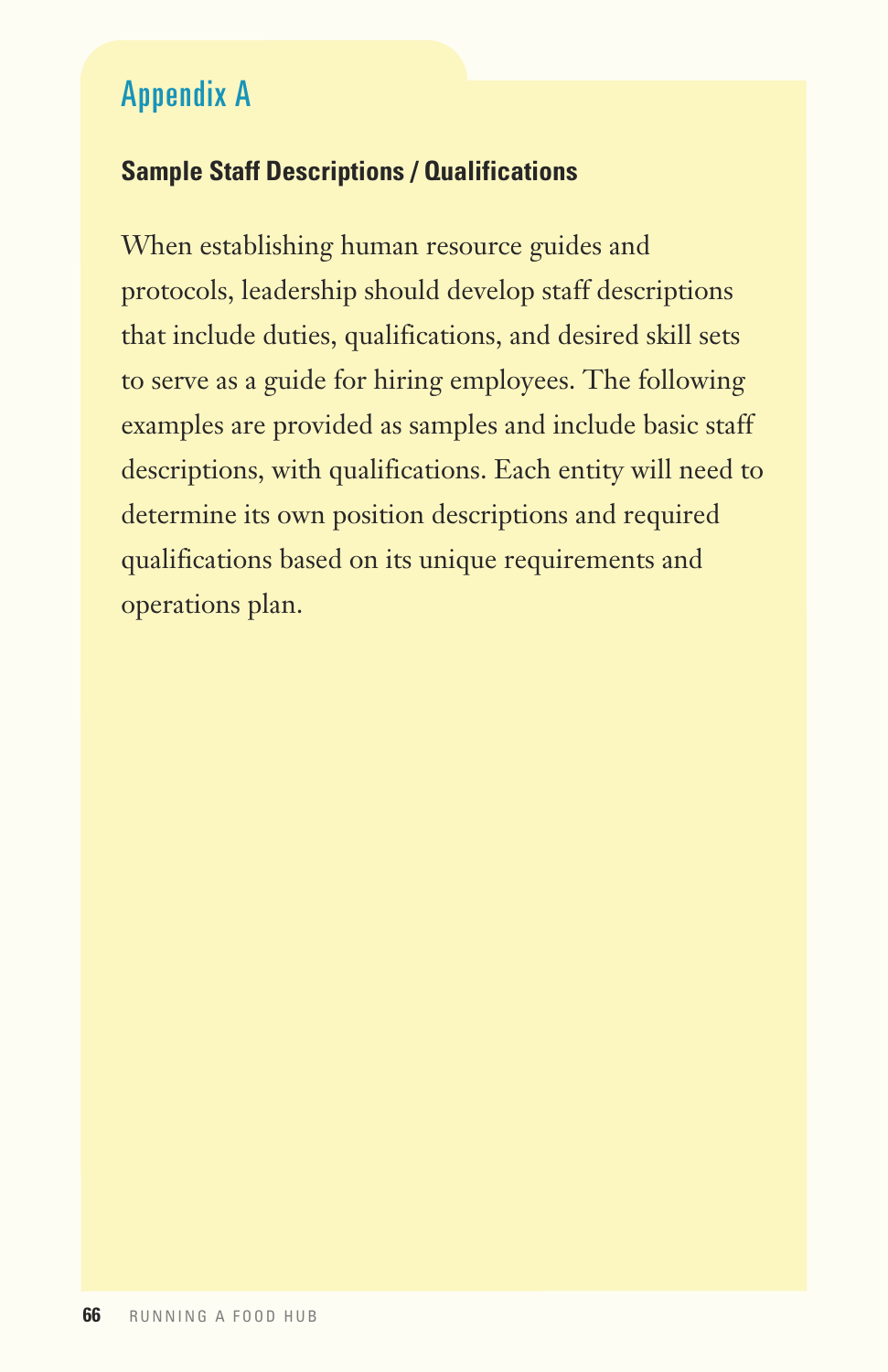#### **General Manager**

#### *Duties and responsibilities:*

 The general manager will be responsible for planning, directing, and coordinating all food hub operations. He or she will be responsible for developing policies, managing the daily operations of the business, and planning for the most efficient use of inputs and human resources. Also, the candidate shall be held accountable for the accuracy of financial reporting for the business.

 The general manager will be part of an energetic and progressive team with a passion for quality and the environment. The manager believes in a commitment to customer service and exhibits a high level of professionalism and integrity.

#### *Qualifications and Experience:*

The candidate for this position must have the following:

- $\Box$  A bachelor's degree (BA) or equivalent; MBA is preferred;
- n A "hunter" attitude to generate new business and leads;
- $\Box$  Sales experience in specialty products in the food industry is desired;
- n Agricultural and food-industry-related experience is desired;
- $\blacksquare$  Well-developed skills for negotiation and project and account management;
- Good judgment and the ability to make timely and sound decisions;
- Strong organizational, problem-solving, and analytical skills;
- $\blacksquare$  Excellent written and verbal communication skills:
- $\blacksquare$  Ability to make successful presentations to individuals and/or groups at all levels of an organization;
- $\Box$  Ability to work independently and as a team member;
- $\blacksquare$  Ability to calculate figures, including discounts, interest, commissions, and percentages;
- n Proven ability to handle multiple projects and to meet deadlines;
- n Proficient with basic computer software, including Microsoft Word, Excel, PowerPoint, and Outlook;
- n Valid State driver's license.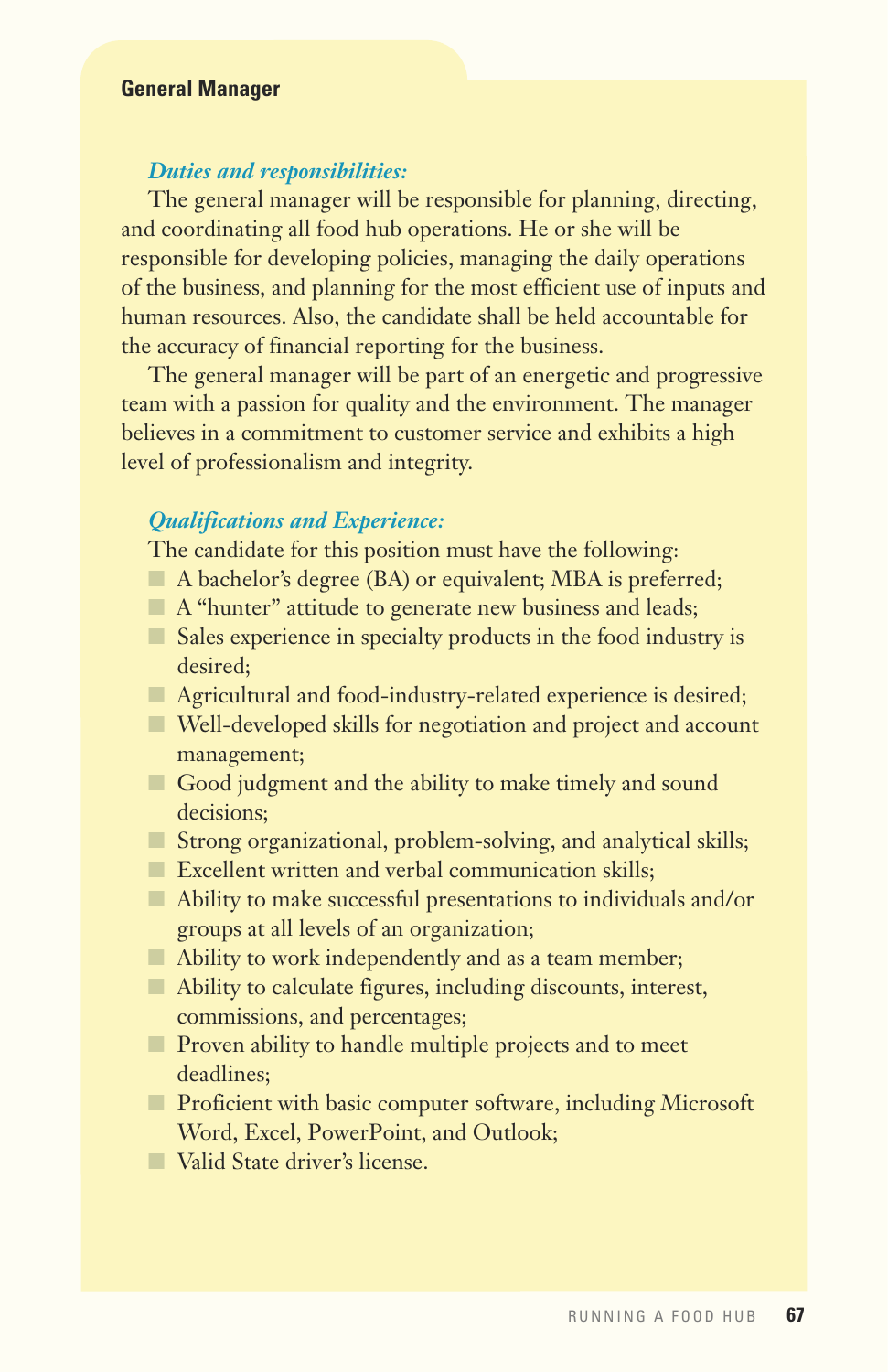#### **Production Manager**

#### *Duties and responsibilities:*

 Under the direction of the General Manager, the Production Manager is responsible for efficiently and effectively assisting with the planning, directing, and coordination of all producer-related operations. The Production Manager will assist in coordinating farmers with each other and the food hub to maximize their ability to meet the demand of customers and to prevent the oversupply of products for the entire season and during short periods to minimize waste.

#### *Qualifications and Experience:*

The candidate for this position must have the following:

- $\blacksquare$  Ability in customer service and working with the public;
- $\Box$  Strong organizational skills and attention to detail;
- $\blacksquare$  Knowledge of the agricultural and food industries, including safety regulations;
- **n** Professional appearance and demeanor;
- $\blacksquare$  Must be at least 21 years old;
- 3–5 years' related experience preferred;
- High school diploma or equivalent desired;
- Basic skills in Microsoft Office, including Word and Excel;
- $\Box$  Ability to stand and walk for long periods of time;
- $\blacksquare$  Must be able to lift up to 50 pounds repeatedly.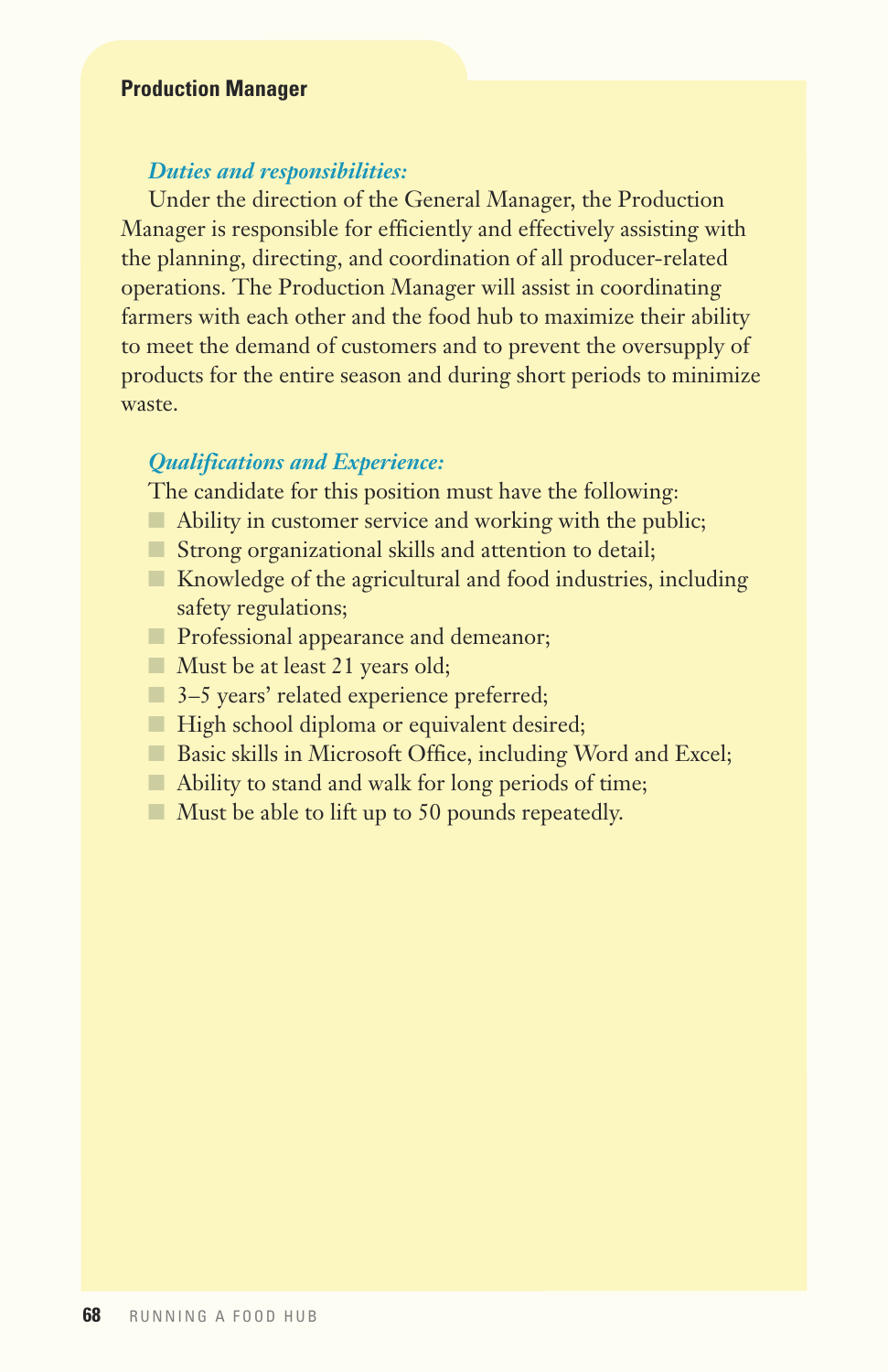#### **Warehouse Manager**

#### *Duties and responsibilities:*

 Under the direction of the General Manager, the Warehouse Manager is responsible for efficiently and effectively assisting with the planning, directing, and coordination of all daily food distribution operations. The Warehouse Manager will schedule delivery with farmers and customers for all food hub products. The Warehouse Manager will also oversee the receiving and delivery schedules, as well as monitor the quality of the product as it arrives and leaves the warehouse. He or she will also make sure all drivers and line workers have the appropriate safety training and certifications.

#### *Qualifications and Experience:*

The candidate for this position must have the ability to:

- $\Box$  Supervise the activities of workers engaged in receiving, storing, testing, and shipping products or materials;
- $\blacksquare$  Interview, select, and train warehouse and supervisory personnel;
- **n** Plan, develop, or implement warehouse safety and security programs and activities;
- **n** Prepare or direct preparation of correspondence; reports; and operations, maintenance, and safety manuals;
- **n** Confer with department heads to coordinate warehouse activities, such as production, sales, records control, or purchasing;
- **n** Review invoices, work orders, consumption reports, or demand forecasts to estimate peak delivery periods and to issue work assignments;
- **n** Inspect physical conditions of warehouses, vehicle fleets, or equipment and order testing, maintenance, repairs, or replacements;
- schedule or monitor air or surface pickup, delivery, or distribution of products or materials;
- $\blacksquare$  Lift up to 50 pounds repeatedly;
- n Perform basic tasks in Microsoft Office, including Word and Excel;
- Stand and walk for long periods of time.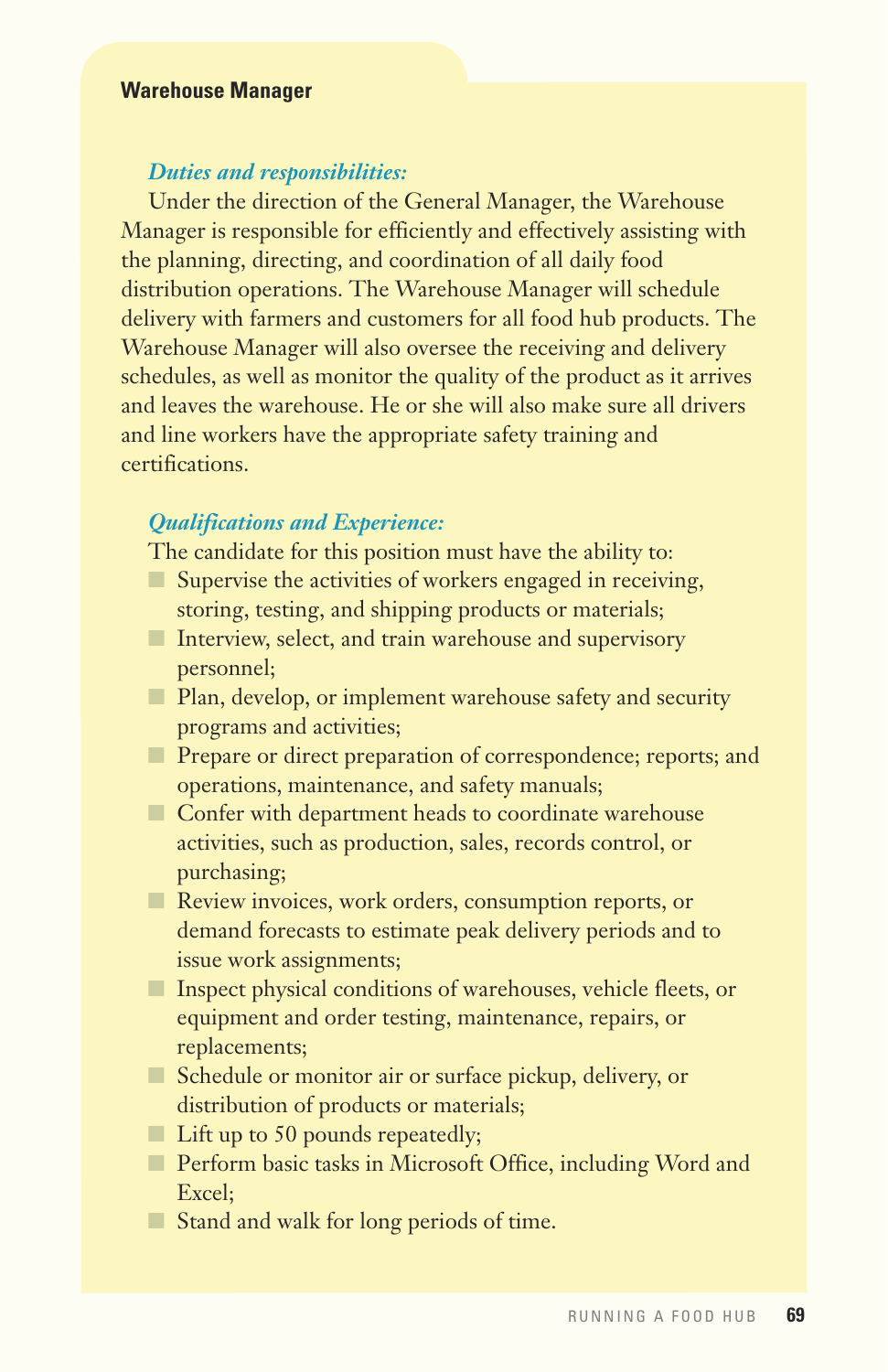#### **Marketing/Sales Manager**

#### *Duties and responsibilities:*

 The Marketing/Sales Manager will work to expand distributor sales and develop a new product area. He or she will be responsible for furthering the food hub's image and sales. This position will be "hands-on" and responsible for all aspects of distributor sales. This manager will spend at least about one-fourth of the time traveling to support the distributors.

 This manager is also responsible for preparing and executing the marketing plan, fulfilling the general manager's objectives. He/she will do marketing research and collaborate with the rest of the team to identify those products that best suit the needs and tastes of customers. This manager will provide innovative marketing solutions to increase the overall profitability of the food hub.

 The ability to create sales plans, formulate wholesale pricing, evaluate distributor performance, manage compliance, construct promotional budgets, understand and evaluate market demographics, and make tactical sales decisions will all be necessary components of this position.

#### *Qualifications and Experience:*

The candidate for this position must have the following:

- Degree in business/marketing or equivalent related experience;
- Four or more years of experience in "brand" marketing in the food industry;
- $\blacksquare$  Strong analytical, written, and verbal reasoning skills;
- **n** Proven negotiation and relationship-building skills;
- Minimum 2-year distributor management experience, desired;
- $\blacksquare$  Five years, minimum, experience with distributor sales, and familiarity with individual distributors in various States;
- $\Box$  Ability to lift heavy boxes (50 lbs.);
- $\blacksquare$  Ability to travel extensively with overnight stays.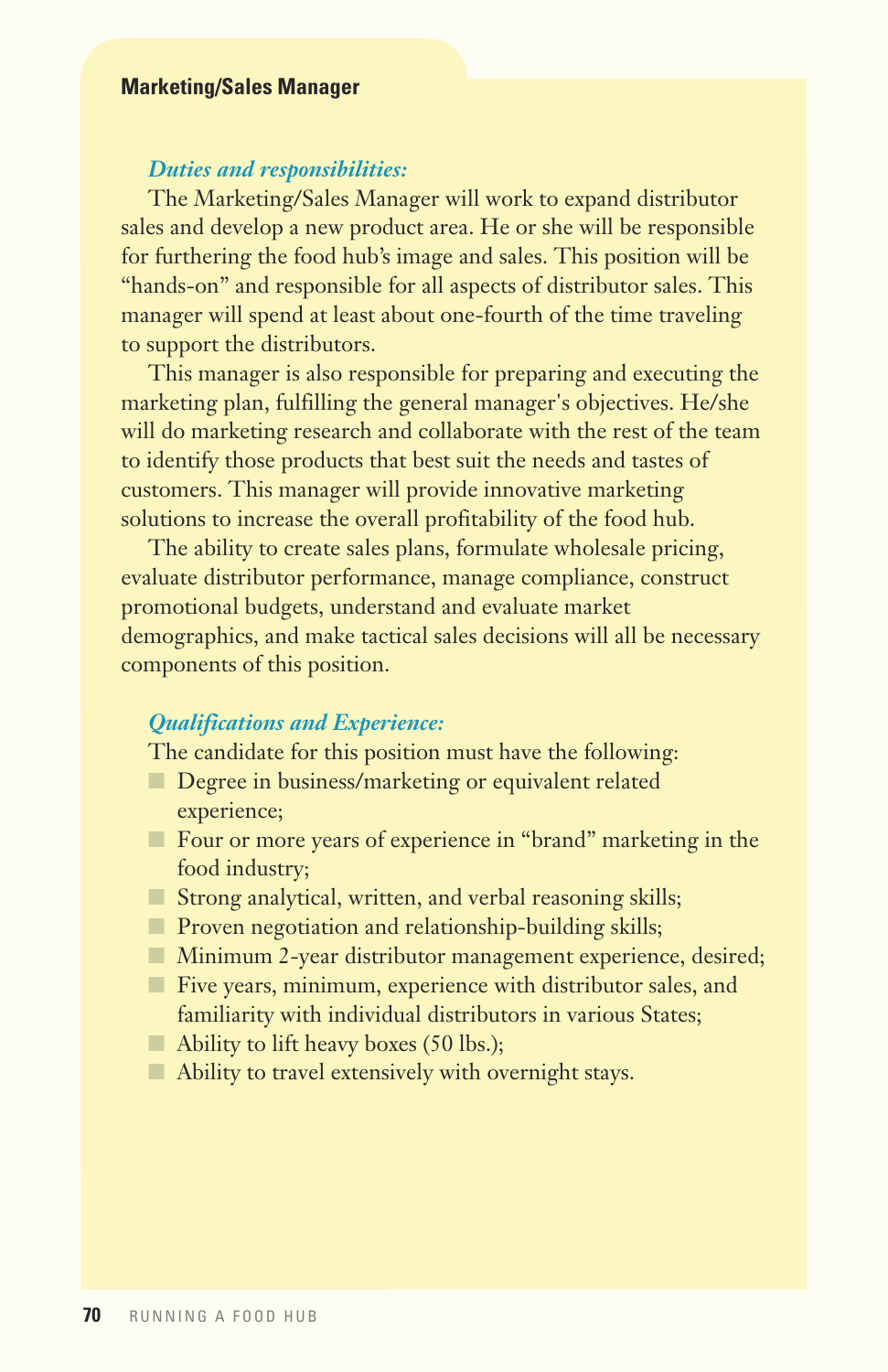# Appendix B

## **Sample Equipment List**

The following list provides examples of some of the items likely to be needed for starting a food hub. The actual required equipment will depend on the unique circumstances of the food hub, including: whether or not facilities will be shared, what level of services the hub will provide to producers, how sales will be conducted, etc.

| <b>General Warehouse/Storage Equipment</b> |                |
|--------------------------------------------|----------------|
| <b>Forklift</b>                            | 1              |
| <b>Truck</b>                               | 1              |
| <b>Pallet Jack</b>                         | 3              |
| Work Tables (60" x 30")                    | 6              |
| Used Walk-In Cooler (800 sq. ft.)          | 1              |
| <b>Cooling Tunnel</b>                      | $\mathbf{1}$   |
| <b>Water Hoses for Cleaning (100')</b>     | 4              |
| <b>Hose Connectors</b>                     | $\overline{2}$ |
| <b>Hose Spray Nozzle</b>                   | 4              |
| <b>Curved Floor Squeegee (3-Pack)</b>      | 6              |
| <b>Hand Truck</b>                          | 6              |
| <b>Janitorial Cart w/Equipment</b>         | 3              |
| <b>Extra Mops</b>                          | 8              |
| <b>Extra Mop Bucket</b>                    | 3              |
| <b>Extra Brooms</b>                        | 8              |
| <b>Misc. Cleaning Supplies</b>             | $\mathbf{1}$   |
| Internal Use Crates (pack of 10)           | 3              |
| <b>Boxes</b>                               | variable       |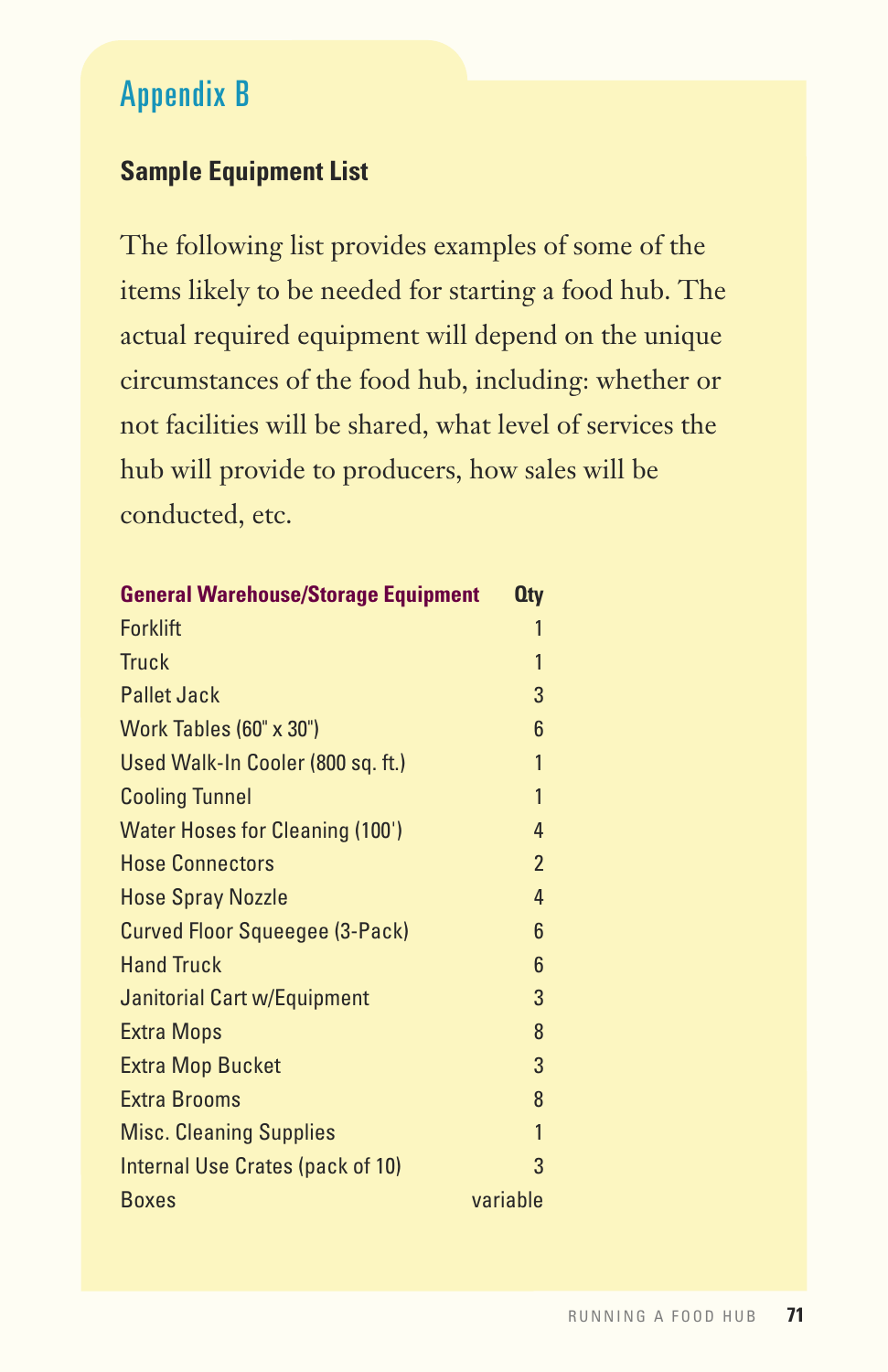## **Sample Equipment List**

| <b>General Warehouse/Storage Equipment</b>   |                |  |
|----------------------------------------------|----------------|--|
| <b>Roller Conveyors</b>                      |                |  |
| Shelving (12' x 8' x 42")                    | 20             |  |
| Pallets (48"x40", 2200lb)                    | 50             |  |
| Tarps (40' x 40')                            | 5              |  |
| <b>Misc. Tools for Maintenance</b>           | 1              |  |
| Trashcans (50 gal)                           | 12             |  |
| Ladder                                       | 5              |  |
| <b>Thermometer Gun</b>                       | 10             |  |
| <b>Temperature/Humidity Indicator</b>        | 4              |  |
| <b>Retail Equipment</b>                      | <b>Oty</b>     |  |
| <b>Bags (Cases)</b>                          | 15             |  |
| <b>Misc. Wood Bins</b>                       | 20             |  |
| <b>Produce - Display Bin</b>                 | 8              |  |
| <b>Prepackaged Item Shelves</b>              | 60             |  |
| <b>Refrigerated Display Case</b>             | $\overline{2}$ |  |
| <b>Refrigeration Units</b>                   | 1              |  |
| <b>Shelving</b>                              | 6              |  |
| <b>Inventory Software &amp; Hardware</b>     | 3              |  |
| (cash registers, credit card machines, etc.) |                |  |
| <b>Sales Racks</b>                           | 5              |  |
| <b>Stereo System</b>                         | 1              |  |
| <b>Industrial Shelving</b>                   | 1              |  |
| <b>Safety Equipment</b>                      | <b>Oty</b>     |  |
| <b>Fire Extinguishers</b>                    | 5              |  |
| <b>Smoke Detectors</b>                       | 20             |  |
| <b>Carbon Dioxide Detectors</b>              | 20             |  |
| <b>Exit Signs</b>                            | 4              |  |
| <b>First Aid Kit</b>                         | 4              |  |
| <b>Emergency Shower</b>                      | 1              |  |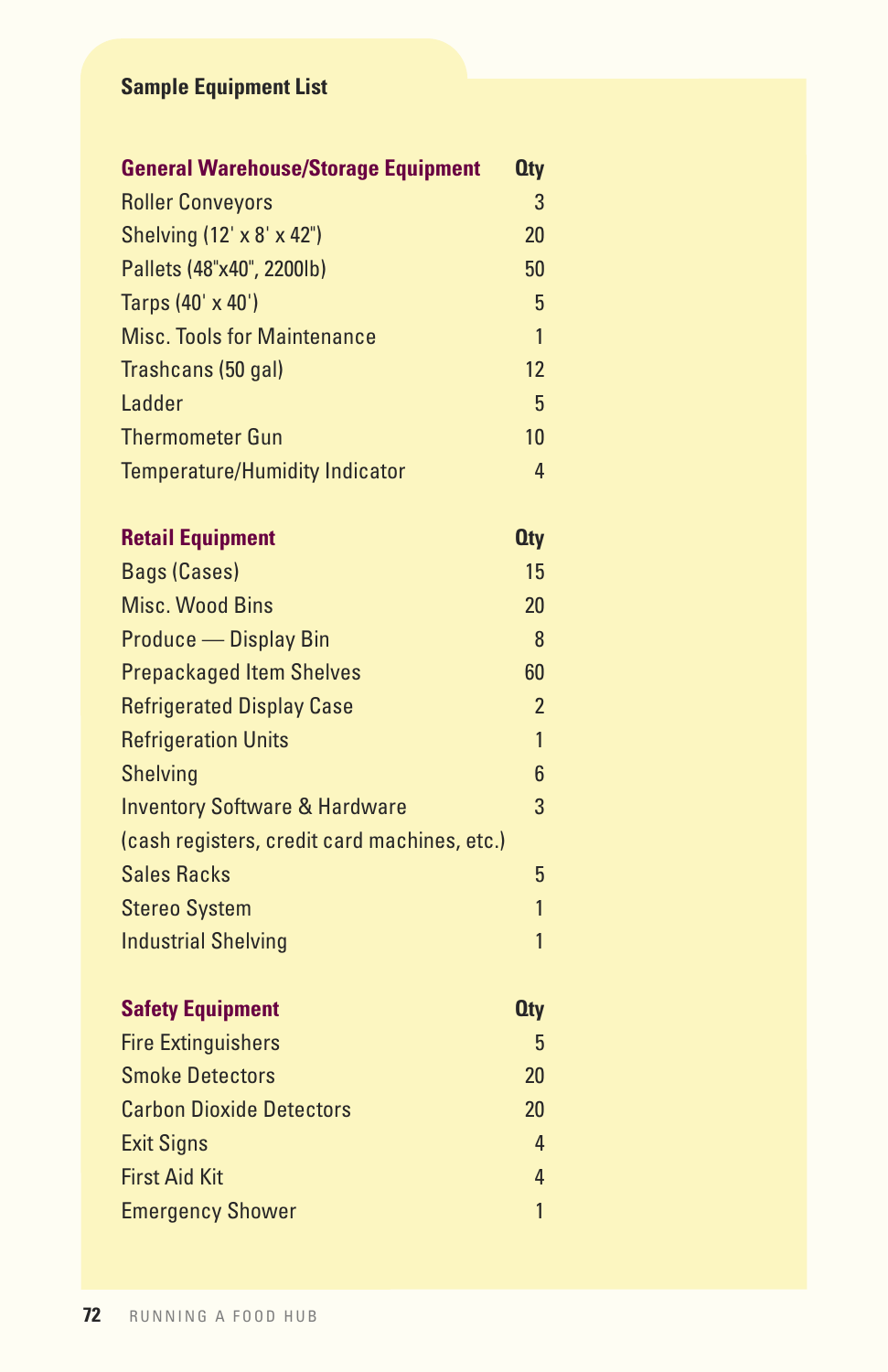## **Sample Equipment List**

| <b>Office Equipment</b>               | <b>Qty</b>     |
|---------------------------------------|----------------|
| <b>Used Office Desk and Chair</b>     | 4              |
| <b>Used Office Chairs</b>             | 4              |
| Lamp                                  | 6              |
| <b>Shelving</b>                       | $\overline{2}$ |
| <b>Trashcan</b>                       | $\overline{4}$ |
| <b>Vacuum Cleaner</b>                 | $\overline{2}$ |
| <b>Used Filing Cabinet</b>            | 4              |
| <b>Air Conditioning Unit</b>          | $\mathbf{1}$   |
| <b>Telephone</b>                      | $\overline{2}$ |
| <b>Credit Card Processing Machine</b> | $\overline{2}$ |
| Computer/Printer/Scanner/Fax          | 1              |
| <b>Break Room Equipment</b>           | <b>Qty</b>     |
| <b>Used Tables</b>                    | $\overline{2}$ |
| <b>Used Chairs</b>                    | 8              |
| <b>Used Microwave</b>                 | 1              |
| <b>Used Refrigerator</b>              | 1              |
| <b>Used Coffee Maker</b>              | $\overline{1}$ |
| <b>Water Cooler</b>                   | $\mathbf{1}$   |
| Misc. Paper/Plastic Dishware          | $\overline{2}$ |
| <b>Misc. Bathroom Supplies</b>        | $\overline{2}$ |
| <b>Build-Out Costs</b>                | <b>Qty</b>     |
| <b>Outdoor Floodlights</b>            | 4              |
| <b>Camera/Basic Security System</b>   | 1              |
| <b>Pallet Scales</b>                  | 1              |
| Portable Fan for Staff Use (36")      | 4              |
| <b>Additional Build-Out Costs</b>     | 1              |
| <b>Unforeseen and Misc.</b>           | 1              |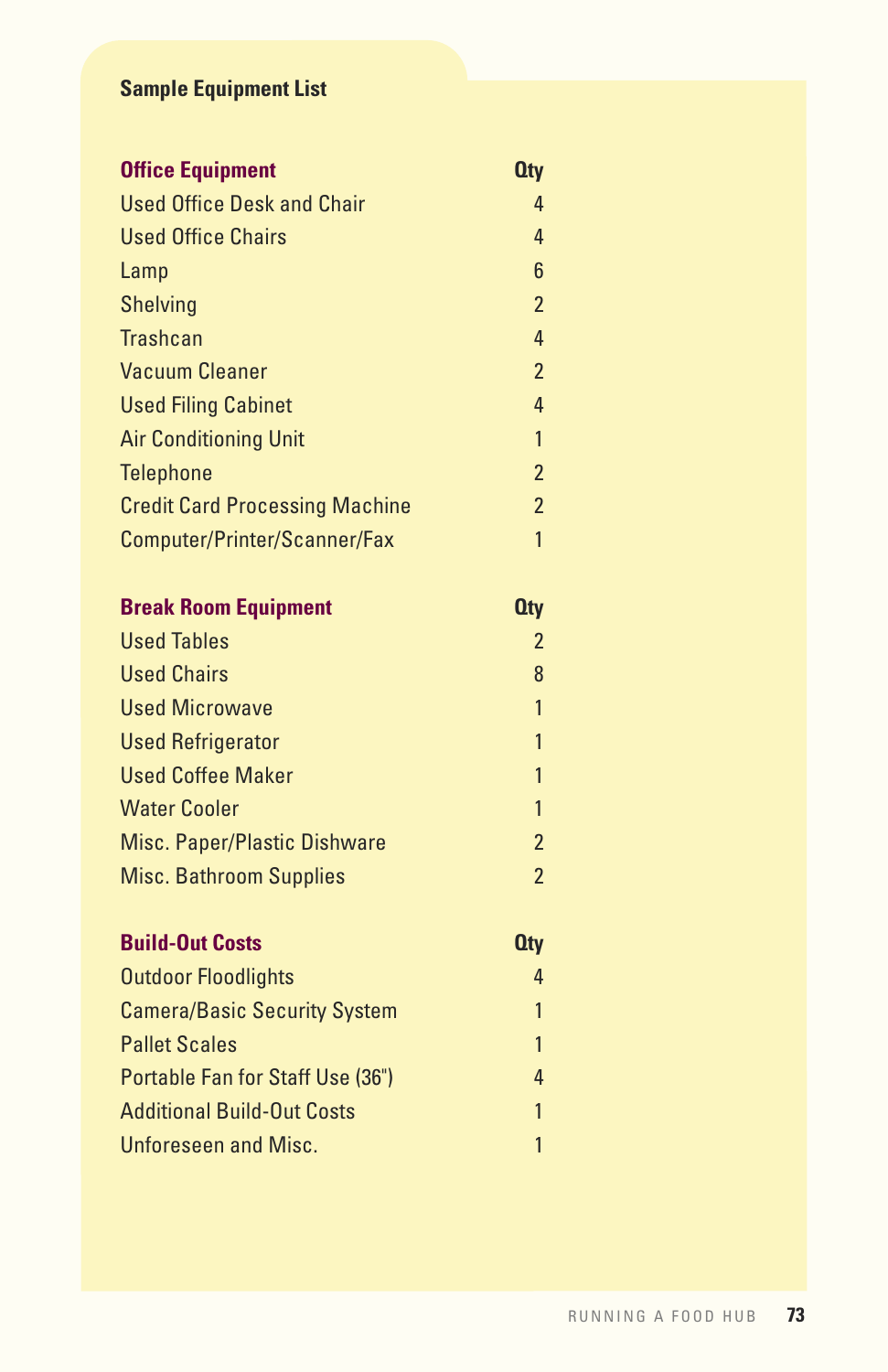## Appendix C

## **Sample Questions for Software Selection**

- Does software already exist that meets our needs?
- $\blacksquare$  What do we need software to do?
	- **l** Take orders?
	- **C** Track inventory?
	- **O** Perform general ledger functions?
- $\blacksquare$  What is the total cost?
- One-time purchase or ongoing payments?
- $\blacksquare$  Is the software well suited to our current operations? (Is it a good fit?)
- $\blacksquare$  Is the software easy to implement?
- $\blacksquare$  Will it work with our existing business software? (General ledger, current inventory tracking, etc.)
- $\Box$  Does the software offer a trial evaluation period?
- $\blacksquare$  Will the software allow for expansion of services in the future?
- $\blacksquare$  Is the software well supported by the manufacturer?
- $\blacksquare$  What are the intangibles? (saving time, professional presence, customer relations)
- Should we consider custom software creation?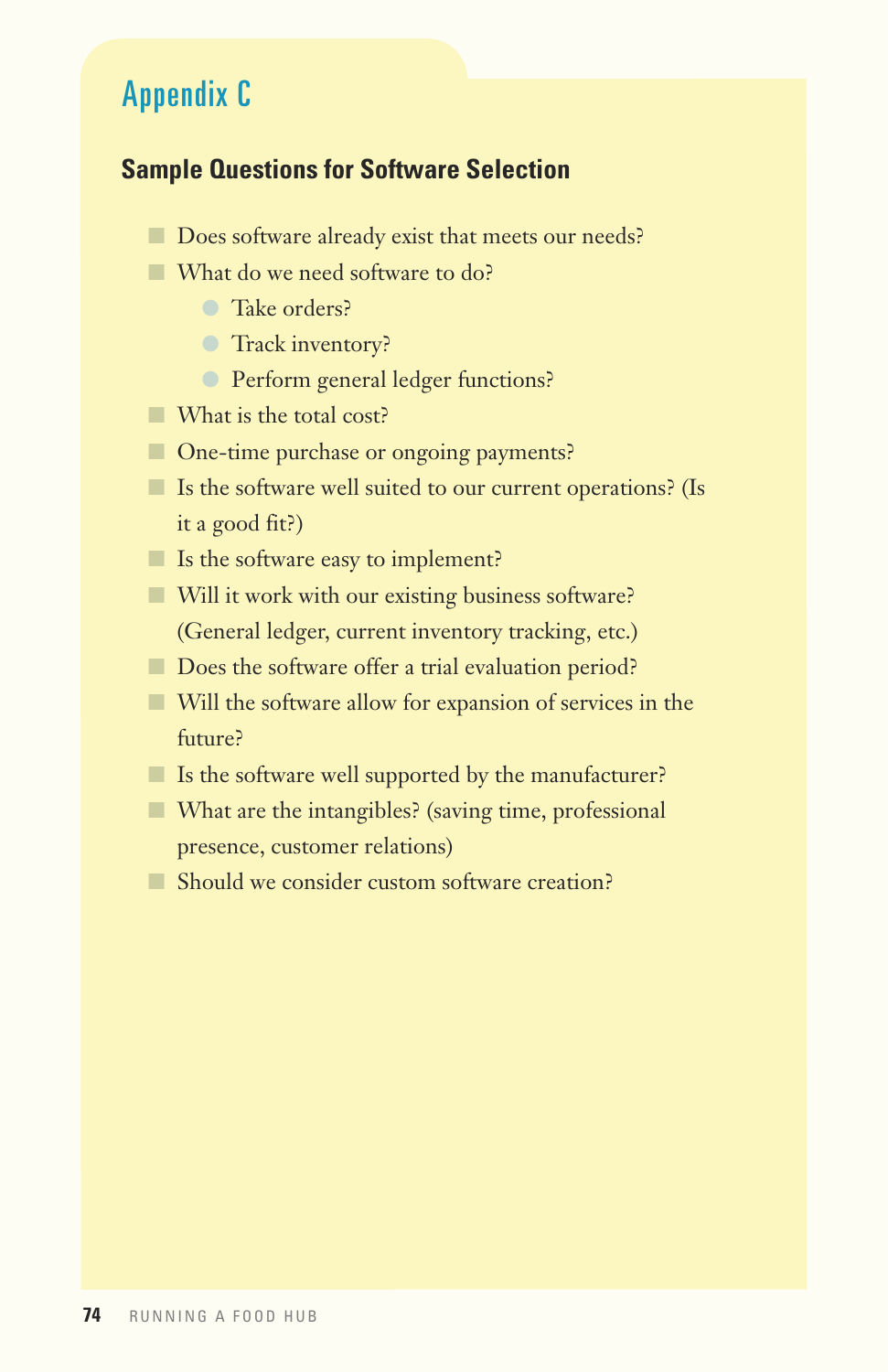## Appendix D

## **Business Structure Comparison**

The table on the following page was prepared with the assistance of Lenhart Obenshain Attorneys at Law, a firm familiar with the legal organization of businesses in the Commonwealth of Virginia and with a long tradition of representing agribusiness, their managers, and owners. The table compares the differences between a partnership, LLC, corporation, and an agricultural cooperative. Business attributes explored in the table include the type of taxation for the entity, governing documents required, and many other considerations.

 The information is intended to be general and does not represent legal advice. Entities interested in legal formation should consult legal experts familiar with their specific locality and the nature of their business.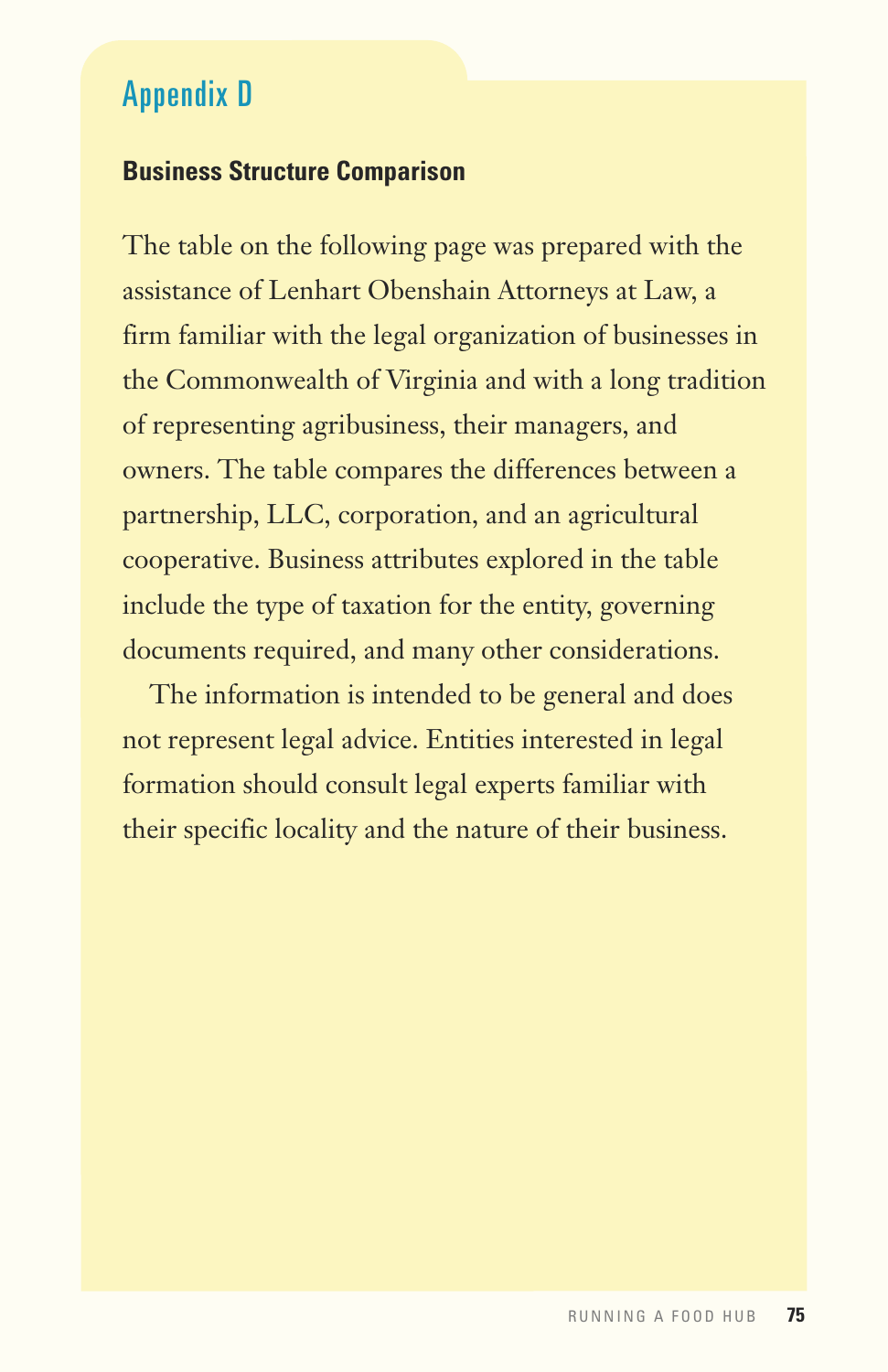# **Comparison of Common Business Structures<sup>20</sup>**

|                                               | <b>Partnership</b>                                                                                                                | <b>LLC</b>                                                                                                                      |
|-----------------------------------------------|-----------------------------------------------------------------------------------------------------------------------------------|---------------------------------------------------------------------------------------------------------------------------------|
| <b>Formation</b>                              | <b>General partnership: No</b><br>documentation required.<br><b>Limited partnership:</b><br><b>Certificate of Partnership.</b>    | <b>Articles of Organization</b>                                                                                                 |
| <b>Limited Liability</b><br>for Owners        | <b>General partnership: No</b><br><b>Limited partnership: Yes, for</b><br>limited partners.                                       | <b>Yes</b>                                                                                                                      |
| <b>Taxation</b>                               | Pass-through entity -<br>owners are taxed, not the<br>entity. Pass through of<br>taxable income to owners<br>cannot be delayed.   | Pass-through entity -<br>owners are taxed, not the<br>entity. Pass through of<br>taxable income to owners<br>cannot be delayed. |
| <b>Transferability of</b><br><b>Interests</b> | Partnership interests are<br>freely transferable unless<br>limited by agreement<br>(typically called a<br>Partnership Agreement). | Membership interests are<br>freely transferable unless<br>limited by agreement<br>(typically called an Operating<br>Agreement). |
| <b>Securities</b>                             | Yes, partnership interests are<br>securities.                                                                                     | Yes, membership interests<br>are securities.                                                                                    |
| <b>Governing</b><br><b>Documents</b>          | No statutory requirement,<br>but Partnership Agreement<br>advisable.                                                              | Must have at least "short<br>form" operating agreement;<br>if more than one owner.<br>should have full operating<br>agreement.  |

<sup>20</sup> Adapted from "Virginia Business Legal Structures." (2011). Virginia Foundation for Agriculture, Innovation & Rural Sustainability.

...................................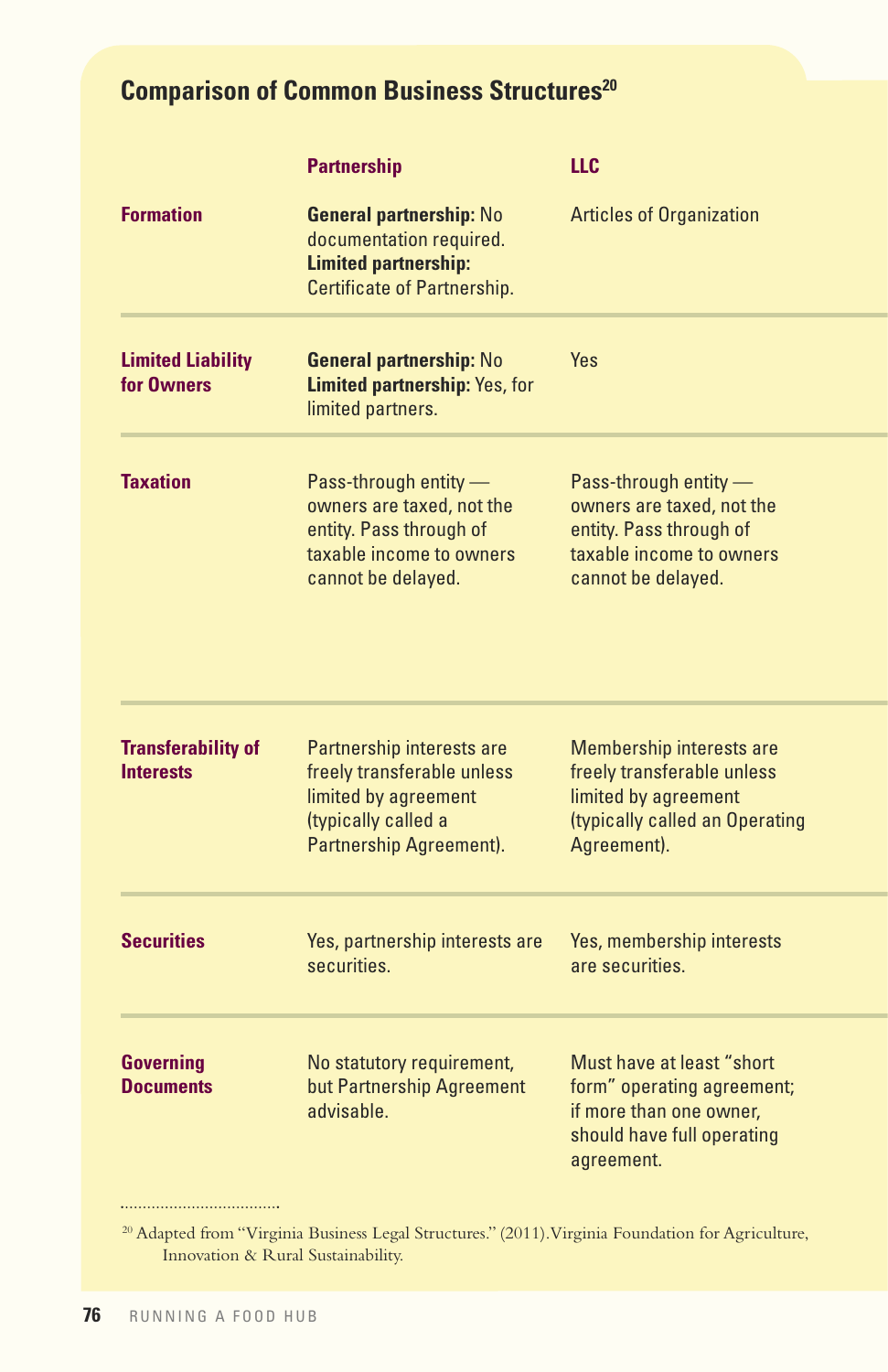| <b>Corporation</b>               |
|----------------------------------|
| <b>Articles of Incorporation</b> |

**C corporations:** Corporation pays corporate tax and stockholders pay income tax on dividends (so-called

**S corporations:** Pass-through entity. Pass through of taxable income to owners cannot be delayed.

Yes

"double tax").

#### **Agricultural Cooperative**

Articles of Incorporation

Yes

For tax-exempt cooperatives, the cooperative is generally treated as a pass-through entity — owners are taxed, not the entity. Non-exempt cooperatives may have tax at corporate level. Pass through of taxable income to members can be delayed by using nonqualified allocations.

Stock is freely transferable unless limited by agreement (typically called a Stockholders Agreement).

Yes, stocks are securities.

Stock is freely transferable unless limited, typically by the cooperative's bylaws.

Yes, stocks are securities; special

exemptions available.

Must observe more formalities than the LLC, including having bylaws and annual meetings. If more than one owner, should have Stockholders Agreement.

The governance and economic "rules" of a cooperative are typically set forth in the cooperative's bylaws and its contract with member-patrons.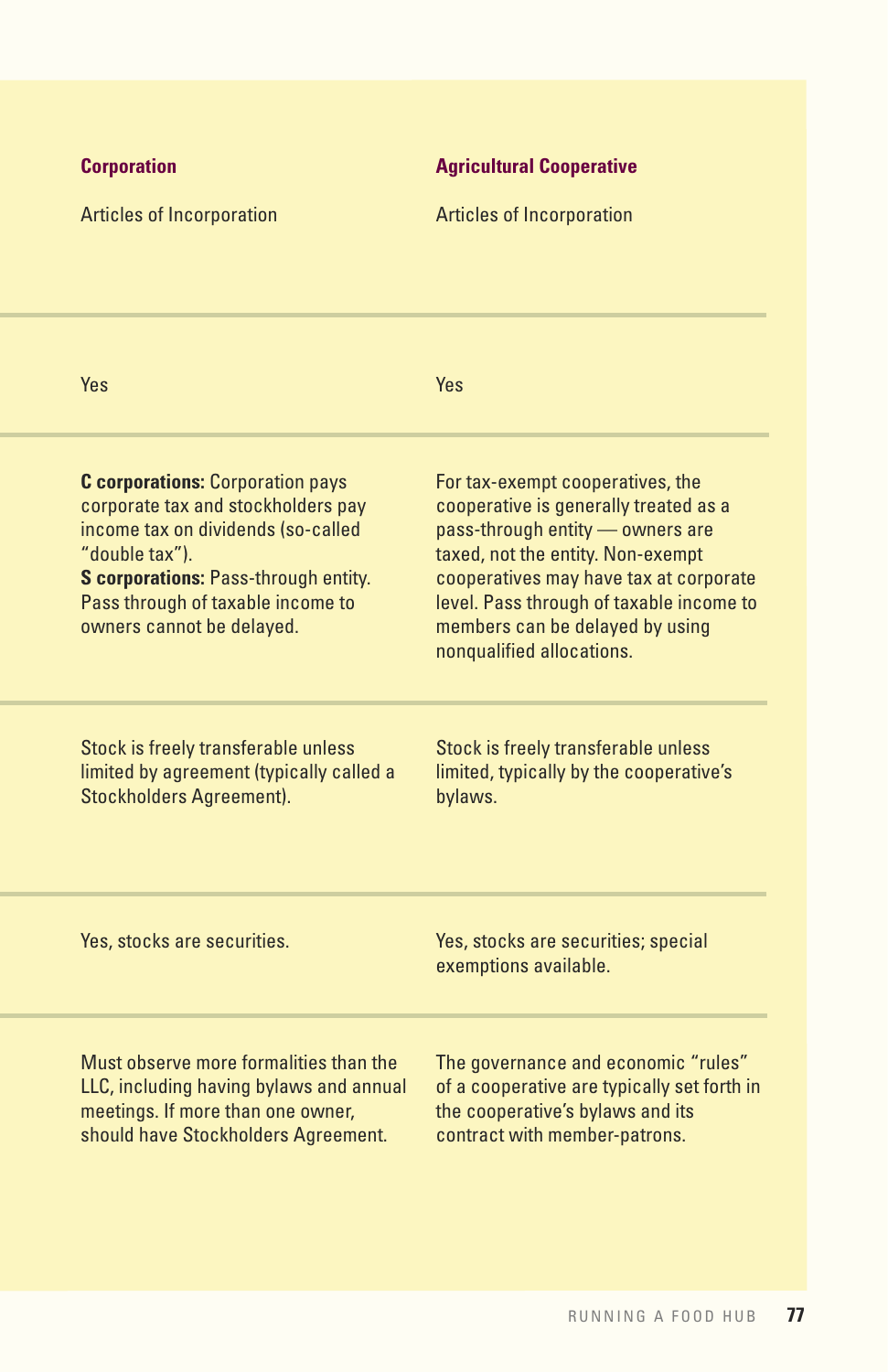# **Comparison of Common Business Structures**

|                                                        | <b>Partnership</b>                                                                                                                                                                                                             | <b>LLC</b>                                                                                                                           |
|--------------------------------------------------------|--------------------------------------------------------------------------------------------------------------------------------------------------------------------------------------------------------------------------------|--------------------------------------------------------------------------------------------------------------------------------------|
| <b>Management</b>                                      | <b>General partnership:</b><br>Managed by one or more<br>general partner(s).<br><b>Limited partnership:</b><br>Managed by general partner.<br>Partner voting is typically<br>based on percent ownership<br>in the partnership. | May be managed by one or<br>more managers or members.<br>Member voting is typically<br>based on percent ownership<br>in the $\Pi$ C. |
| Owners                                                 | Anyone (referred to as<br>"partners").                                                                                                                                                                                         | Anyone (referred to as<br>"members").                                                                                                |
| <b>Classes of</b><br><b>Ownership</b>                  | Very flexible - may create a<br>variety of classes of<br>ownership.                                                                                                                                                            | Very flexible - may create a<br>variety of classes of<br>ownership.                                                                  |
| <b>Tax Treatment of</b><br><b>Annual Earnings</b>      | All distributions to an active,<br>individual owner must be<br>treated as self-employment<br>income. Typically, this means<br>general partners must pay<br>self-employment income.                                             | All distributions to an active<br>owner who is an individual<br>must be treated as self-<br>employment income.                       |
| <b>Incentive stock</b><br>options, ESOPs <sup>21</sup> | No                                                                                                                                                                                                                             | <b>No</b>                                                                                                                            |
|                                                        |                                                                                                                                                                                                                                |                                                                                                                                      |

<sup>21</sup> ESOP stands for employee stock ownership plan.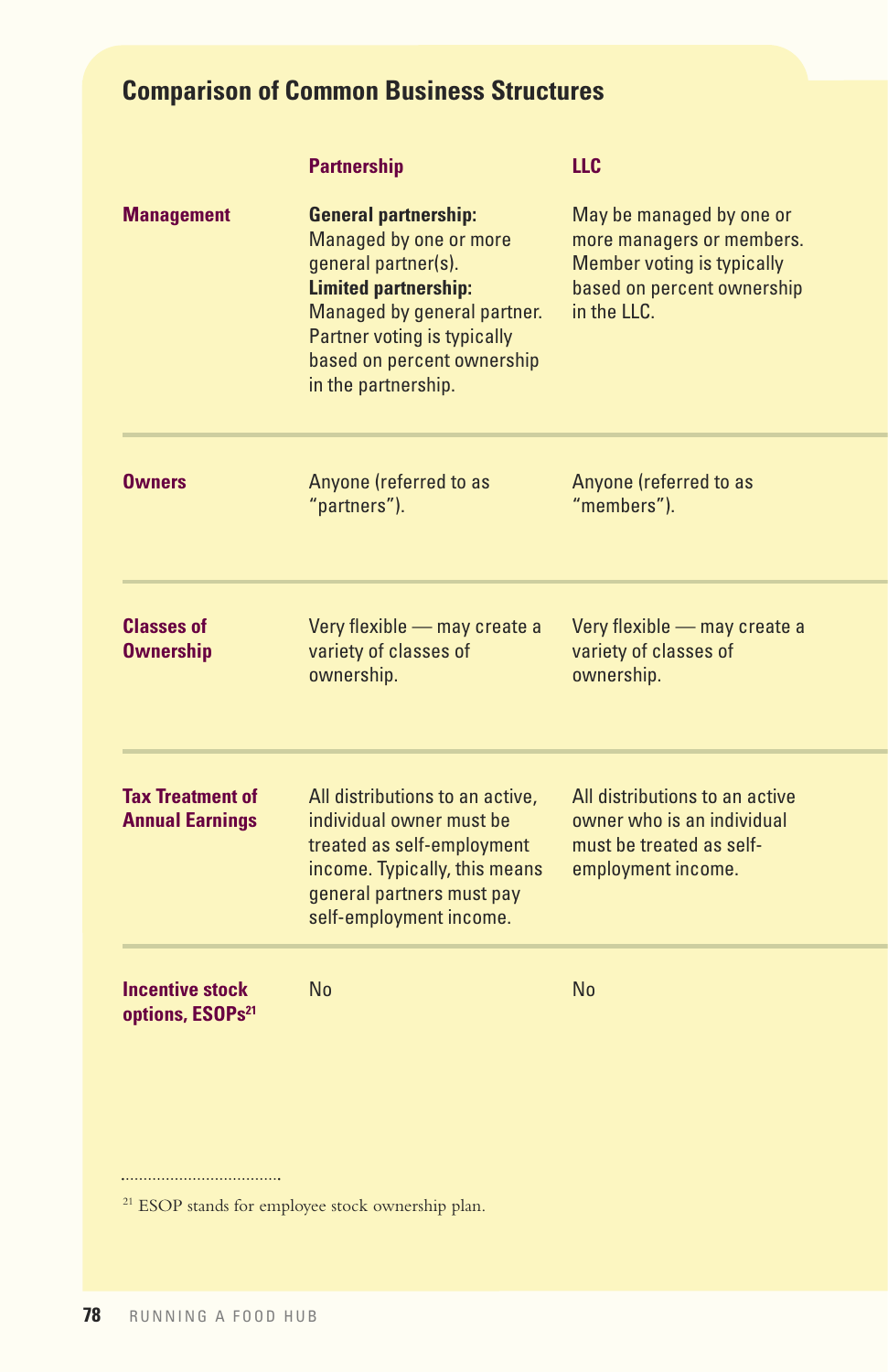#### **Corporation**

Must have a board of directors and officers. Stockholder voting (including the election of the board) is based on how many shares of stock the stockholder holds.

#### **Agricultural Cooperative**

Must have a board of directors (at least one of whom must be a public director) and officers. Member voting (including board elections) is per capita — one vote per member — not on percent ownership in the cooperative.

| For S corporations, only up to 100 U.S. |  |
|-----------------------------------------|--|
| residents and citizens (referred to as  |  |
| "stockholders").                        |  |

S corporations may not have more than one class of stock (but non-voting stock doesn't count as a second class).

May have more than one class of stock,

Agricultural producers, commonly called "members." Non-ag producers may invest, but they cannot vote.

but only common stock may vote (common stockholders are the members, as above).

Opportunity to classify payments to an individual owner as salary or general corporate earnings not subject to employment taxes. This presents slight tax advantage over an LLC.

All qualified distributions to individual members must be treated as farm income.

Yes

No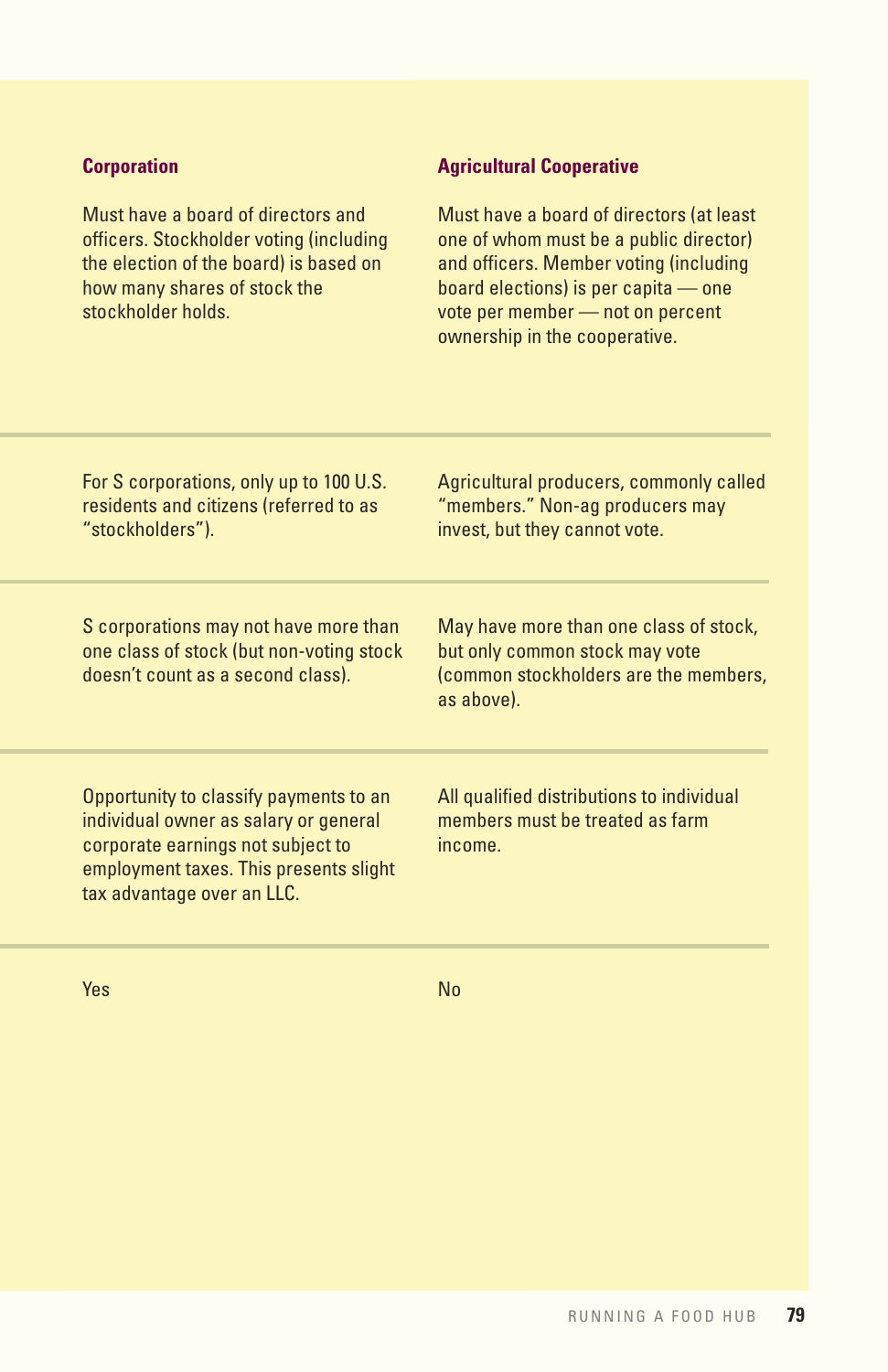# **Comparison of Common Business Structures**

|                            | <b>Partnership</b>                                                                                                                              | <b>LLC</b>                        |
|----------------------------|-------------------------------------------------------------------------------------------------------------------------------------------------|-----------------------------------|
| <b>Fiduciary Liability</b> | <b>General partnership:</b><br><b>Managing partners are</b><br>fiduciaries.<br><b>Limited partnership: General</b><br>partners are fiduciaries. | Yes, managers are<br>fiduciaries. |
| <b>Capitalization</b>      | No limit on investments                                                                                                                         | No limit on investment            |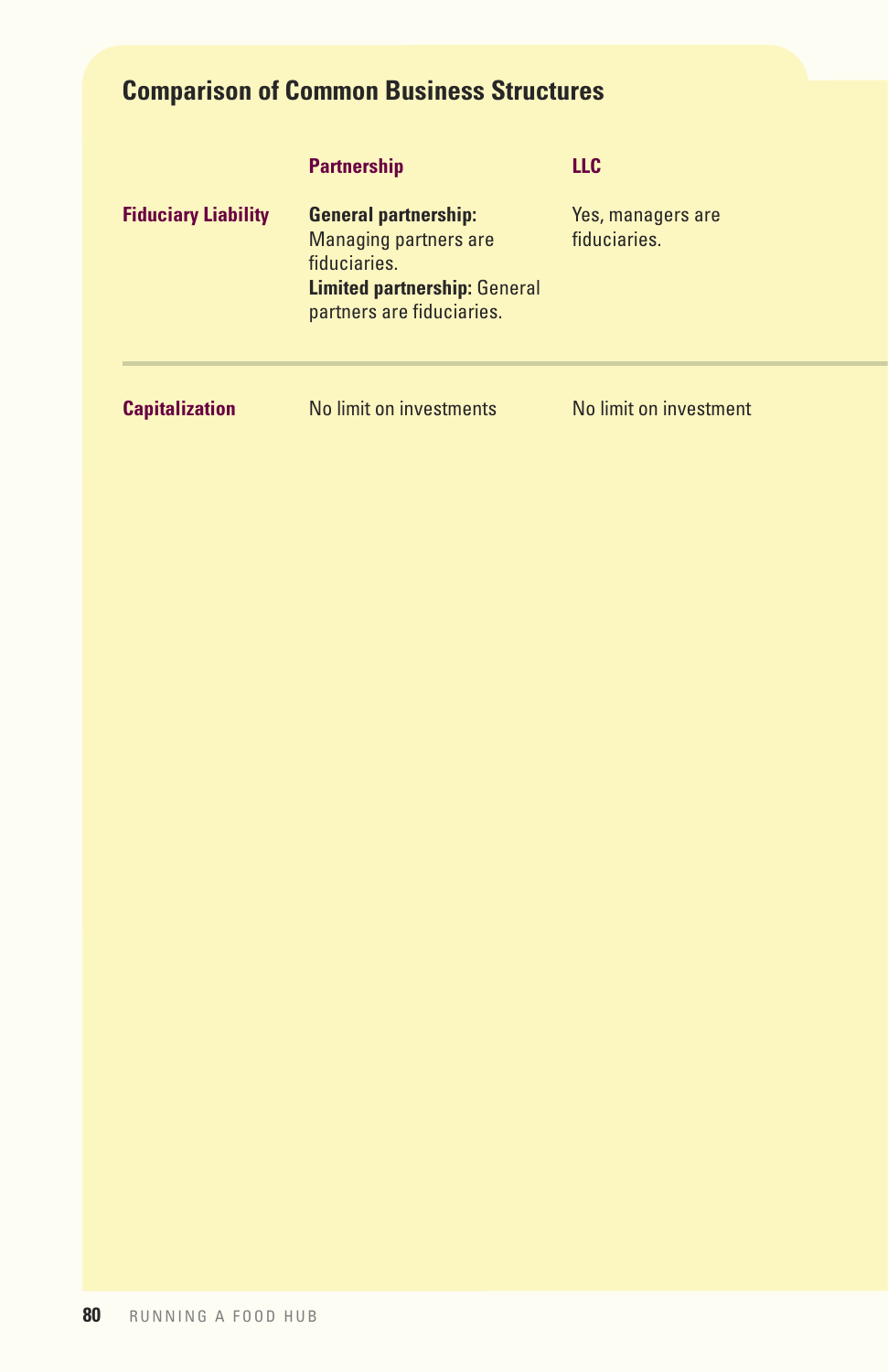#### **Corporation**

Yes, directors and officers are fiduciaries.

#### **Agricultural Cooperative**

Yes, directors and officers are fiduciaries.

No limit on investment

Only agricultural producers may be common stockholders. Non-ag producers may invest but dividends are limited.